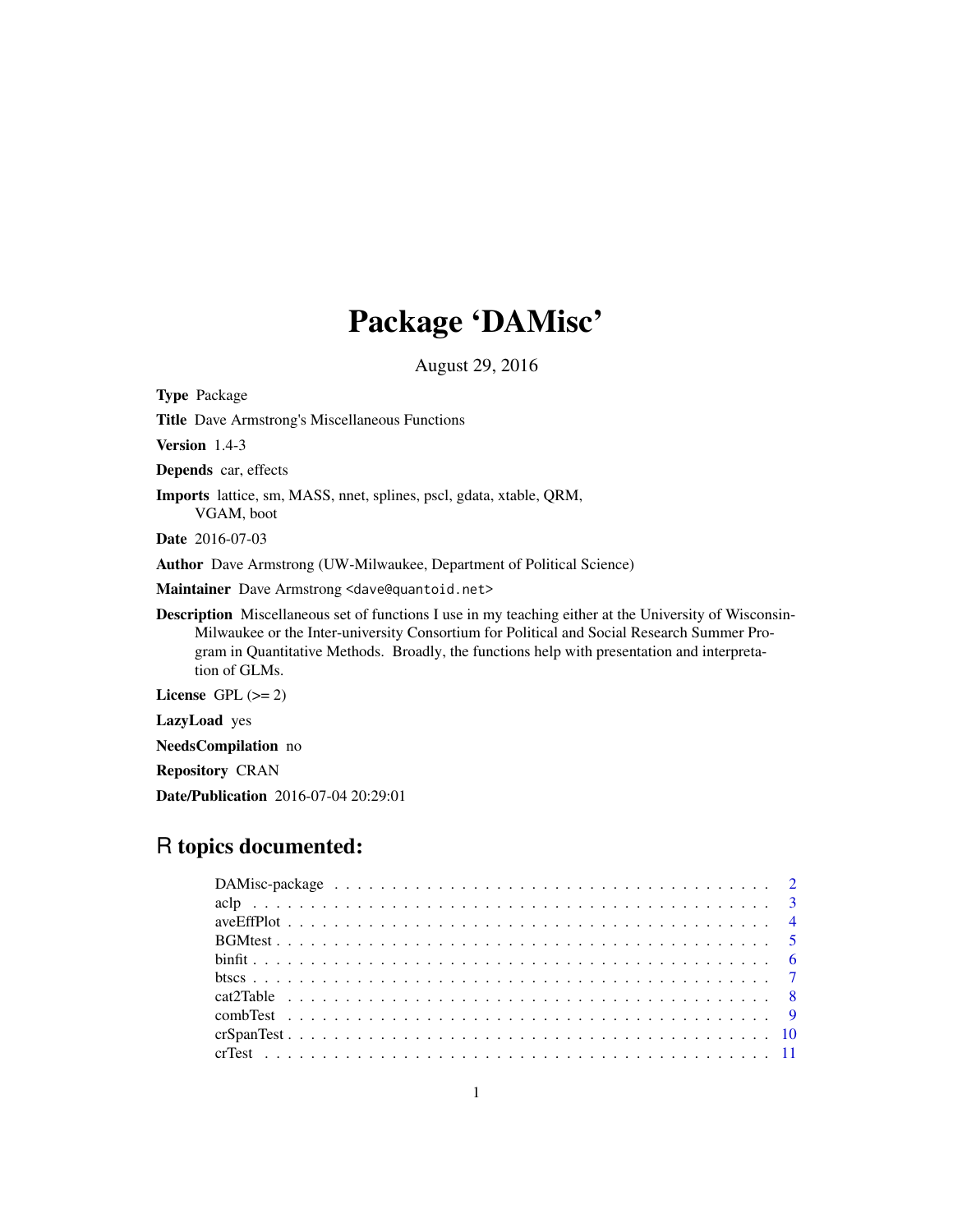<span id="page-1-0"></span>

| DAintfun                                                                                                            | 12 |
|---------------------------------------------------------------------------------------------------------------------|----|
|                                                                                                                     | 13 |
| france                                                                                                              | 15 |
|                                                                                                                     | 16 |
|                                                                                                                     | 17 |
|                                                                                                                     | 18 |
|                                                                                                                     | 19 |
|                                                                                                                     | 20 |
|                                                                                                                     | 22 |
|                                                                                                                     | 23 |
|                                                                                                                     | 24 |
| $mnlChange2 \ldots \ldots \ldots \ldots \ldots \ldots \ldots \ldots \ldots \ldots \ldots \ldots$                    | 25 |
|                                                                                                                     | 26 |
|                                                                                                                     | 27 |
| <b>NK</b> nots                                                                                                      | 28 |
|                                                                                                                     | 29 |
|                                                                                                                     | 30 |
|                                                                                                                     | 32 |
|                                                                                                                     | 33 |
|                                                                                                                     | 34 |
|                                                                                                                     | 35 |
|                                                                                                                     | 36 |
| panel.ci                                                                                                            | 37 |
|                                                                                                                     | 38 |
|                                                                                                                     | 38 |
|                                                                                                                     | 39 |
| pre                                                                                                                 | 40 |
|                                                                                                                     | 41 |
| print.pre $\ldots$ ,                                                                                                | 42 |
| scaleDataFrame<br>$\sim$ $\sim$                                                                                     | 43 |
| searchVarLabels<br>$\ddot{\phantom{a}}$                                                                             | 43 |
|                                                                                                                     | 44 |
| testLoess<br>$\mathbf{r}$ , $\mathbf{r}$ , $\mathbf{r}$ , $\mathbf{r}$ , $\mathbf{r}$ , $\mathbf{r}$ , $\mathbf{r}$ | 45 |
| ziChange                                                                                                            | 45 |
|                                                                                                                     |    |
|                                                                                                                     | 47 |
|                                                                                                                     |    |

**Index** 

DAMisc-package

Dave Armstrong's Miscellaneous Functions

# **Description**

Functions to aid in the presentation of linear model results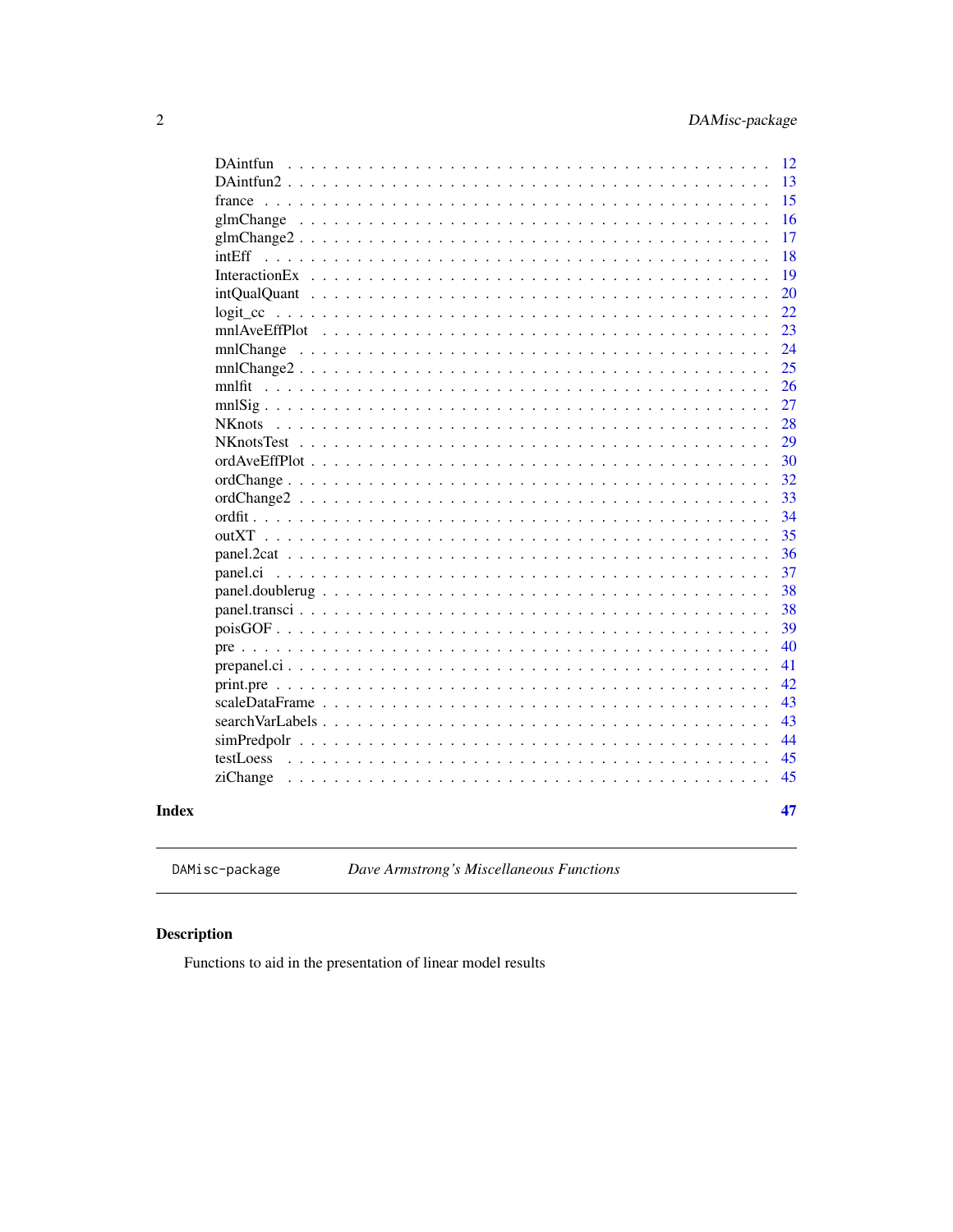| Package:  | DAMisc        |
|-----------|---------------|
| Type:     | Package       |
| Version:  | 1.3           |
| Date:     | 2014-06-26    |
| License:  | $GPL$ $(>=2)$ |
| LazyLoad: | yes           |

<span id="page-2-0"></span>These are functions that help present linear model results. Largely, the represent alternatives in presentation to other R packages. For example, the factorplot function offers an alternative to David Firth's qvcalc package. This function calculates and presents exact variances of all simple contrasts. Both DAintfun and DAintfun2 are alternative ways of presenting interactions between two continuous variables. DAintfun2 gives results in line with the suggestions in Brambor, Clark and Golder (2006).

#### Author(s)

Dave Armstrong (UW-Milwaukee, Department of Political Science) Maintainer: Dave Armstrong <davearmstrong.ps@gmail.com>

#### References

Armstrong, D.A. (2013) factorplot: Improving Presentation of Simple Contrasts in GLMs. The R Journal. 5, 4-15. Brambor, T., W.R. Clark and M. Golder. (2006) Understanding Interaction Models: Improving Empirical Analyses. Political Analysis 14, 63-82. Berrym, W., M. Golder and D. Milton. (2012) Improving Tests of Theories Positing Interaction. Journal of Politics 74, 653-671.

aclp *Example data for btscs function*

#### **Description**

A subset of data from Alvarez et. al. (1996).

#### Usage

data(aclp)

# Format

A data frame with 4126 observations on the following 7 variables.

cname Country name

country Numeric country identifier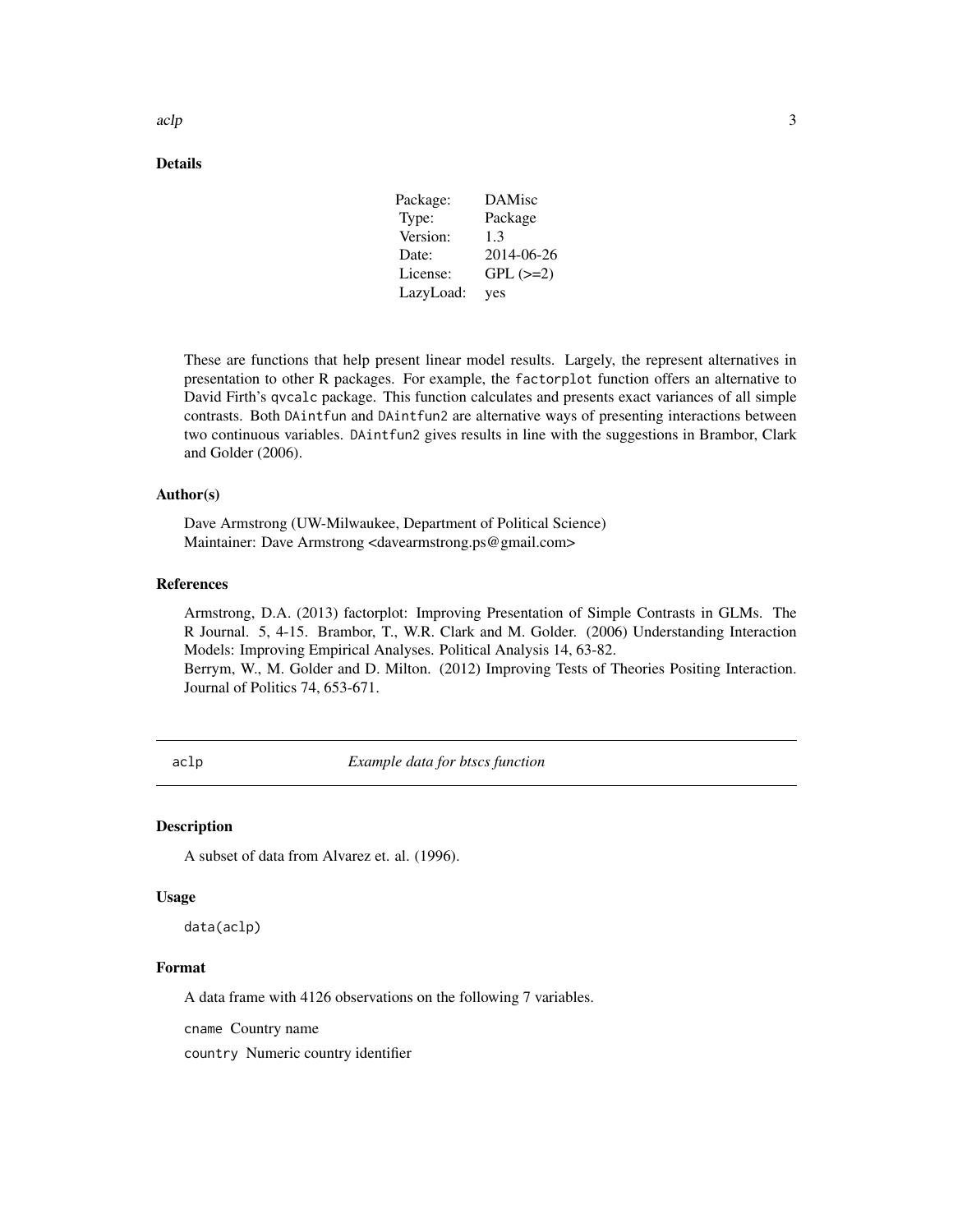year Year of observation reg A dichotomous variable coded 1 for dictatorship, 0 for democracy gdpw GDP/worker, 1985 prices popg Population growth democ A dichotomous variable coded 1 for democracy, 0 for dictatorship, (1-reg)

# References

Alvarez, M., J.A. Cheibub, F. Limongi and A. Przeworski. 1996. Classifying political regimes. Studies in Comparative International Development 31 (Summer): 1-37.

aveEffPlot *Average Effect Plot for Generalized Linear Models*

#### Description

For objects of class glm, it calculates the change the average predicted probability for a hypothetical candidate set of values of a covariate.

#### Usage

```
aveEffPlot(obj, varname, data, R=1500, nvals=25, plot=TRUE,...)
```
# Arguments

| obj      | A model object of class glm.                                                                 |
|----------|----------------------------------------------------------------------------------------------|
| varname  | Character string giving the variable name for which average effects are to be<br>calculated. |
| data     | Data frame used to fit object.                                                               |
| R        | Number of simulations to perform.                                                            |
| nvals    | Number of evaluation points at which the average probability will be calculated.             |
| plot     | Logical indicating whether plot should be returned, or just data (if FALSE).                 |
| $\cdots$ | Other arguments to be passed down to xyplot.                                                 |

# Details

The function plots the average effect of a model covariate, for objects of class glm. The function does not work with poly unless the coefficients are provided as arguments to the command in the model (see example below).

# Value

A plot or a data frame

<span id="page-3-0"></span>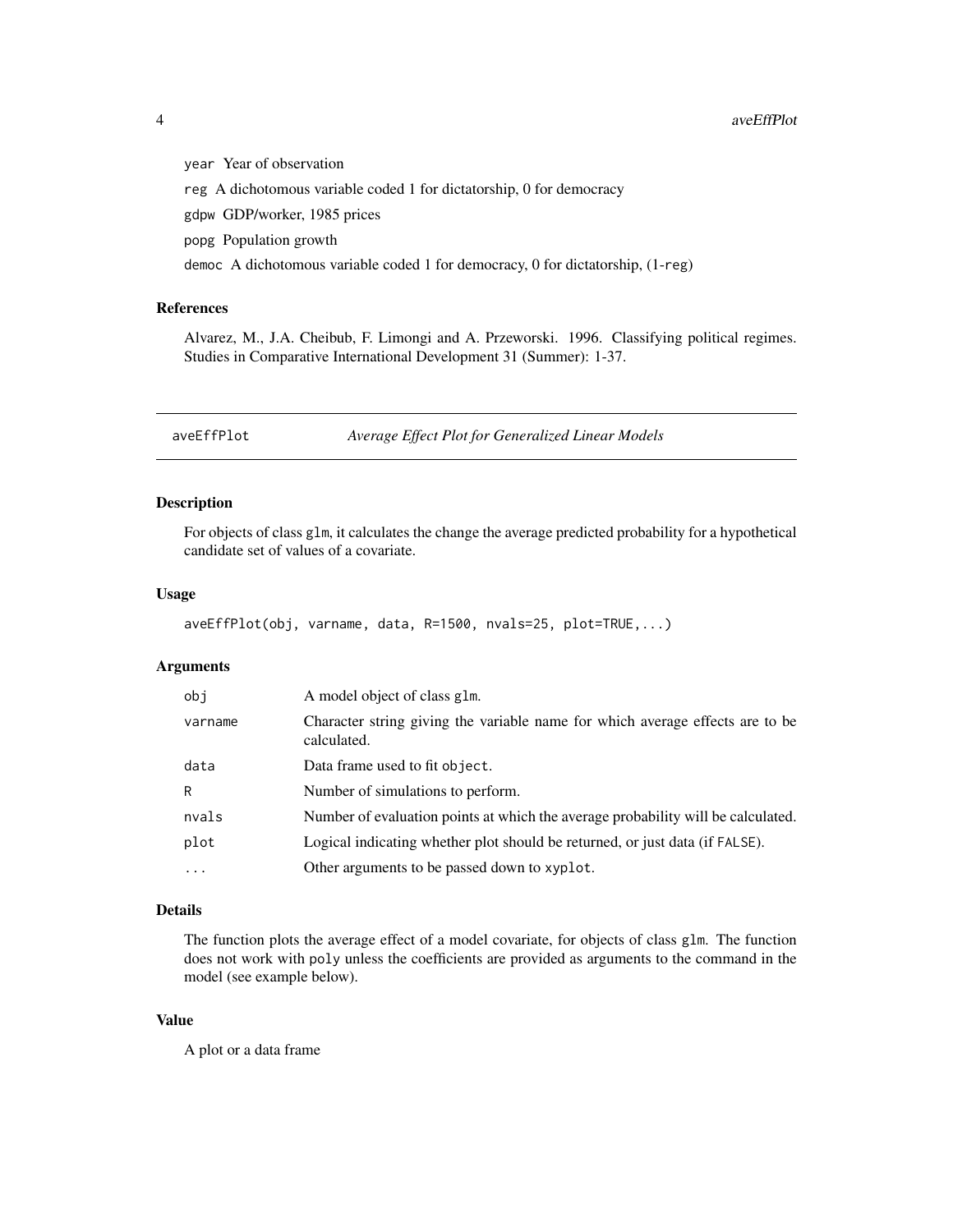#### <span id="page-4-0"></span>BGMtest 5

#### Author(s)

Dave Armstrong (UW-Milwaukee, Department of Political Science)

#### Examples

```
data(france)
p <- poly(france$lrself, 2)
left.mod \leq glm(voteleft \sim male + age + retnat +
poly(lrself, 2, coefs=attr(p, "coefs")), data=france, family=binomial)
aveEffPlot(left.mod, "age", data=france, plot=FALSE)
```
BGMtest *Tests the five Berry, Golder and Milton (2012) Interactive Hypothesis*

#### Description

This function tests the five hypotheses that Berry, Golder and Milton identify as important when two quantitative variables are interacted in a linear model.

# Usage

BGMtest(obj, vars, digits = 3, level =  $0.05$ , two.sided=T)

# Arguments

| obj       | An object of class 1m.                                                                                                                                                        |
|-----------|-------------------------------------------------------------------------------------------------------------------------------------------------------------------------------|
| vars      | A vector of two variable names giving the two quantitative variables involved in<br>the interaction. These variables must be involved in one, and only one, interac-<br>tion. |
| digits    | Number of digits to be printed in the summary.                                                                                                                                |
| level     | Type I error rate for the tests.                                                                                                                                              |
| two.sided | Logical indicating whether the tests should be two-sided (if TRUE, the default)<br>or one-sided (if FALSE).                                                                   |

# Value

A matrix giving five t-tests.

#### Author(s)

Dave Armstrong (UW-Milwaukee, Department of Political Science)

```
library(car)
data(Duncan)
mod <- lm(prestige ~ income*education + type, data=Duncan)
BGMtest(mod, c("income", "education"))
```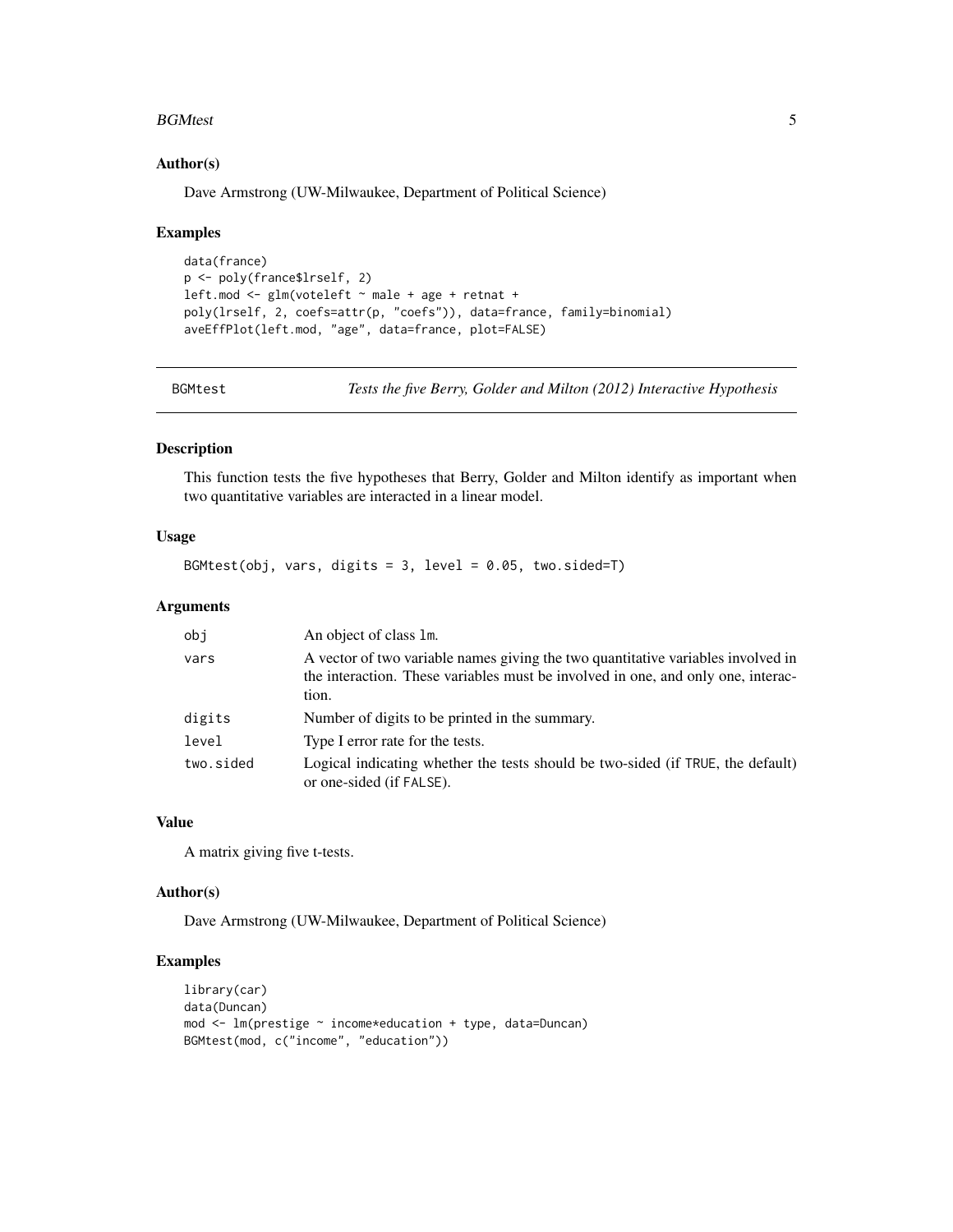<span id="page-5-0"></span>

Calculates scalar measures of fit for models with binary dependent variables along the lines described in Long (1997) and Long and Freese (2005).

#### Usage

binfit(mod)

#### Arguments

mod A model of class glm with family=binomial.

# Details

binfit calculates scalar measures of fit (many of which are pseudo-R-squared measures) to describe how well a model fits data with a binary dependent variable.

# Value

A named vector of scalar measures of fit

# Author(s)

Dave Armstrong (UW-Milwaukee, Department of Political Science)

#### References

Long, J.S. 1997. Regression Models for Categorical and Limited Dependent Variables. Thousand Oaks, CA: Sage.

Long, J.S. and J. Freese. 2005. Regression Models for Categorical Outcomes Using Stata, 2nd ed. College Station, TX: Stata Press.

```
data(france)
leftmod \leftarrow glm(voteleft \rightarrow male + age + retnat +poly(lrself, 2), data=france, family=binomial)
binfit(left.mod)
```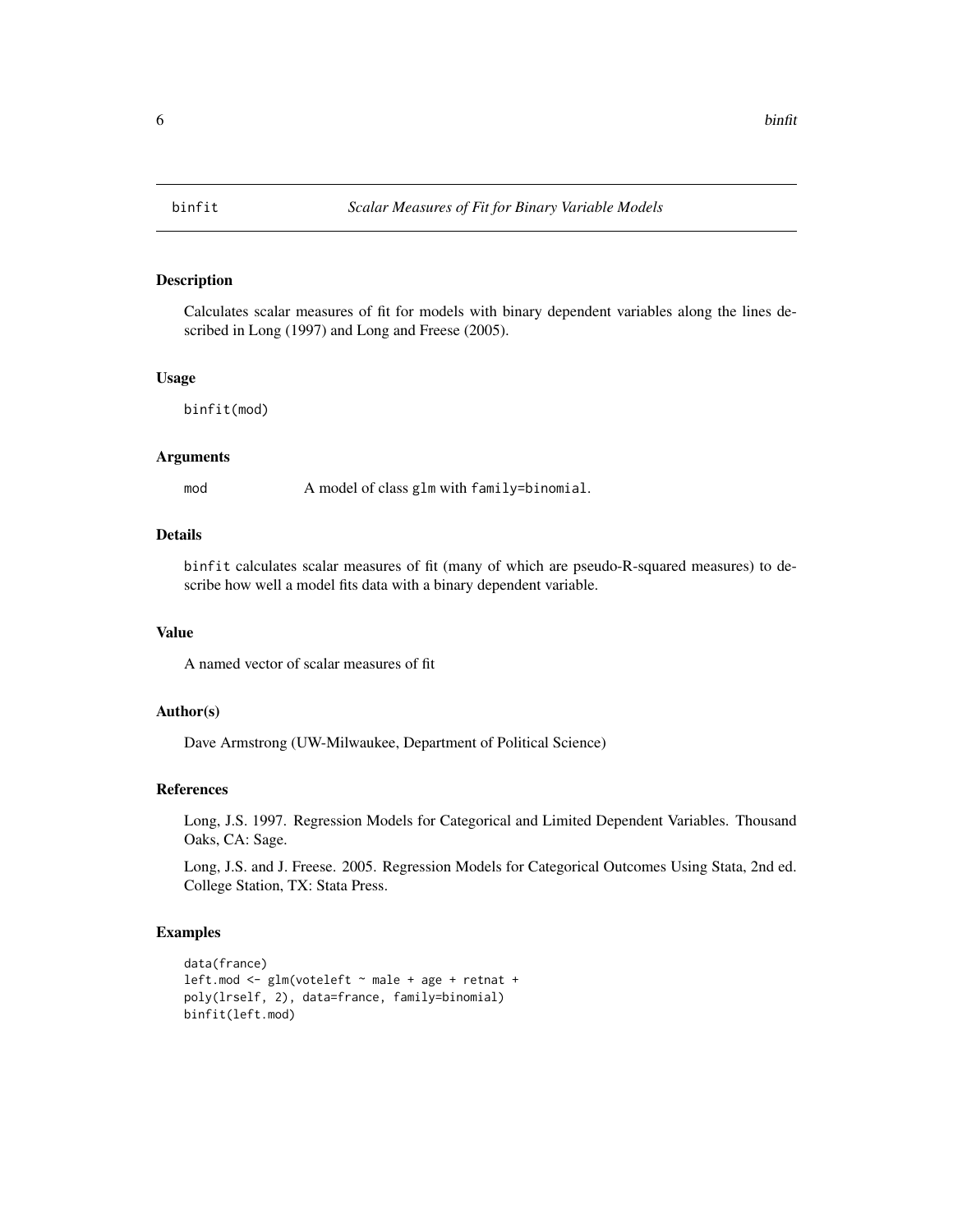<span id="page-6-0"></span>Beck et. al. (1998) identified that binary time-series cross-section data are discrete-time duration data and time dependence can be modeled in a logistic regression by including a flexible function (e.g., cubic spline) of time since the last event as a covariate. This function creates the variable identifying time since last event.

#### Usage

btscs(data, event, tvar, csunit, pad.ts=FALSE)

#### Arguments

| data   | A data frame.                                                                                                                                             |
|--------|-----------------------------------------------------------------------------------------------------------------------------------------------------------|
| event  | Character string giving the name of the dichotomous variable identifying the<br>event (where an event is coded 1 and the absence of an event is coded 0). |
| tvar   | Character string giving the name of the time variable.                                                                                                    |
| csunit | Character string giving the name of the cross-sectional unit.                                                                                             |
| pad.ts | Logical indicating whether the time-series should be filled in, when panels are<br>unbalanced.                                                            |

#### Value

The original data frame with one additional variable. The spell variable identifies the number of observed periods since the last event.

# Author(s)

Dave Armstrong (UW-Milwaukee, Department of Political Science)

#### References

Alvarez, M., J.A. Cheibub, F. Limongi and A. Przeworski. 1996. Classifying political regimes. Studies in Comparative International Development 31 (Summer): 1-37.

Beck, N.. J. Katz and R. Tucker. 1998. Beyond Ordinary Logit: Taking Time Seriously in Binary-Time-Series-Cross-Section Models. American Journal of Political Science 42(4): 1260-1288.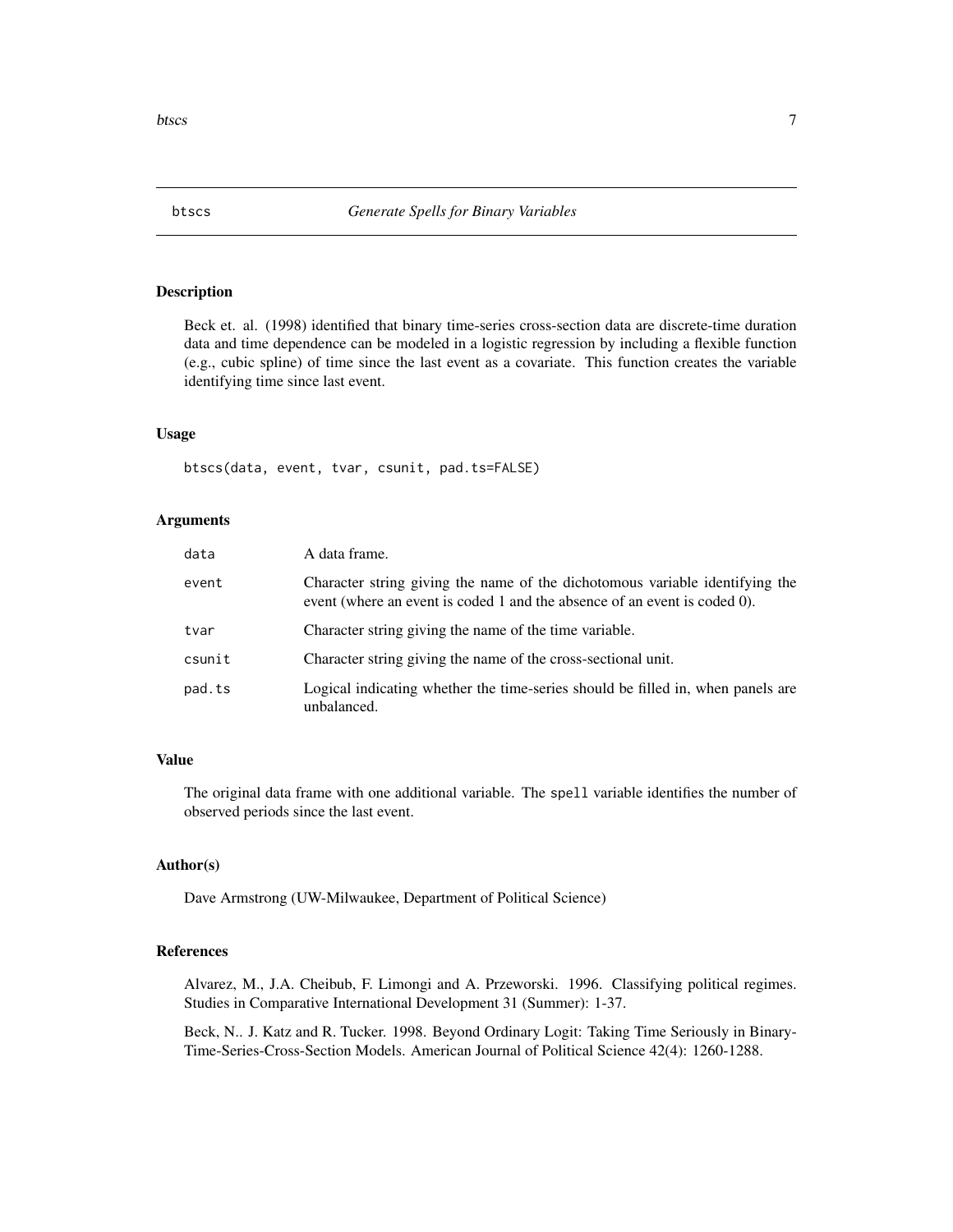# Examples

```
library(splines)
## Data from Alvarez et. al. (1996)
data(aclp)
newdat <- btscs(aclp, "democ", "year", "country")
# Estimate Model with and without spell
full.mod <- glm(democ ~ log(gdpw) + popg + bs(spell, df=4), data=newdat, family=binomial)
restricted.mod <- glm(democ ~ log(gdpw) + popg, data=newdat, family=binomial)
# Incremental F-test of time dependence
anova(restricted.mod, full.mod, test='Chisq')
```
cat2Table *Fitted Values and CIs for 2-Categorical Interactions*

# Description

This function makes a table of fitted values and confidence intervals for all of the combinations of two categorical variables in an interaction.

# Usage

cat2Table(eff.obj, digits, rownames=NULL, colnames=NULL)

# Arguments

| eff.obj  | An object generated by effect from the effects package where the effect is<br>calculated for two factors involved in an interaction. |
|----------|--------------------------------------------------------------------------------------------------------------------------------------|
| digits   | Number of digits of the fitted values and confidence intervals to print.                                                             |
| rownames | An optional vector of row names for the table, if NULL, the levels of the factor<br>will be used                                     |
| colnames | An optional vector of column names for the table, if NULL, the levels of the factor<br>will be used                                  |

# Value

A matrix of fitted values and confidence intervals

# Author(s)

Dave Armstrong (UW-Milwaukee, Department of Political Science)

<span id="page-7-0"></span>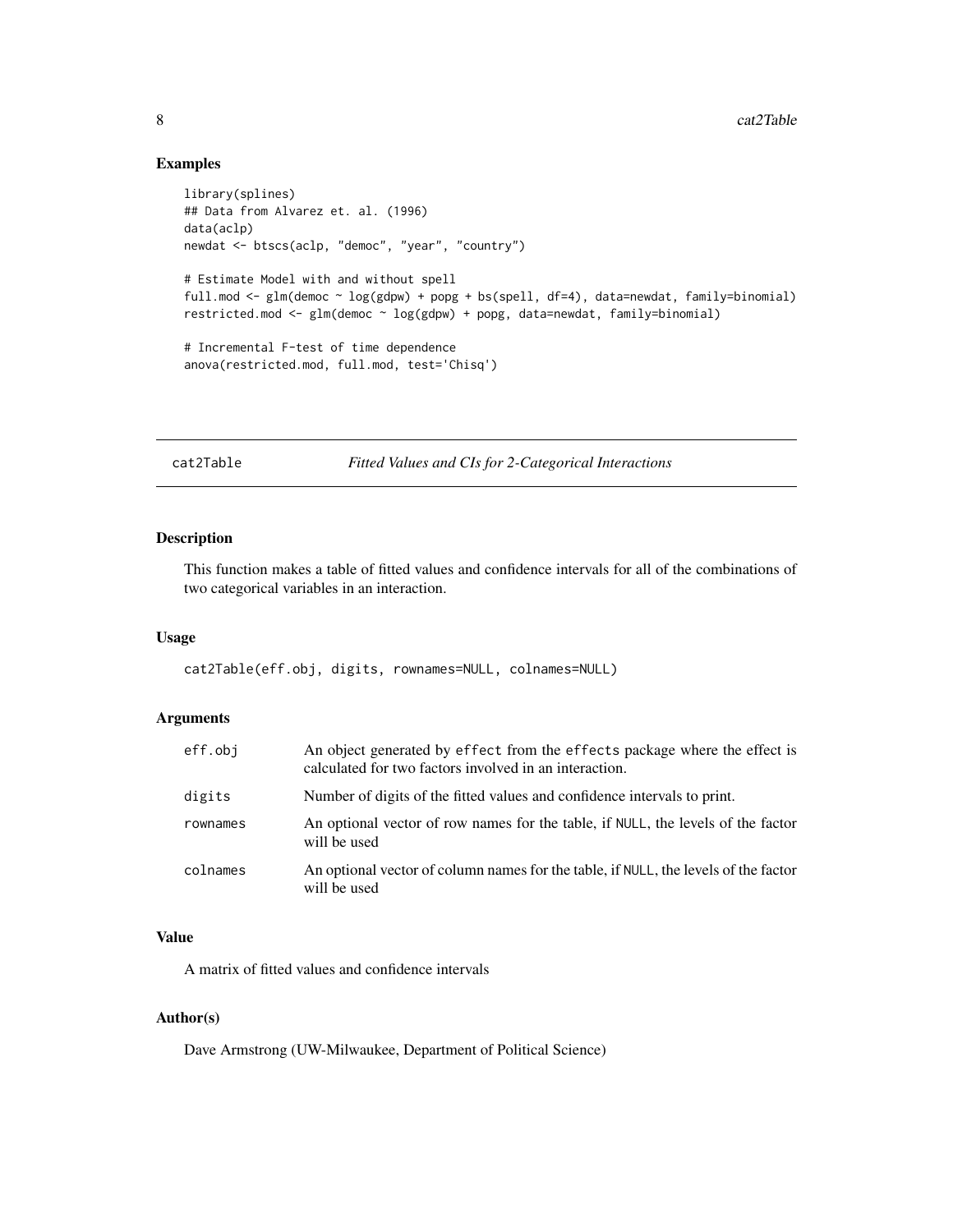#### <span id="page-8-0"></span>combTest 9

# Examples

```
library(car)
data(Duncan)
Duncan$inc.cat <- cut(Duncan$income, 3)
mod <- lm(prestige ~ inc.cat*type + income, data=Duncan)
e1 <- effect("inc.cat*type", mod)
cat2Table(e1)
```

| combTest | Test for Combining Categories in Multinomial Logistic Regression |  |  |
|----------|------------------------------------------------------------------|--|--|
|          | Models.                                                          |  |  |

# Description

Tests the null hypothesis that categories can be combined in Multinomial Logistic Regression Models

#### Usage

```
combTest(obj)
```
# Arguments

obj An object of class multinom.

# Value

A matrix of test statistics and p-values.

# Author(s)

Dave Armstrong (UW-Milwaukee, Department of Political Science)

```
library(nnet)
data(france)
mnl.mod <- multinom(vote ~ age + male + retnat + lrself, data=france)
combTest(mnl.mod)
```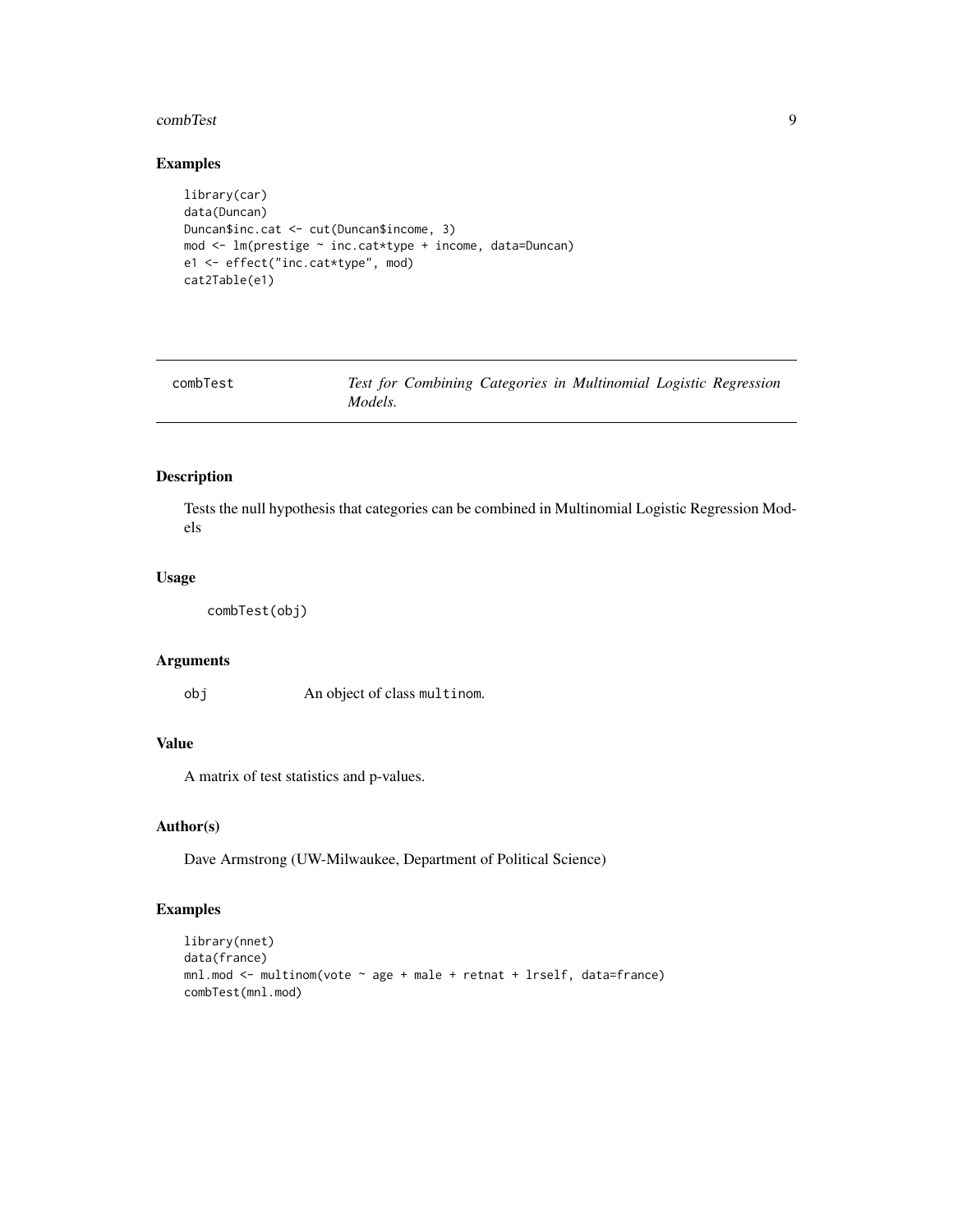<span id="page-9-0"></span>

This function performs crTest for a user-defined range of span parameters, optionally allowing for multiple testing corrections in the p-values.

#### Usage

```
crSpanTest(model, spfromto, n=10, adjust.method="none",
   adjust.type=c("none", "across", "within", "both"))
```
# Arguments

| model         | A model object of class 1m                                                                                                                                                                                                                                                                                                                                                                                                                                                                                                                                                                           |
|---------------|------------------------------------------------------------------------------------------------------------------------------------------------------------------------------------------------------------------------------------------------------------------------------------------------------------------------------------------------------------------------------------------------------------------------------------------------------------------------------------------------------------------------------------------------------------------------------------------------------|
| spfromto      | A vector of two values across which a range of n span values will be generated<br>and tested.                                                                                                                                                                                                                                                                                                                                                                                                                                                                                                        |
| n             | Number of span parameters to test.                                                                                                                                                                                                                                                                                                                                                                                                                                                                                                                                                                   |
| adjust.method | Adjustment method for multiple-testing procedure, using p. adjust from stats.                                                                                                                                                                                                                                                                                                                                                                                                                                                                                                                        |
| adjust.type   | String giving the values over which the multiple testing correction will be per-<br>formed. Here, 'both' refers to a multiple testing correction done over all span<br>parameters and all variables in the model. 'within' means the multiple testing<br>correction should be done within each model, but not across the span parameters<br>and 'across' means that the multiple testing correction should be for each vari-<br>able across the various span parameters, but not across variables within the same<br>model. 'none' refers to a pass-through option of no multiple testing procedure. |
| $\cdot$       | Other arguments to be passed down to the call to loess.                                                                                                                                                                                                                                                                                                                                                                                                                                                                                                                                              |

# Value

A list with two elements:

| Sequence of span values used in testing            |
|----------------------------------------------------|
| p-values for each variable for each span parameter |

# Author(s)

Dave Armstrong (UW-Milwaukee, Department of Political Science)

```
library(car)
mod \leq lm(prestige \sim income + education + women, data=Prestige)
tmp <- crSpanTest(mod, c(.1, .9), adjust.method="holm",
adjust.type="both")
matplot(tmp$x, tmp$y, type="l")
```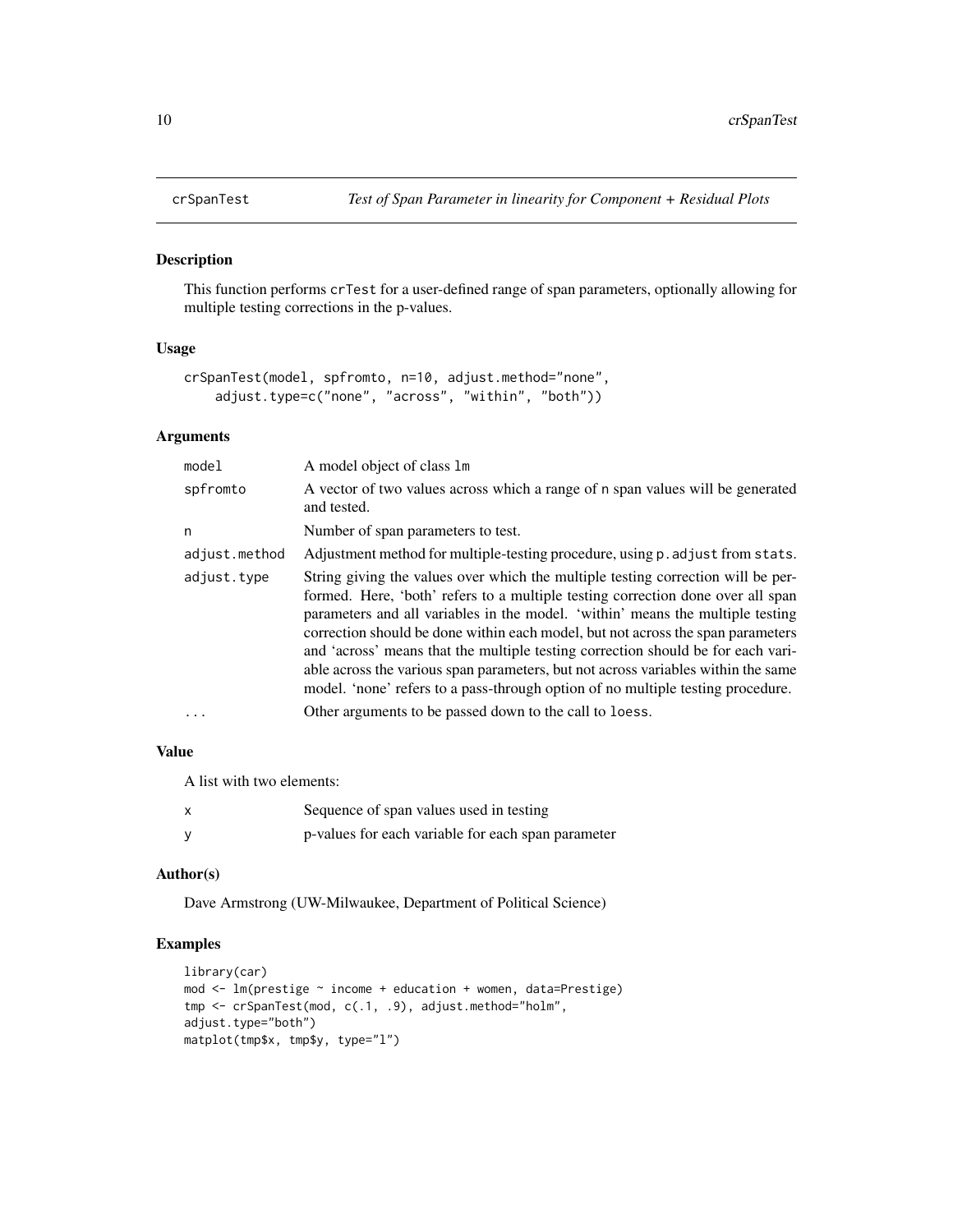<span id="page-10-0"></span>

This function estimates a linear model and a loess model on the component-plus-residual plot (i.e., a partial residual plot) for each quantitative variable in the model. The residual sums of squares for each are used to calculate an F-test for each quantitative variable.

# Usage

```
crTest(model, adjust.method="none", ...)
```
# Arguments

| model                   | A model object of class 1m                                                                  |
|-------------------------|---------------------------------------------------------------------------------------------|
|                         | adjust.method Adjustment method for multiple-testing procedure, using p. adjust from stats. |
| $\cdot$ $\cdot$ $\cdot$ | Other arguments to be passed down to the call to loess.                                     |

# Value

A matrix with the following columns for each variable:

| RSSp    | Residual sum-of-squares for the parametric (linear) model.    |
|---------|---------------------------------------------------------------|
| RSSnp   | Residual sum-of-squares for the non-parametric (loess) model. |
| DFnum   | Numerator degrees of freedom for the F-test: $tr(S)-(k+1)$ .  |
| DFdenom | Denominator degrees of freedom for the F-test: $n-tr(S)$      |
| F.      | F-statistic                                                   |
| p       | p-value, potentially adjusted for multiple comparisons.       |

# Author(s)

Dave Armstrong (UW-Milwaukee, Department of Political Science)

```
library(car)
mod <- lm(prestige ~ income + education + women, data=Prestige)
crTest(mod)
```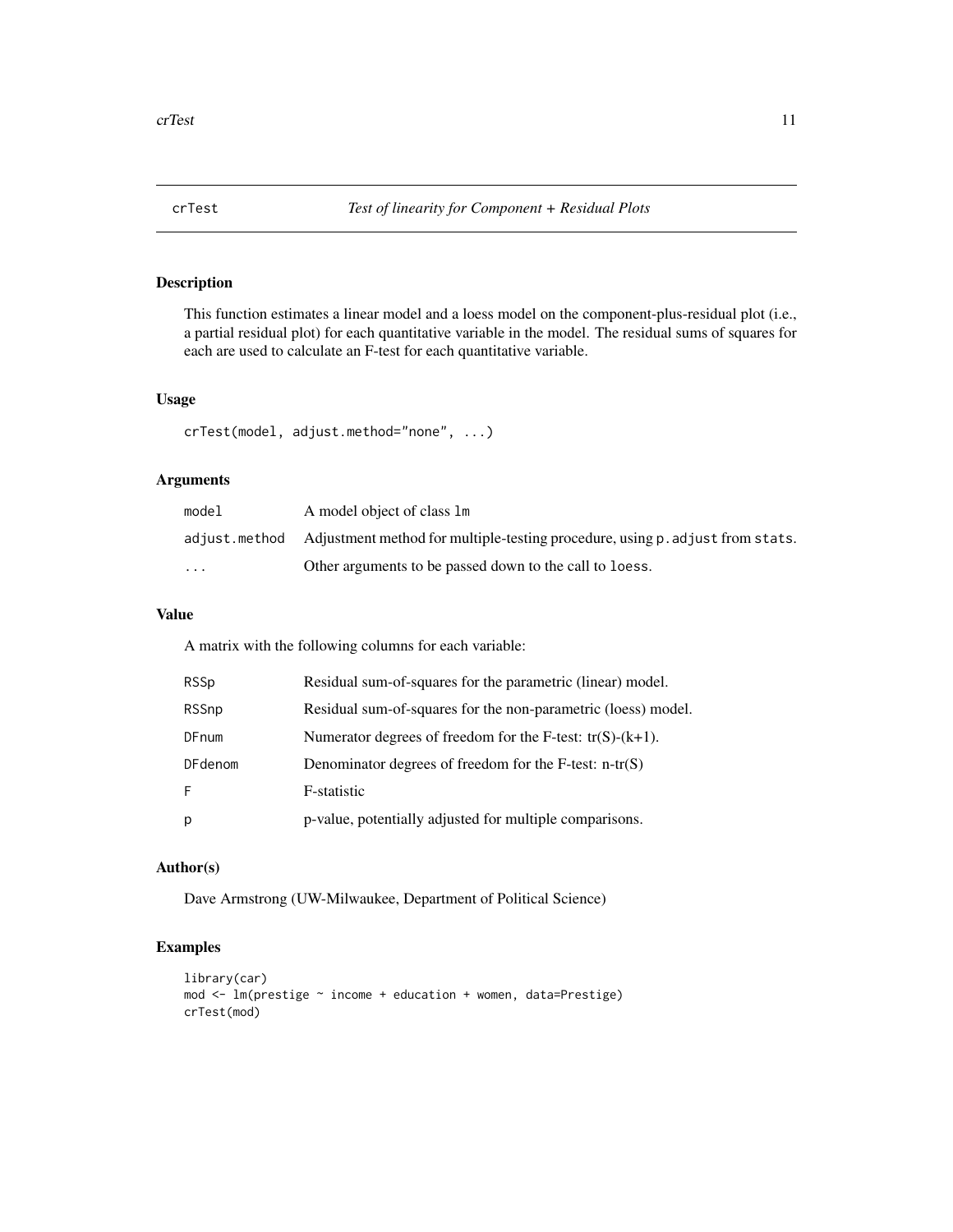<span id="page-11-0"></span>

Makes surface plots to display interactions between two continuous variables

# Usage

```
DAintfun(obj, varnames, theta = 45, phi = 10, xlab=NULL, ylab=NULL, zlab=NULL,...)
```
# Arguments

| obj        | A model object of class 1m                                                                                        |
|------------|-------------------------------------------------------------------------------------------------------------------|
| varnames   | A two-element character vector where each element is the name of a variable<br>involved in a two-way interaction. |
| theta      | Angle defining the azimuthal viewing direction to be passed to persp                                              |
| phi        | Angle defining the colatitude viewing direction to be passed to persp                                             |
| xlab       | Optional label to put on the x-axis, otherwise if NULL, it will take the first element<br>of varnames             |
| ylab       | Optional label to put on the y-axis, otherwise if NULL, it will take the second<br>element of varnames            |
| zlab       | Optional label to put on the z-axis, otherwise if NULL, it will be 'Predictions'                                  |
| $\ddots$ . | Other arguments to be passed down to the initial call to persp                                                    |

# Details

This function makes a surface plot of an interaction between two continuous covariates. If the model is

 $y_i = b_0 + b_1 x_{i1} + b_2 x_{i2} + b_3 x_{i1} \times x_{i2} + \ldots + e_i,$ 

this function plots  $b_1x_{i1} + b_2x_{i2} + b_3x_{i1} \times x_{i2}$  for values over the range of  $X_1$  and  $X_2$ . The highest 75%, 50% and 25% of the bivariate density of  $X_1$  and  $X_2$  (as calculated by sm. density from the sm package) are colored in with colors of increasing gray-scale.

# Value

| x1    | Values of the first element of varnames used to make predictions.  |
|-------|--------------------------------------------------------------------|
| x2    | Values of the second element of varnames used to make predictions. |
| pred  | The predictions based on the values x1 and x2.                     |
| graph | A graph is produced, but no other information is returned.         |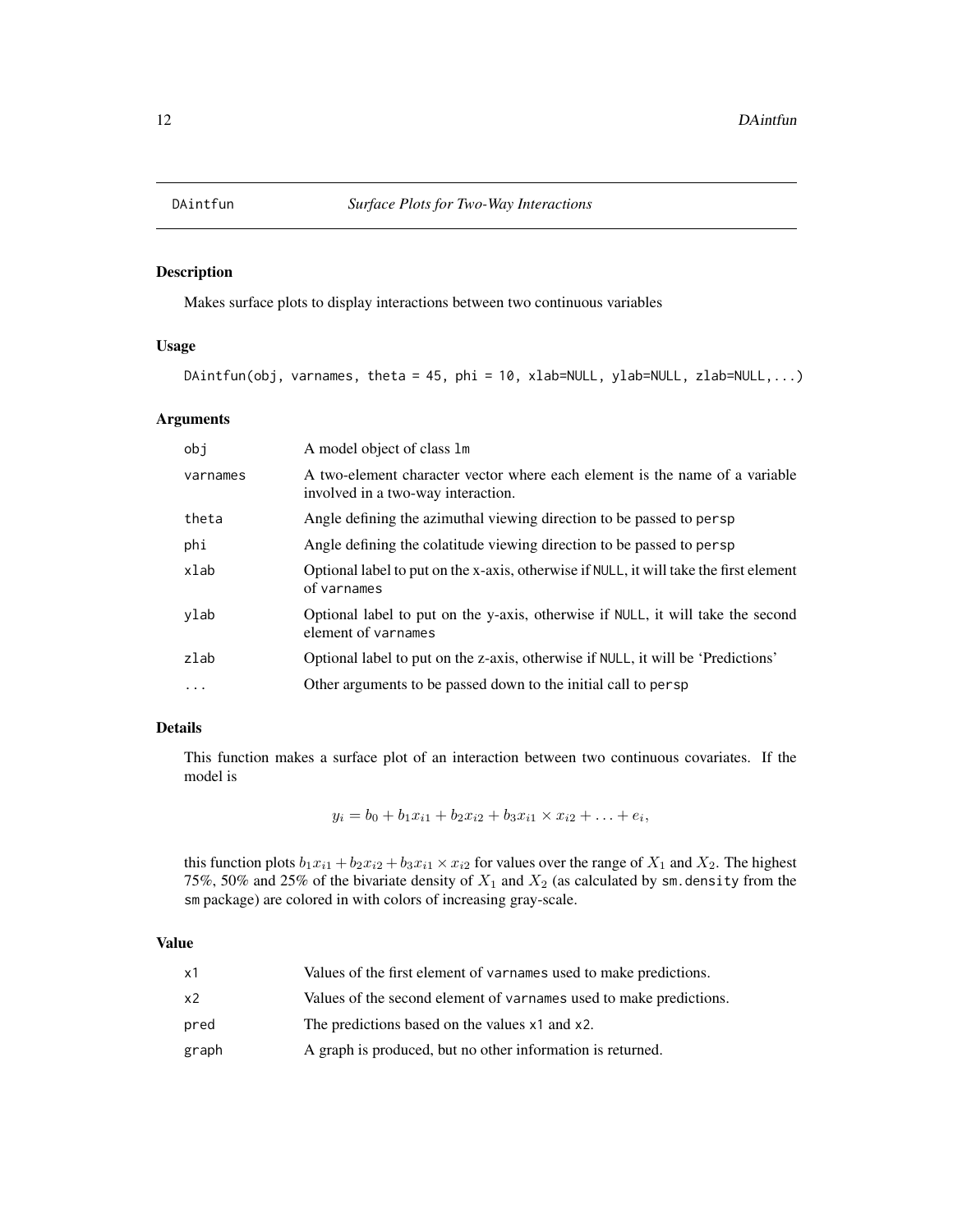#### <span id="page-12-0"></span> $D$ Aintfun2 13

#### Author(s)

Dave Armstrong (UW-Milwaukee, Department of Political Science)

#### Examples

```
data(InteractionEx)
mod <- lm(y ~ x1*x2 + z, data=InteractionEx)
DAintfun(mod, c("x1", "x2"))
## Make interactive with:
# mypanel <- function(panel){
# DAintfun(mod, c("x1", "x2"), theta=panel$theta, phi=panel$phi)
# panel}
# panel <- rp.control(theta=0, phi=25)
# rp.slider(panel, theta, -360, 360, mypanel, showvalue=TRUE)
# rp.slider(panel, phi, 0, 90, mypanel, showvalue=TRUE)
```
DAintfun2 *Conditional Effects Plots for Interactions in Linear Models*

# Description

Generates two conditional effects plots for two interacted continuous covariates in linear models.

#### Usage

```
DAintfun2(obj, varnames, varcov=NULL, rug=TRUE, ticksize=-.03, hist=FALSE,
hist.col="gray75", nclass=c(10, 10), scale.hist=.5, border=NA,
name.stem = "cond_eff", xlab = NULL, ylab = NULL, plot.type = "screen")
```
# Arguments

| obj      | A model object of class 1m                                                                                                                                                                 |
|----------|--------------------------------------------------------------------------------------------------------------------------------------------------------------------------------------------|
| varnames | A two-element character vector where each element is the name of a variable<br>involved in a two-way interaction.                                                                          |
| varcov   | A variance-covariance matrix with which to calculate the conditional standard<br>errors. If NULL, it is calculated with $vcov(obj)$ .                                                      |
| rug      | Logical indicating whether a rug plot should be included.                                                                                                                                  |
| ticksize | A scalar indicating the size of ticks in the rug plot (if included) positive val-<br>ues put the rug inside the plotting region and negative values put it outside the<br>plotting region. |
| hist     | Logical indicating whether a histogram of the x-variable should be included in<br>the plotting region.                                                                                     |
| hist.col | Argument to be passed to polygon indicating the color of the histogram bins.                                                                                                               |
| nclass   | vector of two integers indicating the number of bins in the two histograms, which<br>will be passed to hist.                                                                               |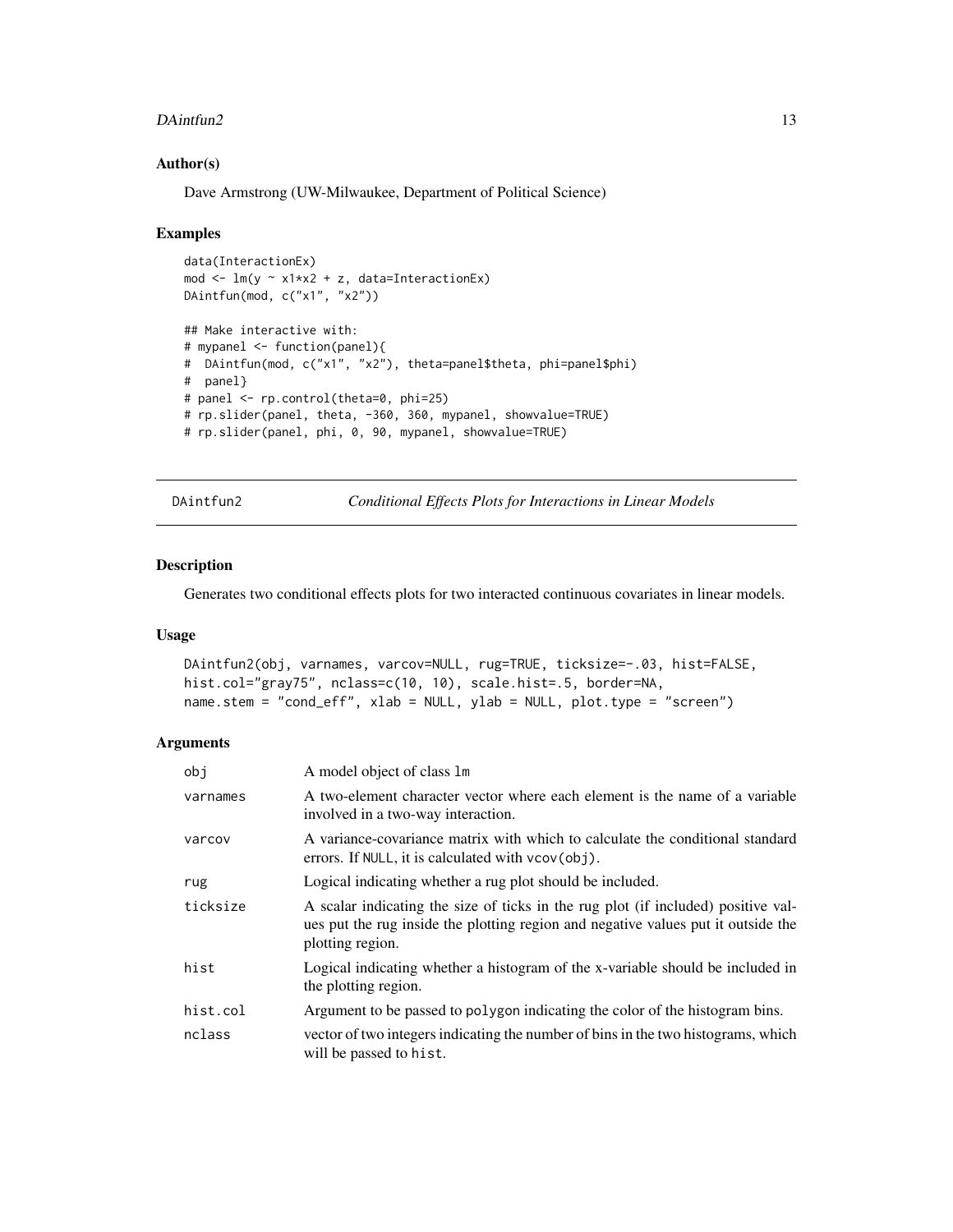| scale.hist | A scalar in the range $(0,1]$ indicating how much vertical space in the plotting<br>region the histogram should take up.                                                                                                                                                                                                                                                                                        |
|------------|-----------------------------------------------------------------------------------------------------------------------------------------------------------------------------------------------------------------------------------------------------------------------------------------------------------------------------------------------------------------------------------------------------------------|
| border     | Argument passed to polygon indicating how the border of the histogram bins<br>should be printed (NA for no border).                                                                                                                                                                                                                                                                                             |
| name.stem  | A character string giving filename to which the appropriate extension will be<br>appended                                                                                                                                                                                                                                                                                                                       |
| xlab       | Optional vector of length two giving the x-labels for the two plots that are gen-<br>erated. The first element of the vector corresponds to the figure plotting the<br>conditional effect of the first variable in variances given the second and the<br>second element of the vector corresponds to the figure plotting the conditional<br>effect of the second variable in varnames conditional on the first. |
| ylab       | Optional vector of length two giving the y-labels for the two plots that are gen-<br>erated. The first element of the vector corresponds to the figure plotting the<br>conditional effect of the first variable in varnames given the second and the<br>second element of the vector corresponds to the figure plotting the conditional<br>effect of the second variable in varnames conditional on the first.  |
| plot.type  | One of 'pdf', 'png', 'eps' or 'screen', where the one of the first three will pro-<br>duce two graphs starting with name. stem written to the appropriate file type and<br>the third will produce graphical output on the screen.                                                                                                                                                                               |

# Details

This function produces graphs along the lines suggested by Brambor, Clark and Golder (2006) and Berry, Golder and Milton (2012), that show the conditional effect of one variable in an interaction given the values of the conditioning variable. This is an alternative to the methods proposed by John Fox in his effects package, upon which this function depends heavily.

Specifically, if the model is

$$
y_i = b_0 + b_1 x_{i1} + b_2 x_{i2} + b_3 x_{i1} \times x_{i2} + \ldots + e_i,
$$

this function plots calculates the conditional effect of  $X_1$  given  $X_2$ 

$$
\frac{\partial y}{\partial X_1} = b_1 + b_3 X_2
$$

and the variances of the conditional effects

$$
V(b_1 + b_3 X_2) = V(b_1 + X_2^2 V(b_3) + 2(1)(X_2)V(b_1, b_3))
$$

for different values of  $X_2$  and then switches the places of  $X_1$  and  $X_2$ , calculating the conditional effect of  $X_2$  given a range of values of  $X_1$ . 95% confidence bounds are then calculated and plotted for each conditional effects along with a horizontal reference line at 0.

# Value

graphs Either a single graph is printed on the screen (using par(mfrow=c(1,2))) or two figures starting with name. stem are produced where each gives the conditional effect of one variable based on the values of another.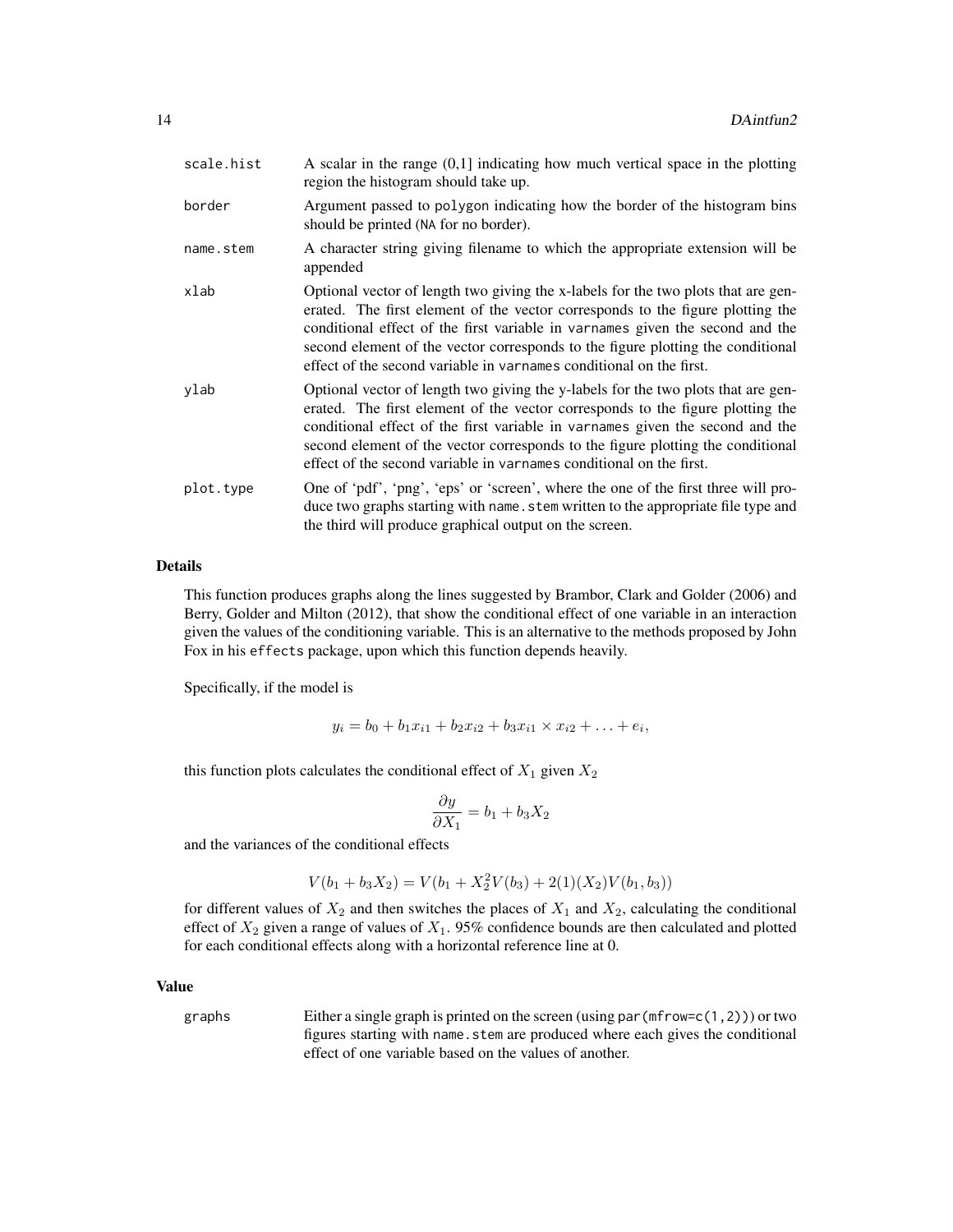#### <span id="page-14-0"></span>france that the contract of the contract of the contract of the contract of the contract of the contract of the contract of the contract of the contract of the contract of the contract of the contract of the contract of th

#### Author(s)

Dave Armstrong (UW-Milwaukee, Department of Political Science)

#### References

Brambor, T., W.R. Clark and M. Golder. (2006) Understanding Interaction Models: Improving Empirical Analyses. Political Analysis 14, 63-82. Berry, W., M. Golder and D. Milton. (2012) Improving Tests of Theories Positing Interactions.

Journal of Politics.

# Examples

```
data(InteractionEx)
mod <- lm(y ~ x1*x2 + z, data=InteractionEx)
DAintfun2(mod, c("x1", "x2"), hist=TRUE, scale.hist=.3)
```
france *Example data for factorplot function*

# **Description**

A subset of data from the 1994 Eurobarometer for France

#### Usage

data(france)

# Format

A data frame with 542 observations on the following 5 variables.

lrself respondent's left-right self-placement on a 1(left)-10(right) scale

male a dummy variable coded 1 for males and 0 for females

age respondent's age

vote a factor indicating vote choice with levels PCF, PS, Green, RPR and UDF

retnat a factor indicating the respondent's retrospective national economic evaluation with levels Better, Same and Worse

voteleft a dichotomous variable where 1 indicates a vote for a left party, 0 otherwise

# References

Reif, Karlheinz and Eric Marlier. 1997. *Euro-barometer 42.0: The First Year of the New European Union, November-December 1994*. Inter-university Consortium for Political and Social Research (ICPSR) [distributor].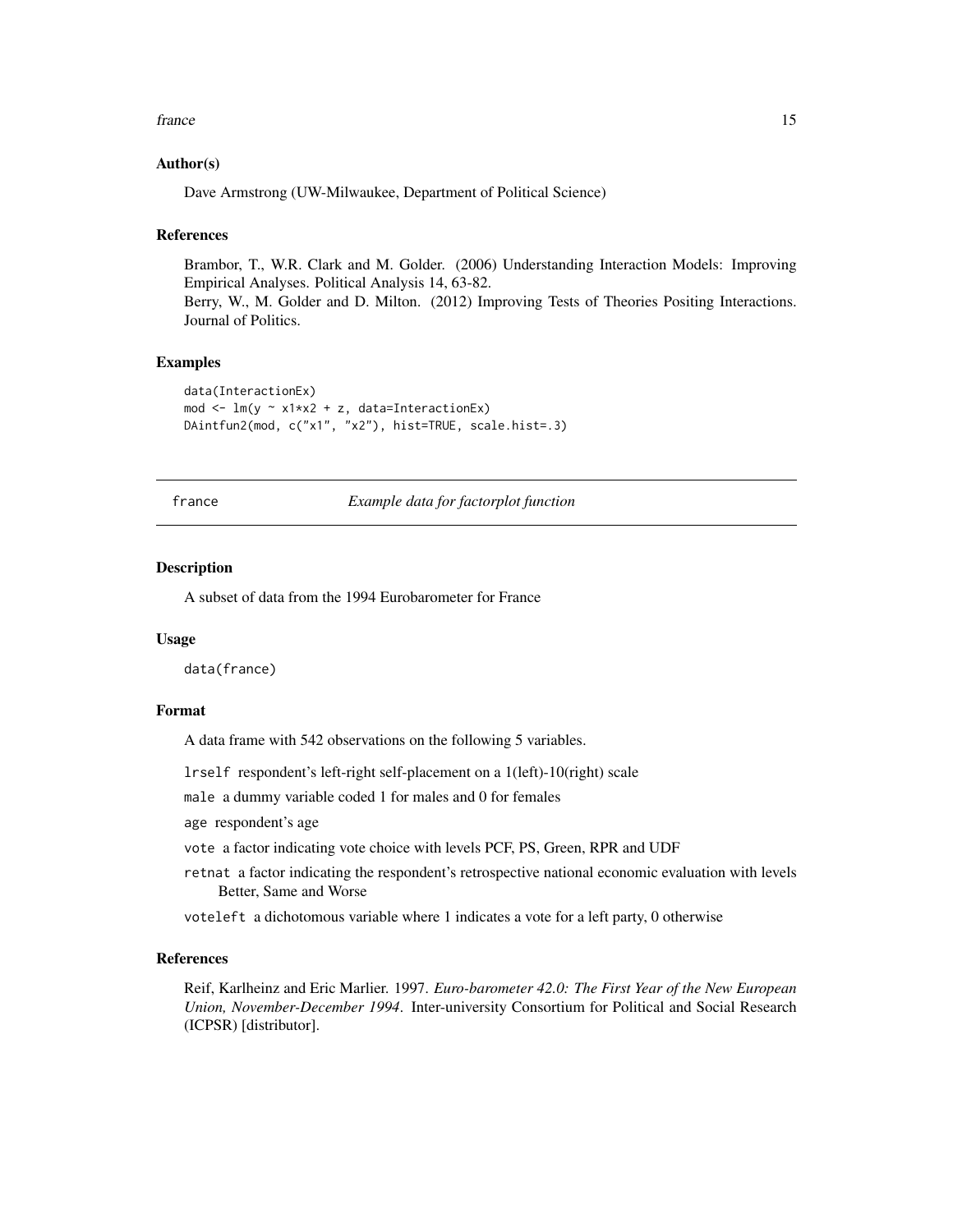<span id="page-15-0"></span>

For objects of class glm, it calculates the change in predicted responses, for maximal discrete changes in all covariates holding all other variables constant at typical values.

# Usage

```
glmChange(obj, data, typical.dat=NULL, diffchange=c("range", "sd", "unit"),
    sim=FALSE, R=1000)
```
# Arguments

| obj         | A model object of class glm.                                                                                                                                                                                                                                                                                       |
|-------------|--------------------------------------------------------------------------------------------------------------------------------------------------------------------------------------------------------------------------------------------------------------------------------------------------------------------|
| data        | Data frame used to fit object.                                                                                                                                                                                                                                                                                     |
| typical.dat | Data frame with a single row containing values at which to hold variables con-<br>stant when calculating first differences. These values will be passed to predict,<br>so factors must take on a single value, but have all possible levels as their levels<br>attribute.                                          |
| diffchange  | A string indicating the difference in predictor values to calculate the discrete<br>change. range gives the difference between the minimum and maximum, sd<br>gives plus and minus one-half standard deviation change around the median and<br>unit gives a plus and minus one-half unit change around the median. |
| sim         | Logical indicating whether simulated confidence bounds on the difference should<br>be calculated and presented.                                                                                                                                                                                                    |
| R           | Number of simulations to perform if sim is TRUE                                                                                                                                                                                                                                                                    |

#### Details

The function calculates the changes in predicted responses for maximal discrete changes in the covariates, for objects of class glm. This function works with polynomials specified with the poly function. It also works with multiplicative interactions of the covariates by virtue of the fact that it holds all other variables at typical values. By default, typical values are the median for quantitative variables and the mode for factors. The way the function works with factors is a bit different. The function identifies the two most different levels of the factor and calculates the change in predictions for a change from the level with the smallest prediction to the level with the largest prediction.

# Value

A list with the following elements:

| diffs  | A matrix of calculated first differences                             |
|--------|----------------------------------------------------------------------|
| minmax | A matrix of values that were used to calculate the predicted changes |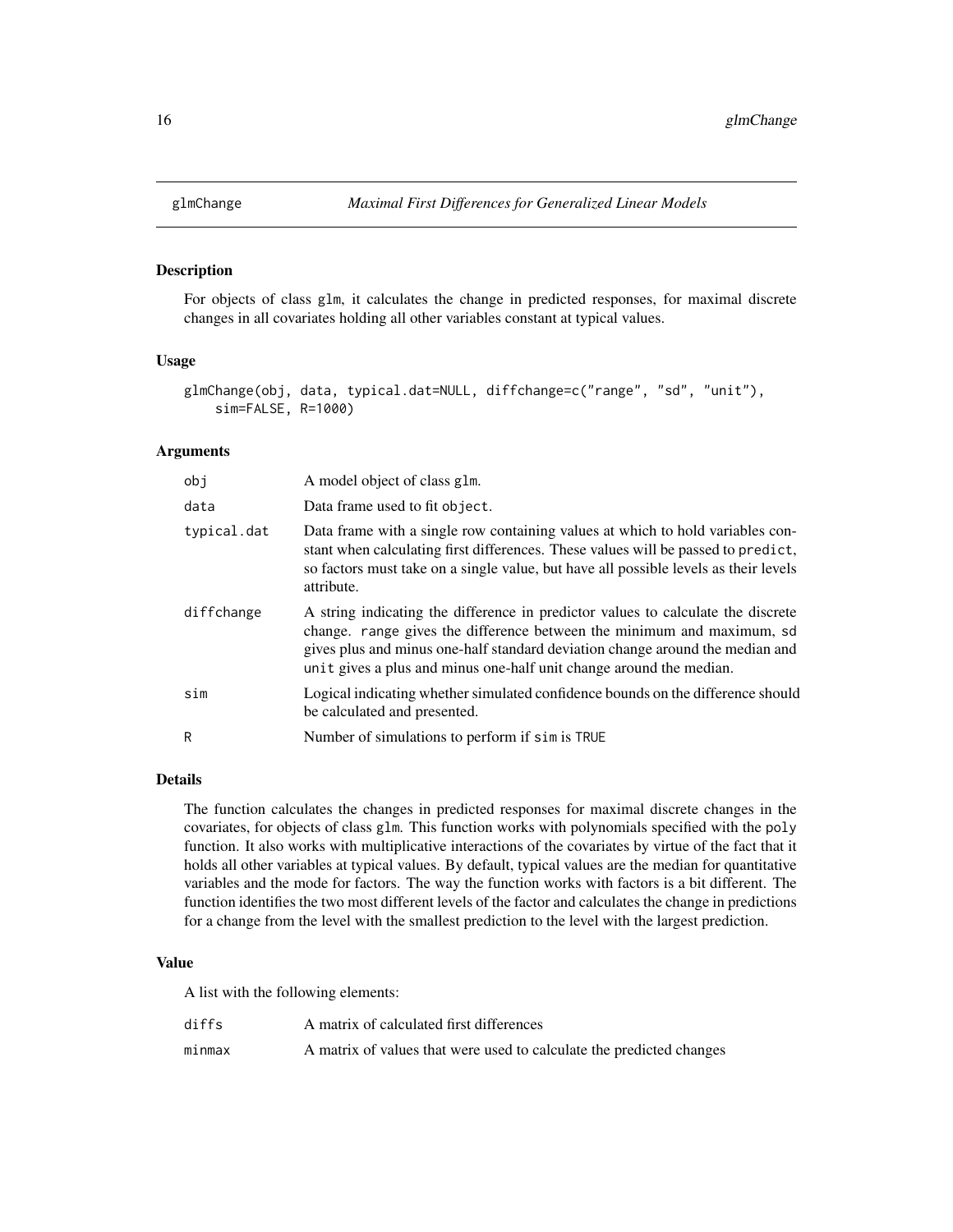# <span id="page-16-0"></span>glmChange2 17

#### Author(s)

Dave Armstrong (UW-Milwaukee, Department of Political Science)

#### Examples

```
data(france)
left.mod <- glm(voteleft ~ male + age + retnat +
poly(lrself, 2), data=france, family=binomial)
typical.france <- data.frame(
retnat = factor(1, levels=1:3, labels=levels(france$retnat)),
age = 35\lambdaglmChange(left.mod, data=france, typical.dat=typical.france)
```
glmChange2 *Maximal First Differences for Generalized Linear Models*

#### Description

For objects of class glm, it calculates the change in predicted responses, for maximal discrete changes in all covariates holding all other variables constant at typical values.

#### Usage

```
glmChange2(obj, varname, data, change=c("unit", "sd"), R=1500)
```
#### Arguments

| obj     | A model object of class glm.                                                                                                                                                                                                                           |
|---------|--------------------------------------------------------------------------------------------------------------------------------------------------------------------------------------------------------------------------------------------------------|
| varname | Character string giving the variable name for which average effects are to be<br>calculated.                                                                                                                                                           |
| data    | Data frame used to fit object.                                                                                                                                                                                                                         |
| change  | A string indicating the difference in predictor values to calculate the discrete<br>change. sd gives plus and minus one-half standard deviation change around<br>the median and unit gives a plus and minus one-half unit change around the<br>median. |
| R       | Number of simulations to perform.                                                                                                                                                                                                                      |

# Details

The function calculates the average effect discrete changes in the covariates, for objects of class glm. This function works with polynomials specified with the poly function.

# Value

A vector of values giving the average and 95 percent confidence bounds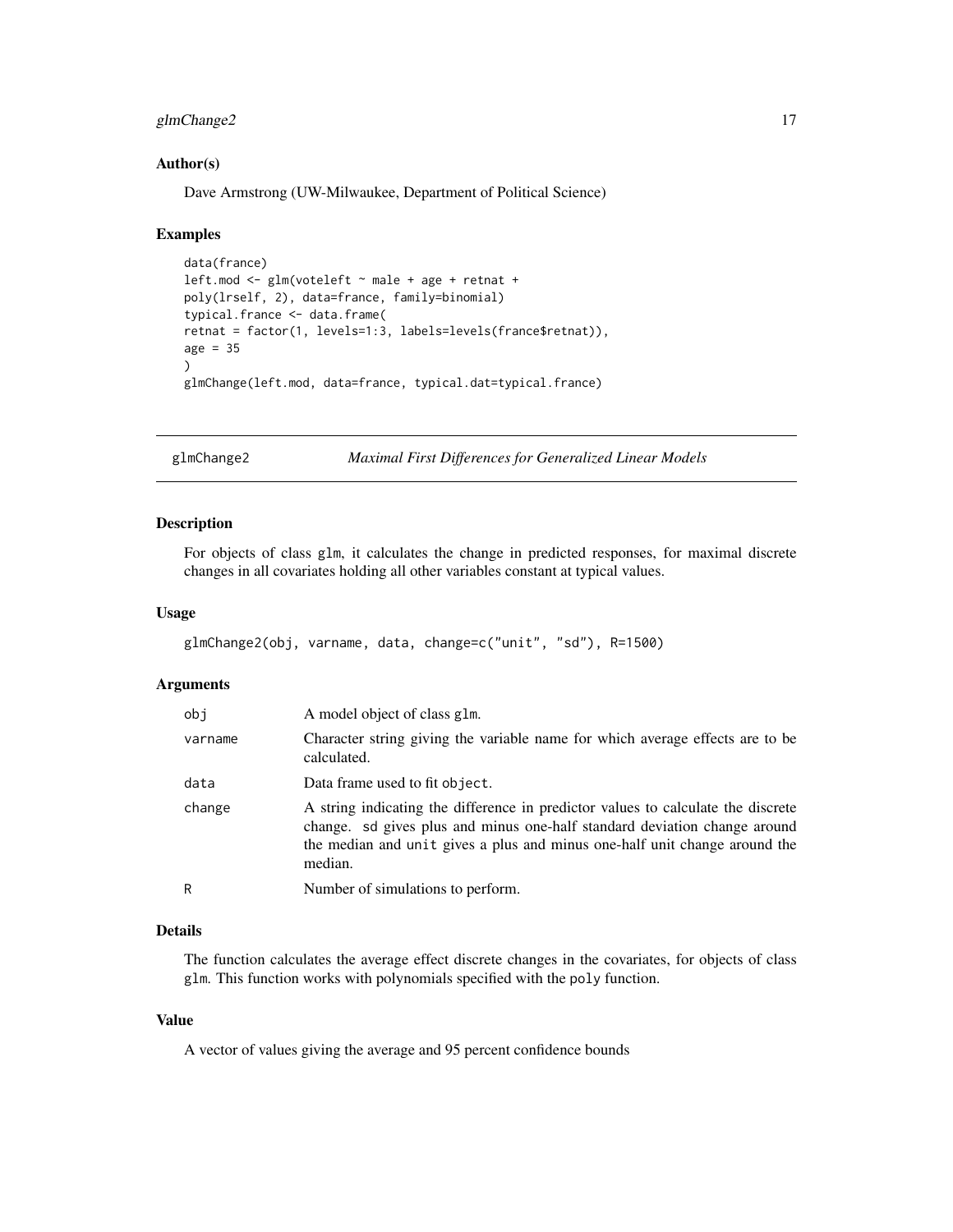#### Author(s)

Dave Armstrong (UW-Milwaukee, Department of Political Science)

#### Examples

```
data(france)
leftmod \leftarrow glm(voteleft \rightarrow male + age + retnat +poly(lrself, 2), data=france, family=binomial)
typical.france <- data.frame(
retnat = factor(1, levels=1:3, labels=levels(france$retnat)),
age = 35)
glmChange2(left.mod, "age", data=france, "sd")
```
intEff *Functions for Estimating Interaction Effects in Logit and Probit Models*

#### Description

Norton and Ai (2003) and Norton, Wang and Ai (2004) discuss methods for calculating the appropriate marginal effects for interactions in binary logit/probit models. These functions are direct translations of the Norton, Wang and Ai (2004) Stata code.

# Usage

intEff(obj, vars, data)

# Arguments

| obi  | A binary logit or probit model estimated with glm.         |
|------|------------------------------------------------------------|
| vars | A vector of the two variables involved in the interaction. |
| data | A data frame used in the call to obj.                      |

# Value

A data frame with the following variable:

| int_eff    | The correctly calucalted marginal effect.                                      |
|------------|--------------------------------------------------------------------------------|
| linear     | The incorrectly calculated marginal effect following the linear model analogy. |
| phat       | Predicted $Pr(Y=1 X)$ .                                                        |
| se_int_eff | Standard error of int_eff.                                                     |
| zstat      | The interaction effect divided by its standard error                           |

# Author(s)

Dave Armstrong (UW-Milwaukee, Department of Political Science)

<span id="page-17-0"></span>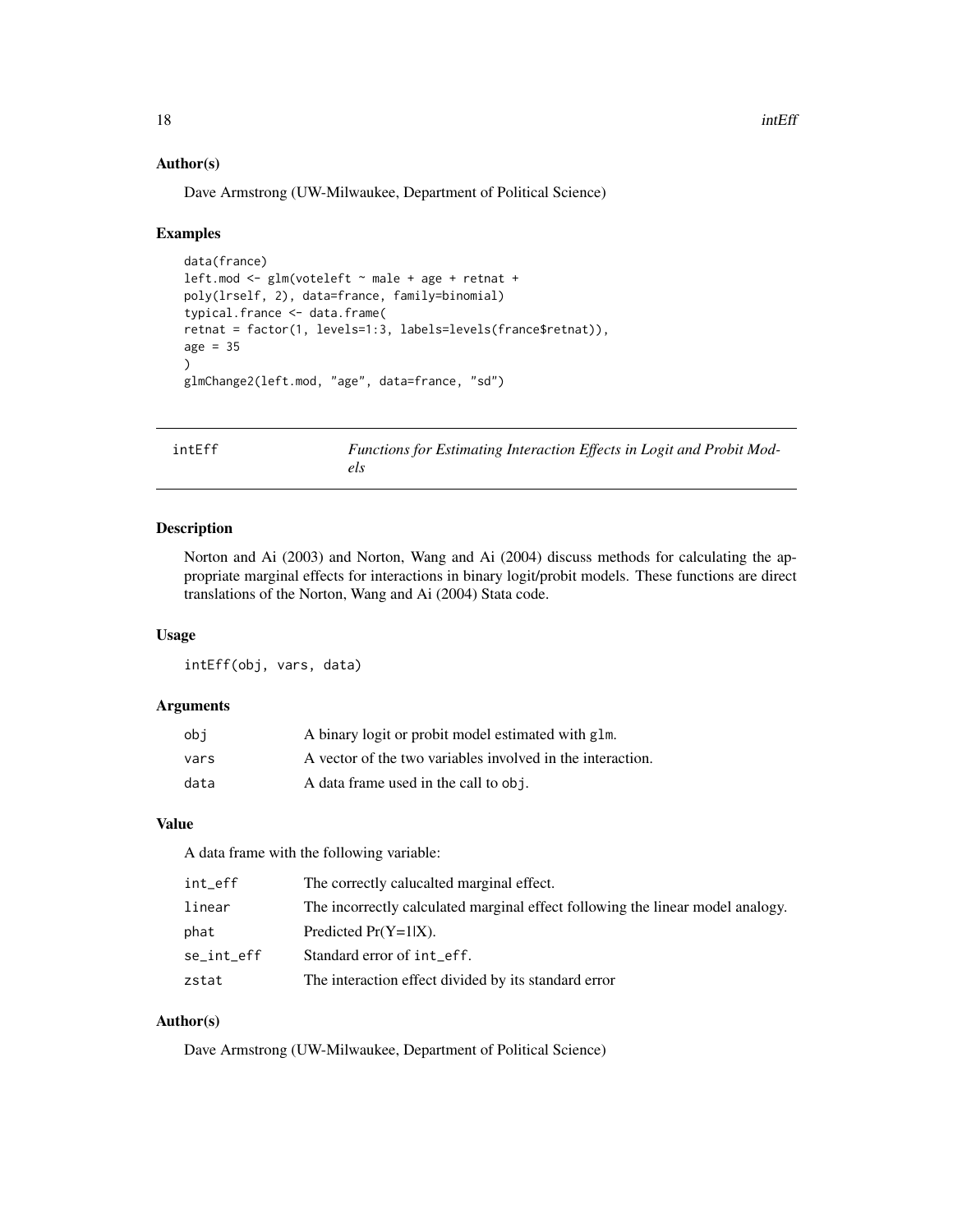#### <span id="page-18-0"></span>InteractionEx 19

#### References

Norton, Edward C., Hua Wang and Chunrong Ai. 2004. Computing Interaction Effects and Standard Errors in Logit and Probit Models. The Stata Journal 4(2): 154-167.

Ai, Chunrong and Edward C. Norton. 2003. Interaction Terms in Logit and Probit Models. Economics Letters 80(1): 123-129.

Norton, Edward C., Hua Wang and Chunrong Ai. 2004. inteff: Computing Interaction Effects and Standard Errors in Logit and Probit Models, Stata Code.

#### Examples

```
data(france)
mod \leq glm(voteleft \sim age*lrself + retnat + male, data=france, family=binomial)
out <- intEff(obj=mod, vars=c("age", "lrself"), data=france)
plot(out$phat, out$int_eff, xlab="Predicted Pr(Y=1|X)",
ylab = "Interaction Effect")
ag <- aggregate(out$linear, list(out$phat), mean)
lines(ag[,1], ag[,2], lty=2, col="red", lwd=2)
legend("topright", c("Correct Marginal Effect", "Linear Marginal Effect"),
pch=c(1, NA), lty=c(NA, 2), col=c("black", "red"), lwd=c(NA, 2), inset=.01)
```
InteractionEx *Example Data for DAintfun*

#### Description

Data to execute example code for DAintfun

#### Usage

data(InteractionEx)

# Format

A data frame with 500 observations on the following 4 variables.

y a numeric vector

- x1 a numeric vector
- x2 a numeric vector
- z a numeric vector

# Details

These are randomly generated data to highlight the functionality of DAintfun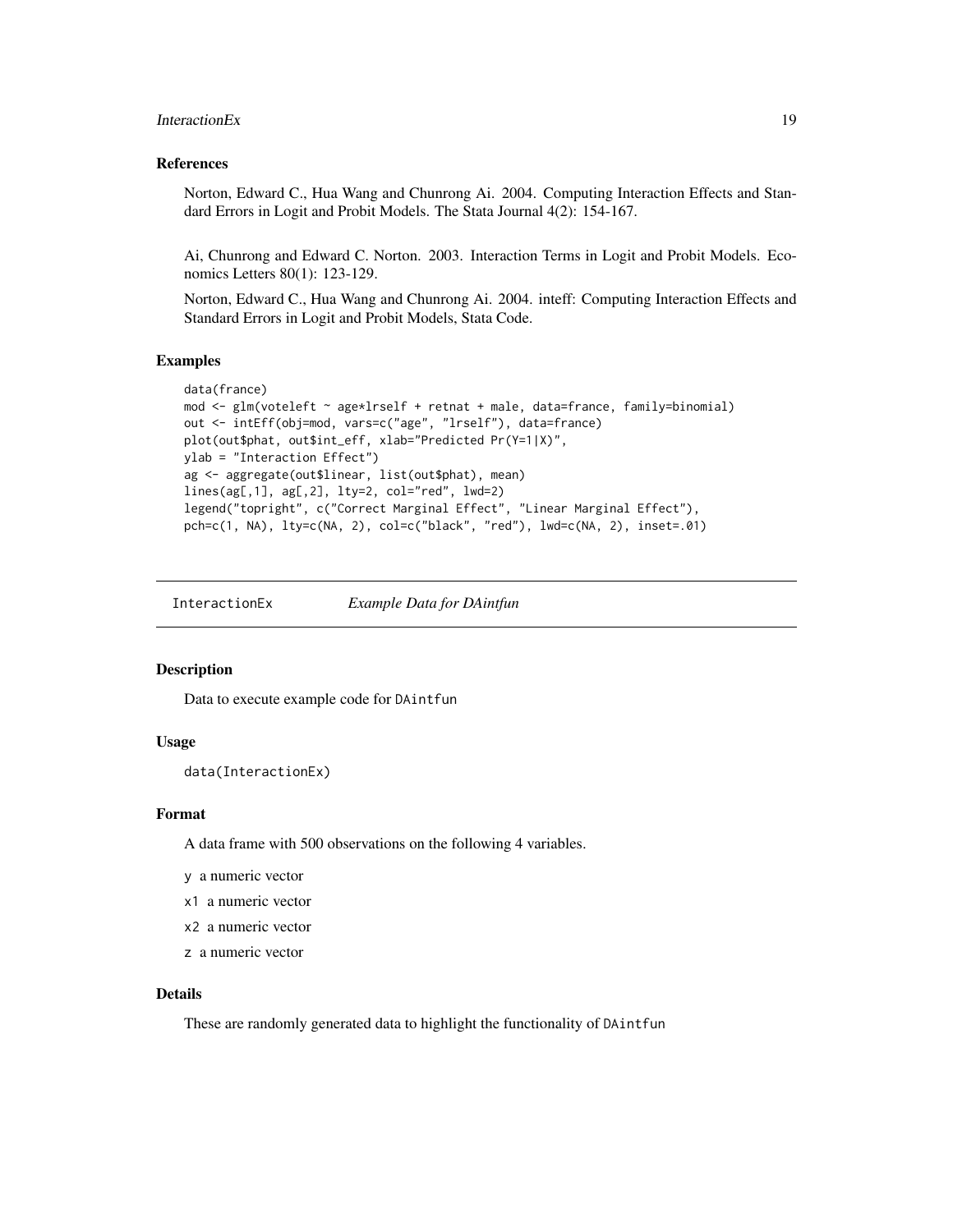This function works on linear models with a single interaction between a continuous (numeric) variable and a factor. The output is a data frame that gives the predicted effect of moving from each category to each other category of the factor over the range of values of the continuous conditioning variable.

#### Usage

```
intQualQuant(obj, vars, level = .95, varcov=NULL, labs=NULL,
n=10, onlySig=FALSE, type=c("facs", "slopes"),
plot=TRUE, vals = NULL, rug=TRUE, ci=TRUE, digits=3,...)
```
# Arguments

| obj      | An object of class 1m.                                                                                                                                                                                                                 |
|----------|----------------------------------------------------------------------------------------------------------------------------------------------------------------------------------------------------------------------------------------|
| vars     | A vector of two variable names giving the two quantitative variables involved in<br>the interaction. These variables must be involved in one, and only one, interac-<br>tion.                                                          |
| level    | Confidence level desired for lower and upper bounds of confidence interval.                                                                                                                                                            |
| varcov   | A potentially clustered or robust variance-covariance matrix of parameters used<br>to calculate standard errors. If NULL, the vcov function will be used.                                                                              |
| labs     | An optional vector of labels that will be used to identify the effects, if NULL, the<br>factor levels will be used.                                                                                                                    |
| n        | Number of values of the conditioning variable to use.                                                                                                                                                                                  |
| onlySig  | Logical indicating whether only contrasts with significant differences should be<br>returned. Significance is determined to exist if the largest lower bound is greater<br>than zero or the smallest upper bound is smaller than zero. |
| type     | String indicating whether the conditional partial effect of the factors is plotted (if<br>'facs'), or the conditional partial effect of the quantitative variable (if 'slopes')<br>is produced.                                        |
| plot     | Logical indicating whether graphical results (if TRUE) or numerical results (if<br>FALSE) are produced.                                                                                                                                |
| vals     | A vector of values at which the continuous variable will be held constant. If<br>NULL, a sequence of length n across the variable's range will be used.                                                                                |
| rug      | Logical indicating whether rug plots should be plotted in the panels.                                                                                                                                                                  |
| сi       | Logical indicating whether confidence bounds should be drawn.                                                                                                                                                                          |
| digits   | Number indicating how many decimal places to round the numeric output.                                                                                                                                                                 |
| $\cdots$ | Other arguments to be passed down to effect if plot. type = 'slopes'.                                                                                                                                                                  |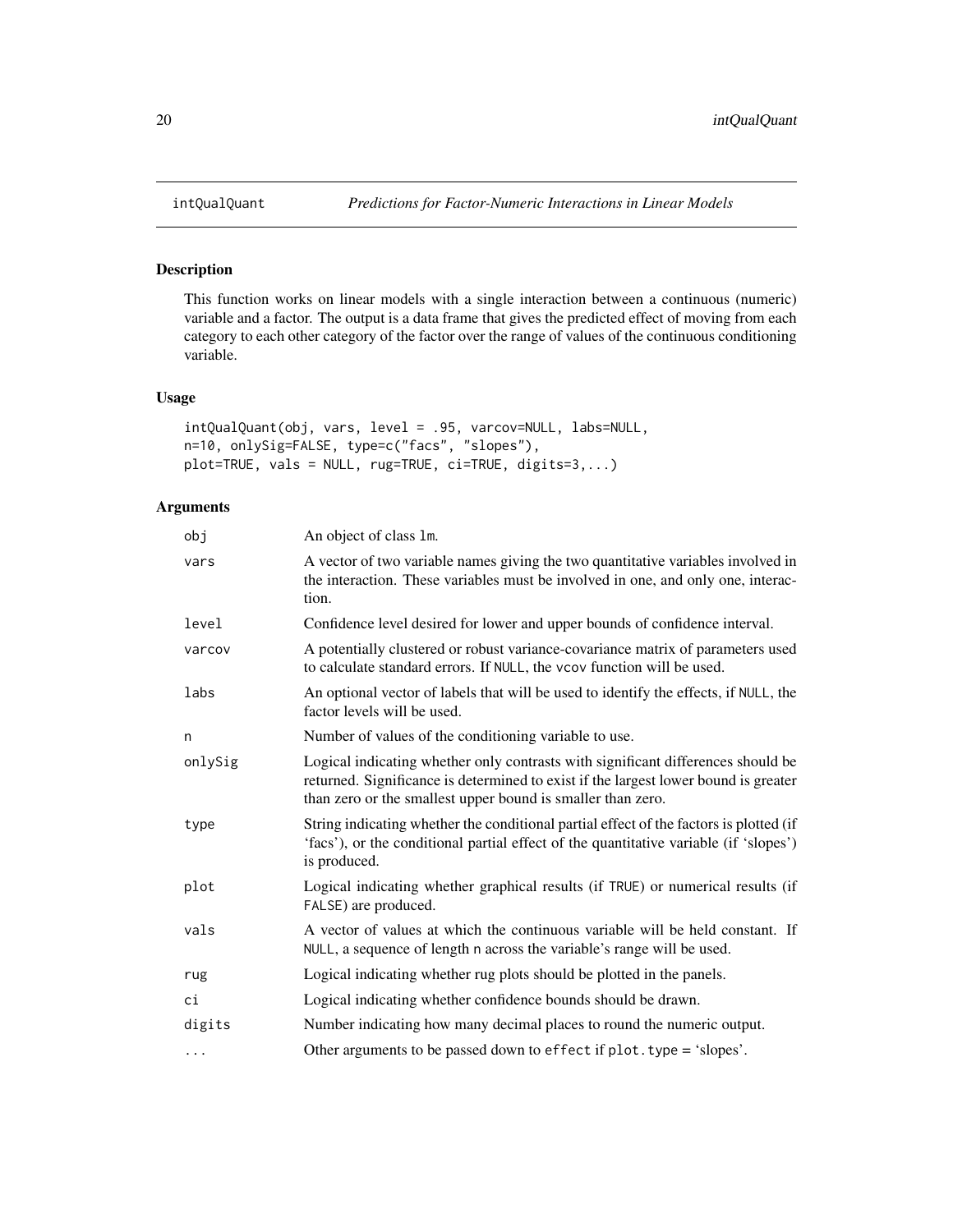# intQualQuant 21

# Value

For type = 'facs' and plot = FALSE, a data frame with the following values:

| fit      | The expected difference between the two factor levels at the specified value of<br>the conditioning variable. |
|----------|---------------------------------------------------------------------------------------------------------------|
| se.fit   | The standard error of the expected differences.                                                               |
| x        | The value of the continuous conditioning variable.                                                            |
| contrast | A factor giving the two values of the factor being evaluated.                                                 |
| lower    | The lower 95% confidence interval for fit                                                                     |
| upper    | The upper $95\%$ confidence interval for fit                                                                  |
|          |                                                                                                               |

For type = 'facs' and plot = TRUE, a lattice display is returned For type = 'slopes' and plot = FALSE, A character matrix with the following columns:

| B            | The conditional effect of the quantitative variable for each level of the factor. |
|--------------|-----------------------------------------------------------------------------------|
| SE(B)        | The standard error of the conditional effect.                                     |
| t-stat       | The t-statistic of the conditional effect.                                        |
| $Pr(\gt t )$ | The two-sided p-value.                                                            |

For type = 'slopes' and plot = TRUE, a lattice display is returned

# Author(s)

Dave Armstrong (UW-Milwaukee, Department of Political Science)

```
library(car)
data(Prestige)
Prestige$income <- Prestige$income/1000
mod <- lm(prestige ~ income * type + education, data=Prestige)
intQualQuant(mod, c("income", "type"), n=10,
plot.type="none")
intQualQuant(mod, c("income", "type"), n=10,
plot.type="facs")
intQualQuant(mod, c("income", "type"), n=10,
plot.type="slopes")
```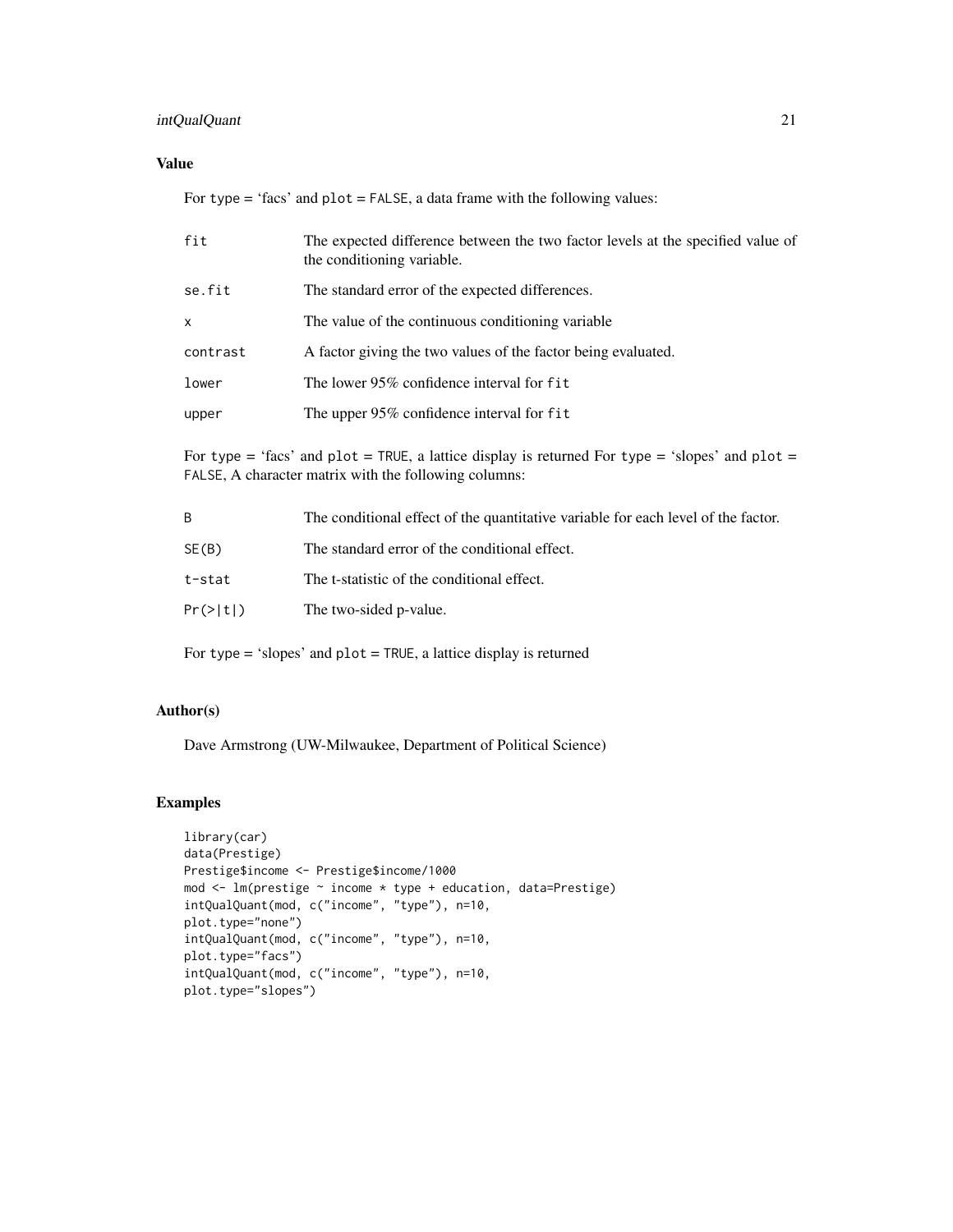<span id="page-21-0"></span>

Norton and Ai (2003) and Norton, Wang and Ai (2004) discuss methods for calculating the appropriate marginal effects for interactions in binary logit/probit models. These functions are direct translations of the Norton, Wang and Ai (2004) Stata code. These functions are not intended to be called by the user directly, rather they are called as needed by intEff.

#### Usage

```
logit_cc(obj=obj, int.var=int.var, vars=vars, b=b, X=X)
logit_cd(obj=obj, int.var=int.var, vars=vars, b=b, X=X)
logit_dd(obj=obj, int.var=int.var, vars=vars, b=b, X=X)
probit_cc(obj=obj, int.var=int.var, vars=vars, b=b, X=X)
probit_cd(obj=obj, int.var=int.var, vars=vars, b=b, X=X)
probit_dd(obj=obj, int.var=int.var, vars=vars, b=b, X=X)
```
#### Arguments

| obi     | A binary logit or probit model estimated with glm.         |
|---------|------------------------------------------------------------|
| int.var | The name of the interaction variable.                      |
| vars    | A vector of the two variables involved in the interaction. |
| b       | Coefficients from the glm object.                          |
| X       | Model matrix from the glm object.                          |

# Value

A data frame with the following variable:

| int_eff    | The correctly calucalted marginal effect.                                      |
|------------|--------------------------------------------------------------------------------|
| linear     | The incorrectly calculated marginal effect following the linear model analogy. |
| phat       | Predicted $Pr(Y=1 X)$ .                                                        |
| se_int_eff | Standard error of int_eff.                                                     |
| zstat      | The interaction effect divided by its standard error                           |

# Author(s)

Dave Armstrong (UW-Milwaukee, Department of Political Science)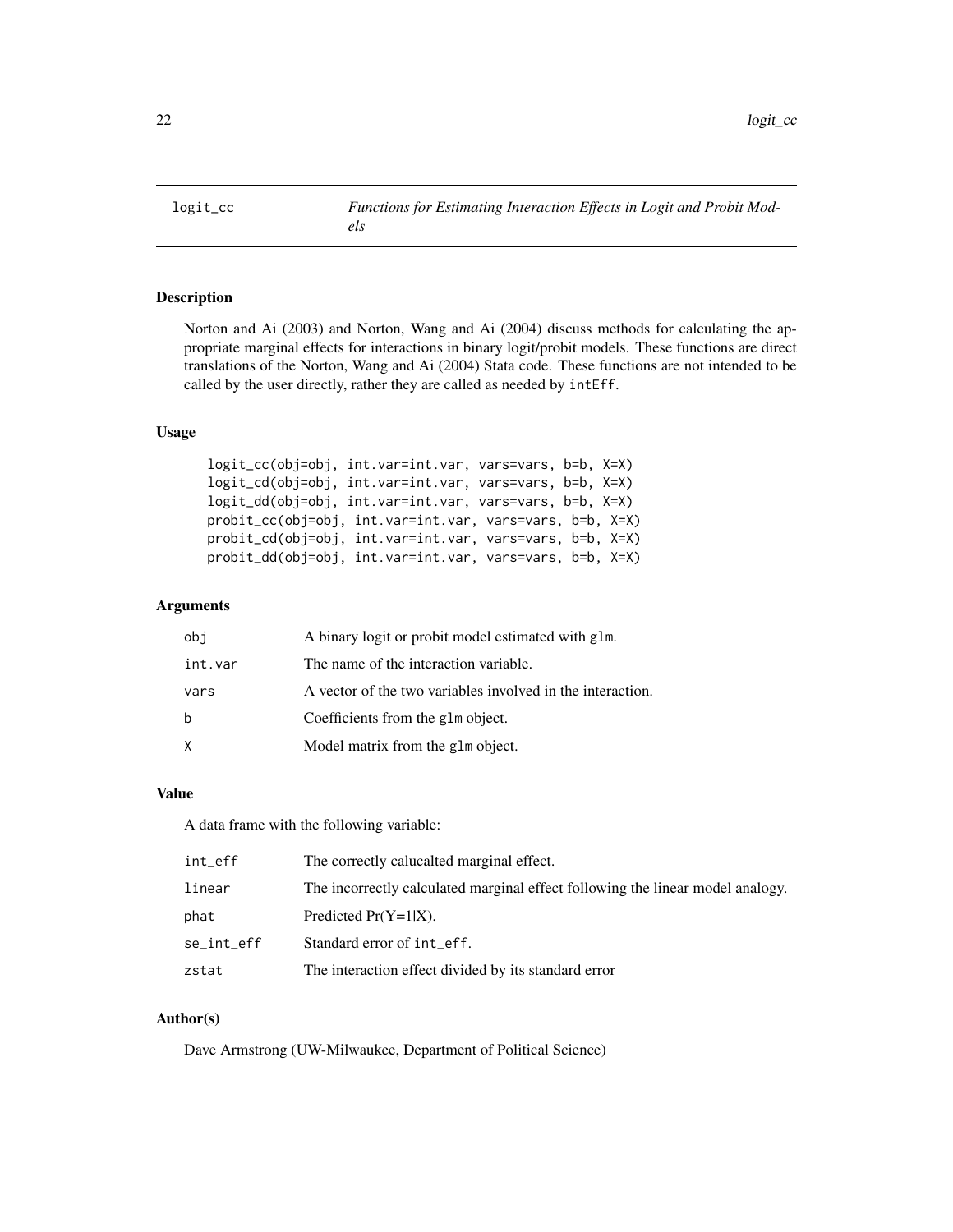# <span id="page-22-0"></span>mnlAveEffPlot 23

# References

Norton, Edward C., Hua Wang and Chunrong Ai. 2004. Computing Interaction Effects and Standard Errors in Logit and Probit Models. The Stata Journal 4(2): 154-167.

Ai, Chunrong and Edward C. Norton. 2003. Interaction Terms in Logit and Probit Models. Economics Letters 80(1): 123-129.

Norton, Edward C., Hua Wang and Chunrong Ai. 2004. inteff: Computing Interaction Effects and Standard Errors in Logit and Probit Models, Stata Code.

mnlAveEffPlot *Average Effects Plot for Multinomial Logistic Regression*

# Description

Produces a plot of average effects for one variable while holding the others constant at observed values.

# Usage

 $m$ lAveEffPlot(obj, varname, data, R = 1500, nvals = 25, plot = TRUE, ...)

#### Arguments

| obi                     | An object of class multinom.                                                                                          |
|-------------------------|-----------------------------------------------------------------------------------------------------------------------|
| varname                 | A string indicating the variable for which the plot is desired.                                                       |
| data                    | The data used to estimate obj.                                                                                        |
| R                       | Number of simulations used to generate confidence bounds.                                                             |
| nvals                   | Number of evaluation points for the predicted probabilities.                                                          |
| plot                    | Logical indicating whether a plot should be produced (if TRUE) or numerical<br>results should be returned (if FALSE). |
| $\cdot$ $\cdot$ $\cdot$ | Other arguments to be passed down to xyplot.                                                                          |
|                         |                                                                                                                       |

# Value

Either a plot or a data frame with variables

| mean  | The average effect (i.e., predicted probability)         |
|-------|----------------------------------------------------------|
| lower | The lower 95% confidence bound                           |
| upper | The upper 95% confidence bound                           |
| ٧     | The values of the dependent variable being predicted     |
| x     | The values of the independent variable being manipulated |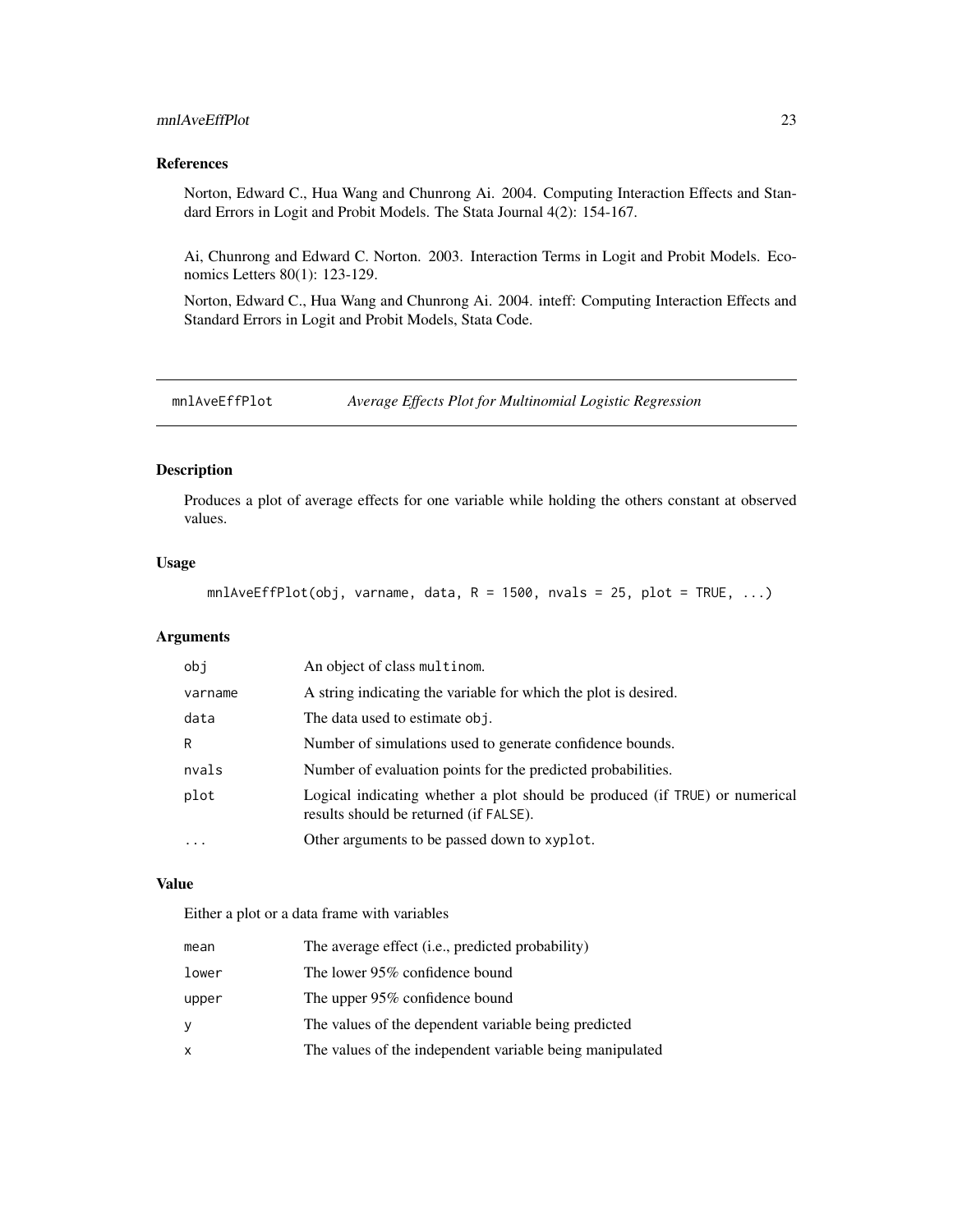#### <span id="page-23-0"></span>Author(s)

Dave Armstrong (UW-Milwaukee, Department of Political Science)

#### References

Hanmer, M.J. and K.O. Kalkan. 2013. 'Behind the Curve: Clarifying the Best Approach to Calculating Predicted Probabilities and Marginal Effects from Limited Dependent Variable Models'. American Journal of Political Science. 57(1): 263-277.

#### Examples

```
library(nnet)
data(france)
mnl.mod <- multinom(vote ~ age + male + retnat + lrself, data=france)
## Not run: mnlAveEffPlot(mnl.mod, "lrself", data=france)
```

| mnlChange | Maximal First Differences for Multinomial Logistic Regression Mod- |
|-----------|--------------------------------------------------------------------|
|           | els                                                                |

#### Description

For objects of class multinom, it calculates the change in predicted probabilities, for maximal discrete changes in all covariates holding all other variables constant at typical values.

#### Usage

```
mnlChange(obj, data, typical.dat=NULL, diffchange=c("range", "sd", "unit"),
   sim=TRUE, R=1500)
```
#### Arguments

| obj         | A model object of class multinom.                                                                                                                                                                                                                                                                                  |
|-------------|--------------------------------------------------------------------------------------------------------------------------------------------------------------------------------------------------------------------------------------------------------------------------------------------------------------------|
| data        | Data frame used to fit object.                                                                                                                                                                                                                                                                                     |
| typical.dat | Data frame with a single row containing values at which to hold variables con-<br>stant when calculating first differences. These values will be passed to predict,<br>so factors must take on a single value, but have all possible levels as their levels<br>attribute.                                          |
| diffchange  | A string indicating the difference in predictor values to calculate the discrete<br>change. range gives the difference between the minimum and maximum, sd<br>gives plus and minus one-half standard deviation change around the median and<br>unit gives a plus and minus one-half unit change around the median. |
| sim         | Logical indicating whether simulated confidence bounds should be produced.                                                                                                                                                                                                                                         |
| R           | Number of simulations to perform if $sim = TRUE$                                                                                                                                                                                                                                                                   |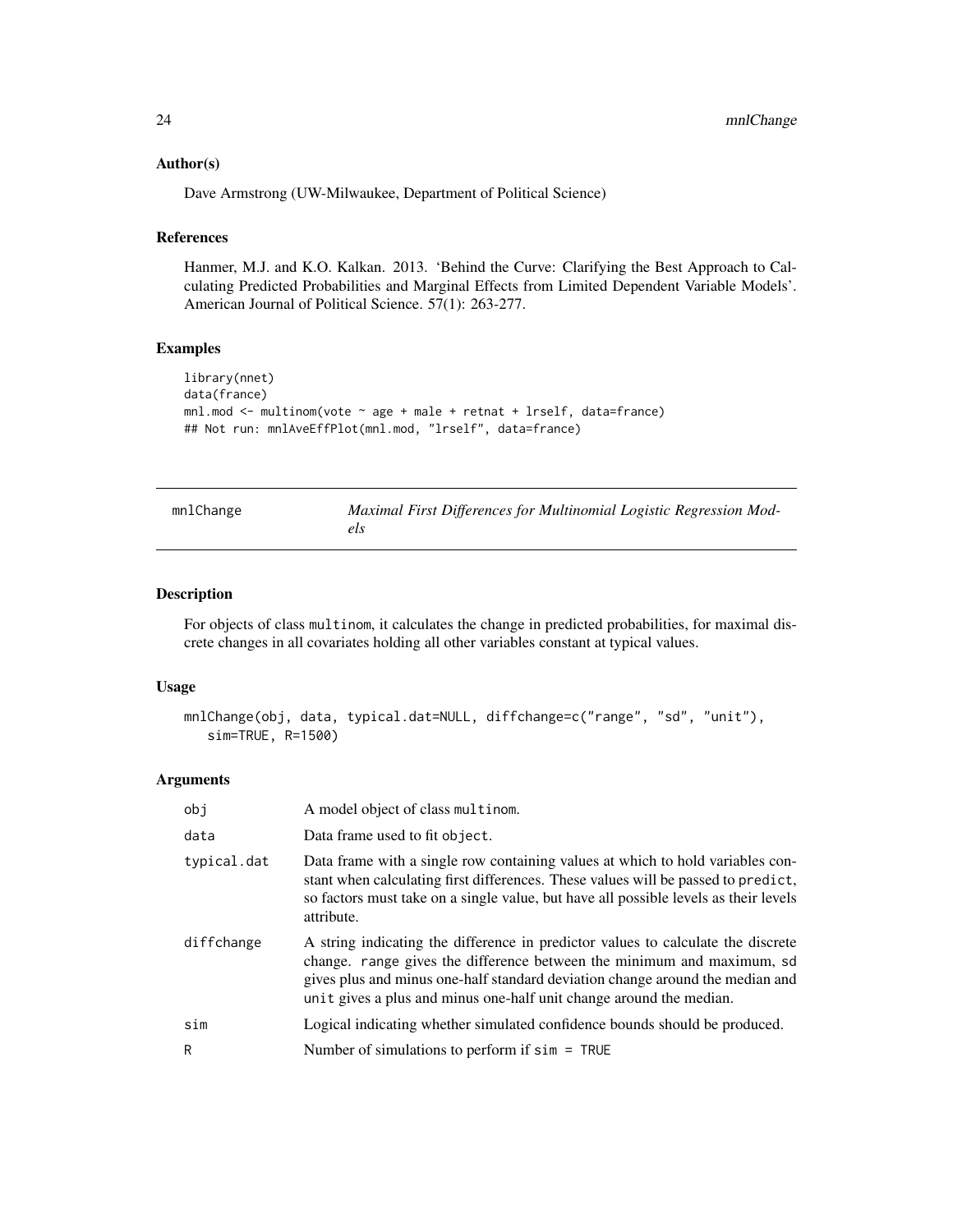#### <span id="page-24-0"></span>mnlChange2 25

# Details

The function calculates the changes in predicted probabilities for maximal discrete changes in the covariates for objects of class multinom. This function works with polynomials specified with the poly function. It also works with multiplicative interactions of the covariates by virtue of the fact that it holds all other variables at typical values. By default, typical values are the median for quantitative variables and the mode for factors. The way the function works with factors is a bit different. The function identifies the two most different levels of the factor and calculates the change in predictions for a change from the level with the smallest prediction to the level with the largest prediction.

#### Value

A list with the following elements:

| diffs   | A matrix of calculated first differences                                                         |
|---------|--------------------------------------------------------------------------------------------------|
| minmax  | A matrix of values that were used to calculate the predicted changes                             |
| minPred | A matrix of predicted probabilities when each variable is held at its minimum<br>value, in turn. |
| maxPred | A matrix of predicted probabilities when each variable is held at its maximum<br>value, in turn. |

# Author(s)

Dave Armstrong (UW-Milwaukee, Department of Political Science)

#### Examples

```
library(nnet)
data(france)
mnl(mod < - multinom(vote \sim age + male + retnat + lrself, data=france)
typical.france <- data.frame(
age = 35,
retnat = factor(1, levels=1:3, labels=levels(france$retnat))
\lambdamnlChange(mnl.mod, data=france, typical.dat=typical.france)
```
mnlChange2 *Average Effects for Multinomial Logistic Regression Models*

# Description

Calculates average effects of a variable in multinomial logistic regression holding all other variables at observed values.

```
mnlChange2(obj, varnames, data, diffchange = c("unit", "sd"), R = 1500)
```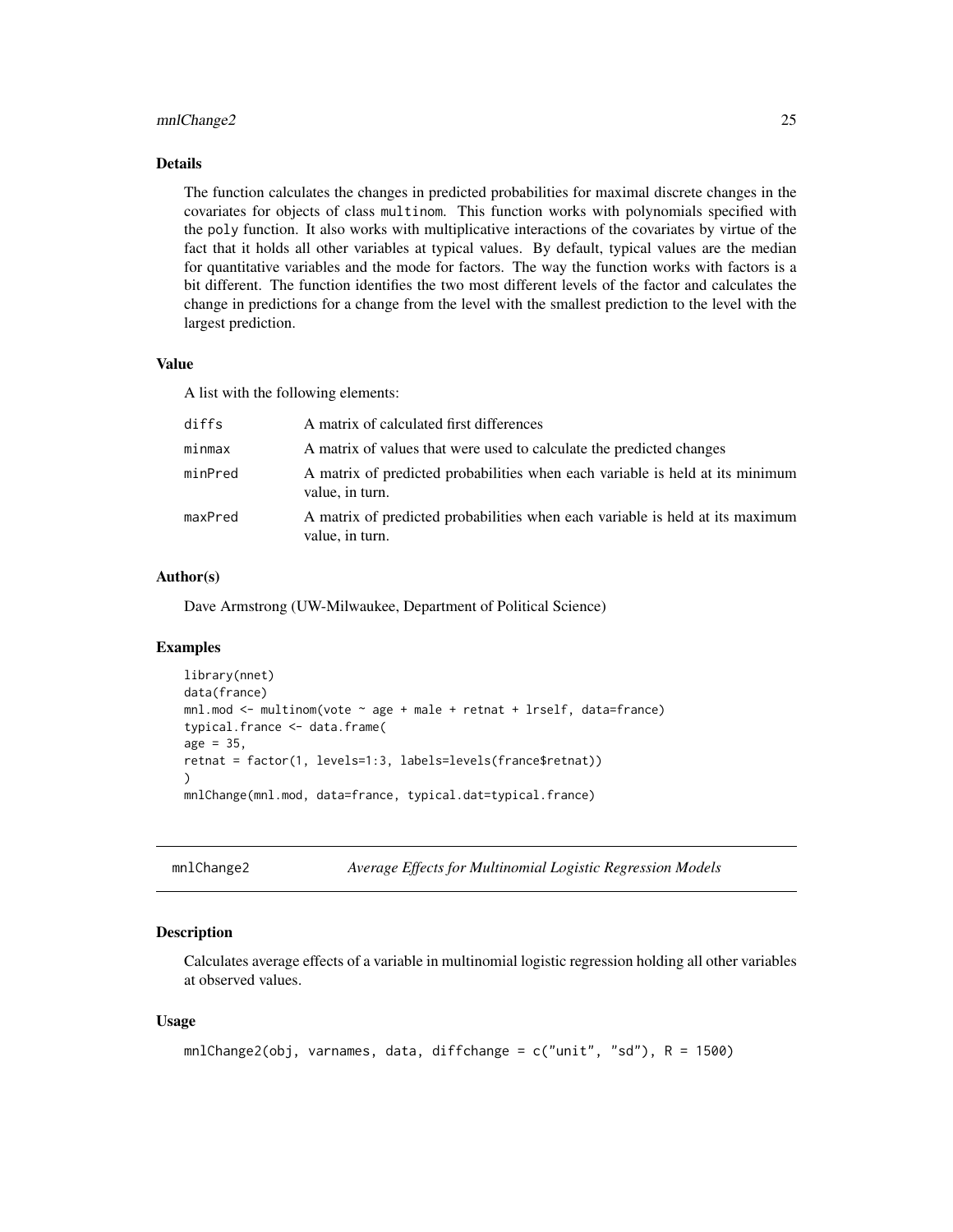# <span id="page-25-0"></span>Arguments

| obj        | An object of class multinom                                                                                                                                                                                                                            |
|------------|--------------------------------------------------------------------------------------------------------------------------------------------------------------------------------------------------------------------------------------------------------|
| varnames   | A string identifying the variable to be manipulated.                                                                                                                                                                                                   |
| data       | Data frame used to fit object.                                                                                                                                                                                                                         |
| diffchange | A string indicating the difference in predictor values to calculate the discrete<br>change. sd gives plus and minus one-half standard deviation change around<br>the median and unit gives a plus and minus one-half unit change around the<br>median. |
| R          | Number of simulations.                                                                                                                                                                                                                                 |

#### Value

A list with elements:

| mean  | Average effect of the variable for each category of the dependent variable. |
|-------|-----------------------------------------------------------------------------|
| lower | Lower 95 percent confidence bound                                           |
| upper | Upper 95 percent confidence bound                                           |

# Author(s)

Dave Armstrong (UW-Milwaukee, Department of Political Science)

# Examples

```
library(nnet)
data(france)
mnl.mod <- multinom(vote ~ age + male + retnat + lrself, data=france)
mnlChange2(mnl.mod, "lrself", data=france, )
```
mnlfit *Fit Statistics and Specification Test for Multinomial Logistic Regression*

# Description

Provides fit statistics (pseudo R-squared values) and the Fagerland, Hosmer and Bonfi (2008) specification test for Multinomial Logistic Regression models.

# Usage

mnlfit(obj, permute = FALSE)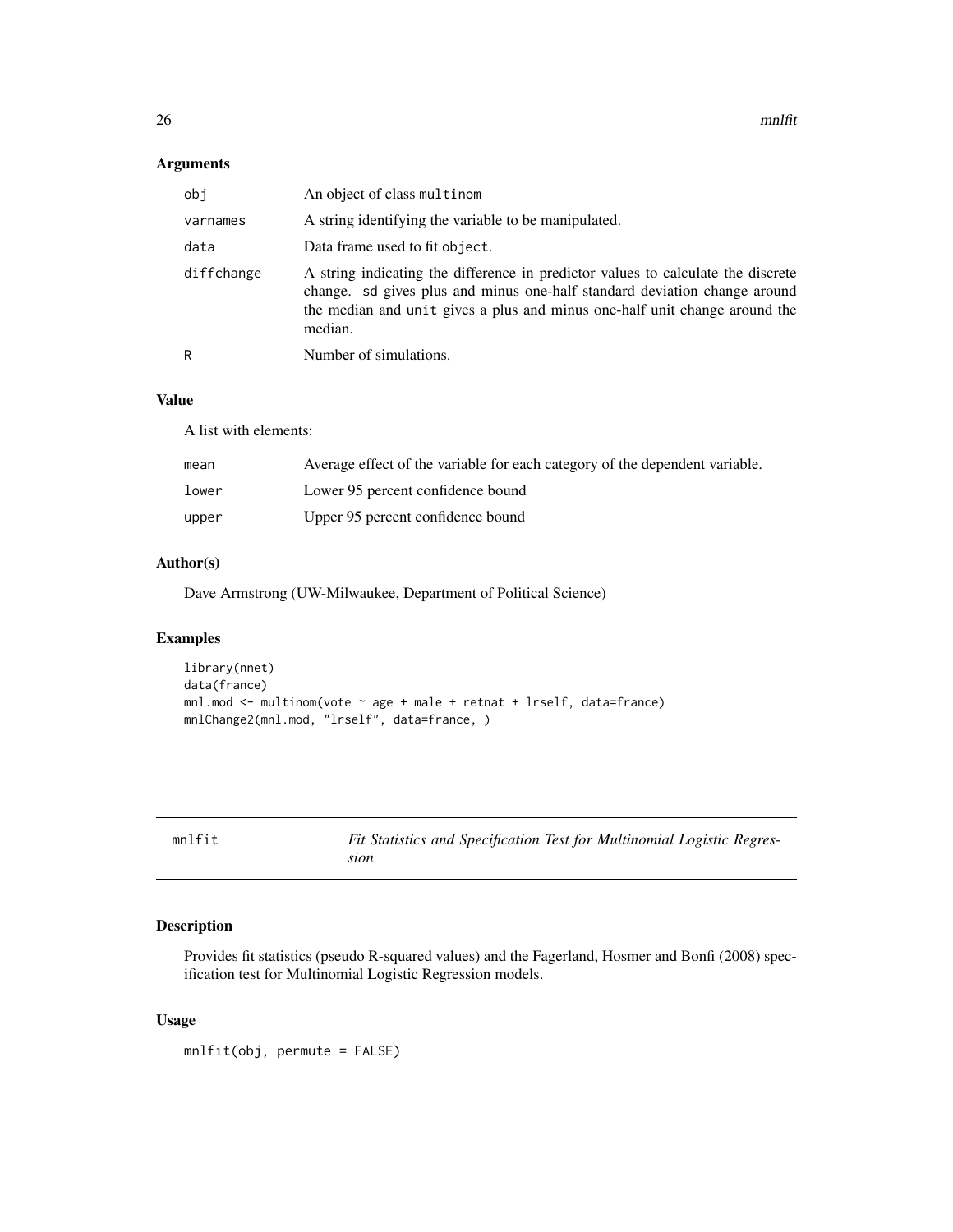#### <span id="page-26-0"></span>mnlSig 27

#### Arguments

| obi     | An object of class multinom                                                                              |
|---------|----------------------------------------------------------------------------------------------------------|
| permute | Logical indicating whether to check all base categories for the Fagerland et. al.<br>specification test. |

# Value

A list with elements:

| result  | Fit statistics.                                        |
|---------|--------------------------------------------------------|
| permres | The results of the base category permutation exercise. |

#### Author(s)

Dave Armstrong (UW-Milwaukee, Department of Political Science)

# References

Fagerland M. W., D. W. Hosmer and A. M. Bonfi. 2008. 'Multinomial goodness-of-fit tests for logistic regression models.' Statistics in Medicine. 27(21): 4238-4253.

#### Examples

```
library(nnet)
data(france)
mnl.mod <- multinom(vote \sim age + male + retnat + lrself, data=france)
mnlfit(mnl.mod)
```
mnlSig *Print Statistically Significant MNL Coefficients*

# Description

By default, the summary for objects of class multinom is not particularly helpful. It still requires a lot of work on the part of the user to figure out which coefficients are significantly different from zero and which ones are not. mnlSig solves this problem by either flagging significant coefficients with an asterisk or only printing significant coefficients, leaving insignificant ones blank.

```
mnlSig(obj, pval=.05, two.sided=TRUE, flag.sig=TRUE, insig.blank=FALSE)
```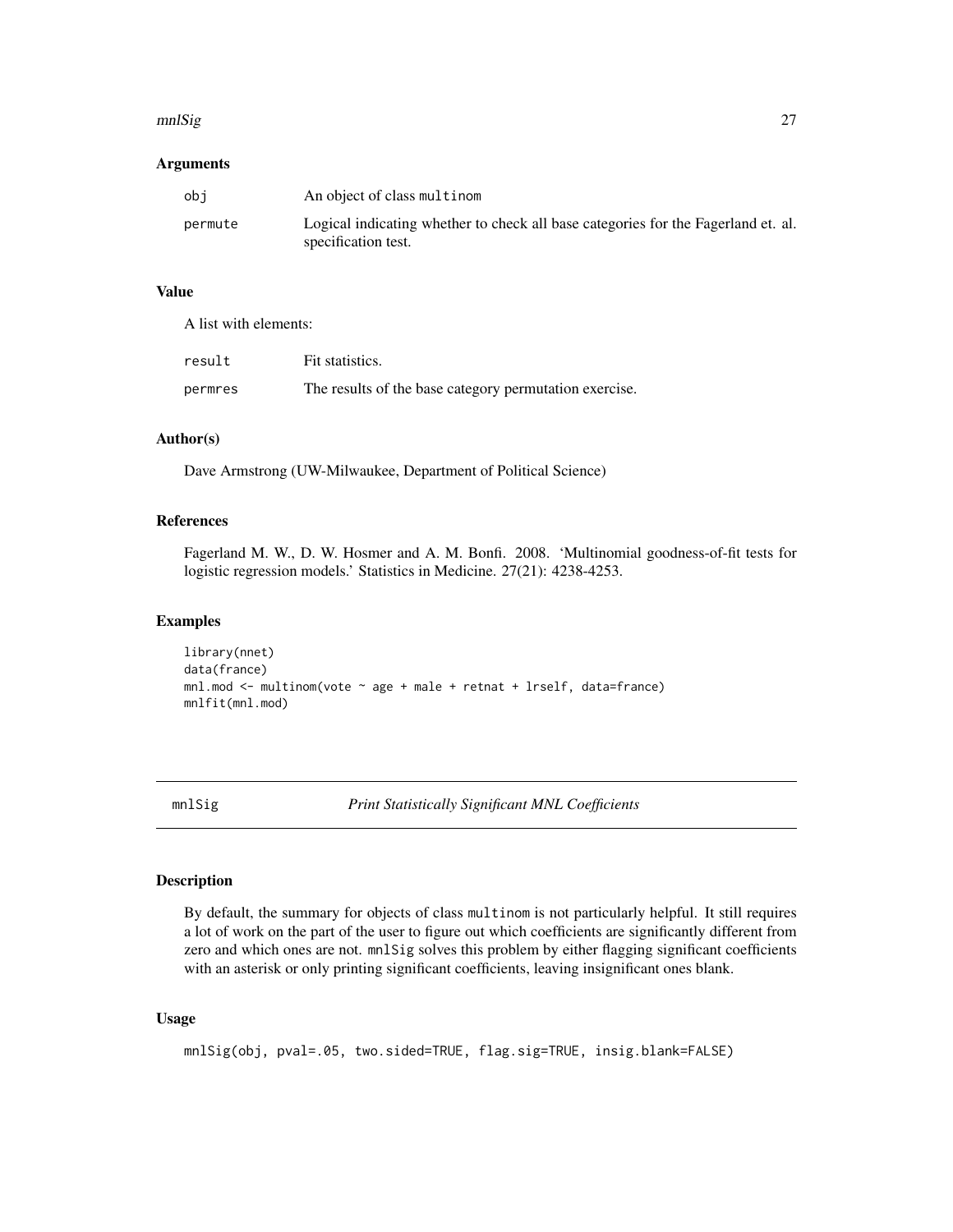#### <span id="page-27-0"></span>Arguments

| obj         | A model object of class multinom.                                                                                       |
|-------------|-------------------------------------------------------------------------------------------------------------------------|
| pval        | The desired Type I error rate to identify coefficients as statistically significant.                                    |
| two.sided   | Logical indicating whether calculated p-values should be two-sided (if TRUE) or<br>one-sided (if FALSE).                |
| flag.sig    | Logical indicating whether an asterisk should be placed beside coefficients which<br>are significant at the pval level. |
| insig.blank | Logical indicating whether coefficients which are not significant at the pval<br>level should be blank in the output.   |

# Value

A data frame suitable for printing with the (optionally significance-flagged) coefficients from a multinomial logit model.

# Author(s)

Dave Armstrong (UW-Milwaukee, Department of Political Science)

# Examples

```
library(nnet)
data(france)
mnl.mod <- multinom(vote ~ retnat + male + retnat + lrself, data=france)
mnlSig(mnl.mod)
```
NKnots *AIC and BIC selection of number of spline knots*

# Description

Calculates AIC and BIC for the selection of knots in a spline over values (potentially including polynomials) up to a user-defined maximum.

```
NKnots(form, var, data, degree=3, min.knots=1,
  max.knots=10, includePoly = FALSE, plot=FALSE,
  criterion=c("AIC", "BIC", "CV"), cvk=10)
```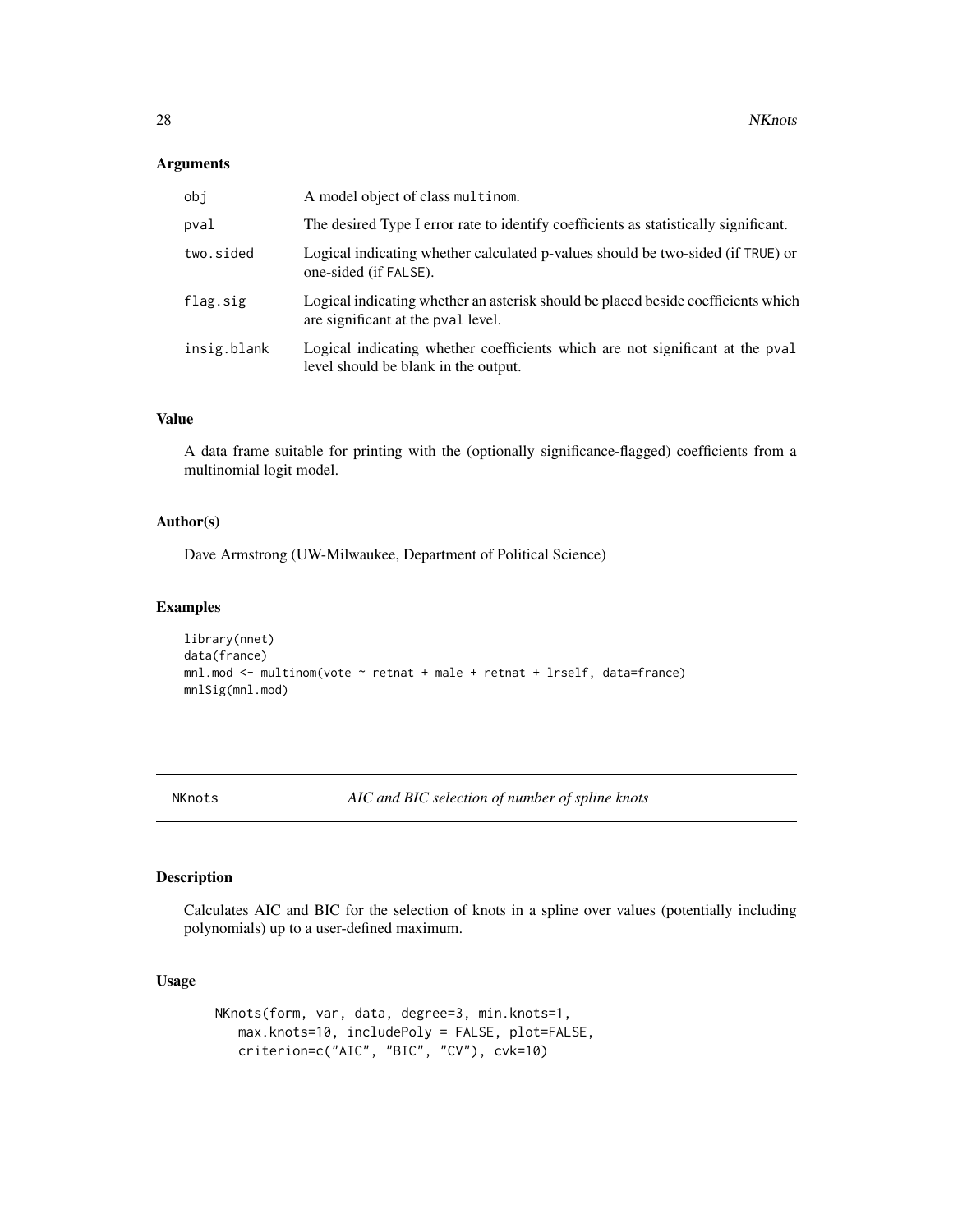#### <span id="page-28-0"></span>NKnotsTest 29

# Arguments

| form        | A formula detailing the model for which smoothing is to be evaluated.                                          |  |
|-------------|----------------------------------------------------------------------------------------------------------------|--|
| var         | A character string identifying the variable for which smoothing is to be evalu-<br>ated.                       |  |
| data        | Data frame providing values of all variables in form.                                                          |  |
| degree      | Degree of polynomial in B-spline basis functions.                                                              |  |
| min.knots   | Minimum number of internal B-spline knots to be evaluated.                                                     |  |
| max.knots   | Maximum number of internal B-spline knots to be evaluated.                                                     |  |
| includePoly | Include linear and polynomial models up to, and including degree-th order<br>polynomials.                      |  |
| plot        | Logical indicating whether a plot should be returned.                                                          |  |
| criterion   | Statistical criterion to minimize in order to find the best number of knots - AIC,<br>BIC or Cross-validation. |  |
| cvk         | Number of groups for cross-validation                                                                          |  |

# Value

A plot, if plot=TRUE, otherwise a data frame with the degrees of freedom and corresponding fit measure.

#### Author(s)

Dave Armstrong (UW-Milwaukee, Department of Political Science)

# Examples

```
library(car)
NKnots(prestige ~ education + type, var="income", data=na.omit(Prestige), plot=FALSE)
```
NKnotsTest *Test of functional form assumption using B-splines*

# Description

Estimate hypothesis test of lower- and higher-order non-linear relationships against an assumed target relationship.

```
NKnotsTest(form, var, data, targetdf=1, degree=3, min.knots=1,
   max.knots=10, adjust="none")
```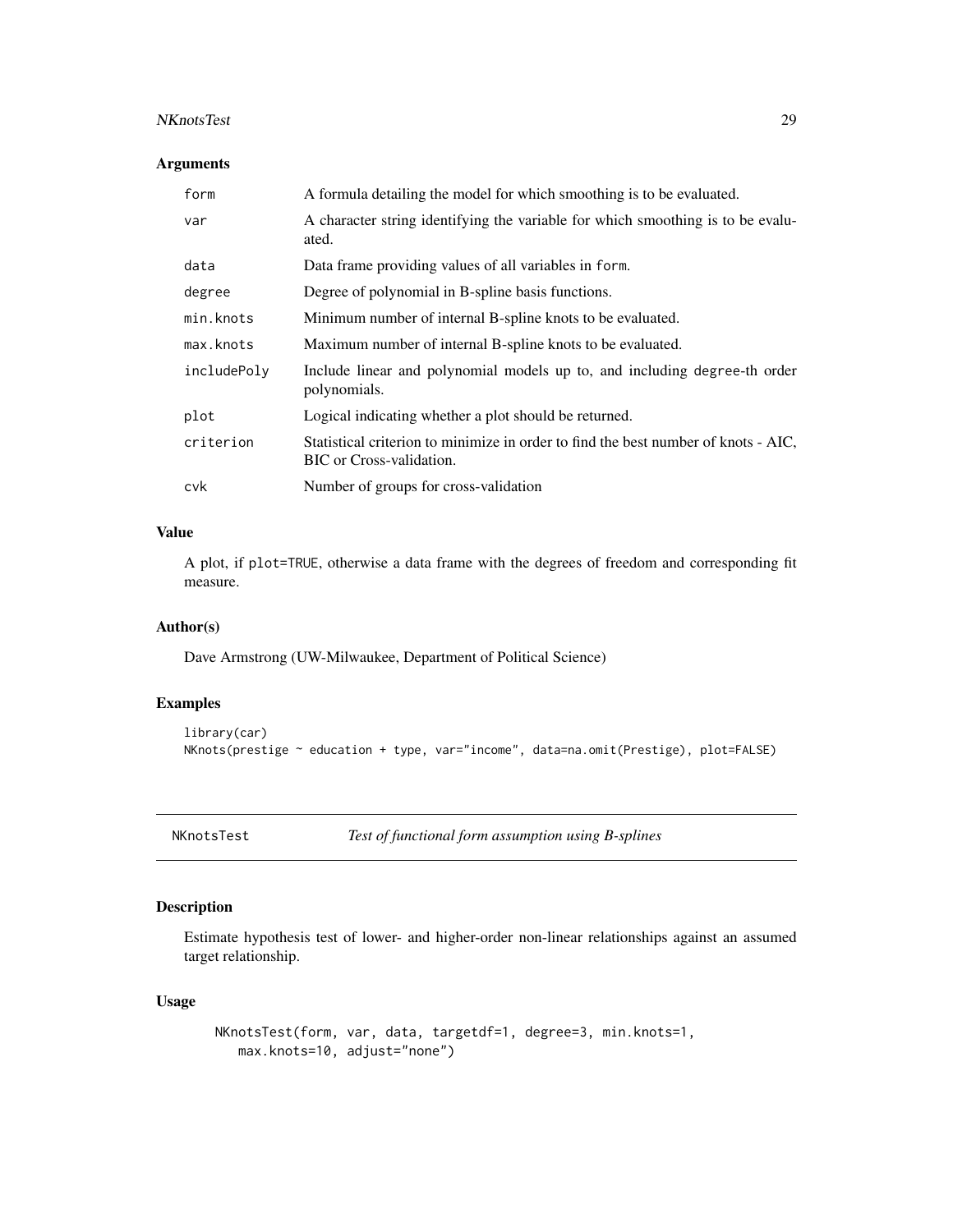# <span id="page-29-0"></span>Arguments

| form      | A formula detailing the model for which smoothing is to be evaluated.                    |  |
|-----------|------------------------------------------------------------------------------------------|--|
| var       | A character string identifying the variable for which smoothing is to be evalu-<br>ated. |  |
| data      | Data frame providing values of all variables in form.                                    |  |
| targetdf  | The assumed degrees of freedom against which the tests will be conducted.                |  |
| degree    | Degree of polynomial in B-spline basis functions.                                        |  |
| min.knots | Minimum number of internal B-spline knots to be evaluated.                               |  |
| max.knots | Maximum number of internal B-spline knots to be evaluated.                               |  |
| adjust    | Method by which p-values will be adjusted (see p. adjust)                                |  |

#### Value

A matrix with F statistics, numerator and denominator DF and p-values for all required tests.

#### Author(s)

Dave Armstrong (UW-Milwaukee, Department of Political Science)

# Examples

```
library(car)
NKnotsTest(prestige ~ education + type, var="income", data=na.omit(Prestige), targetdf=3)
```
ordAveEffPlot *Plot Average Effects of Variables in Proportional Odds Logistic Regression*

# Description

For objects of class polr the function plots the average effect of a single variable holding all other variables at their observed values.

```
ordAveEffPlot(obj, varname, data, R = 1500, nvals = 25, plot = TRUE,
    returnInd=FALSE, returnMprob = FALSE, ...)
```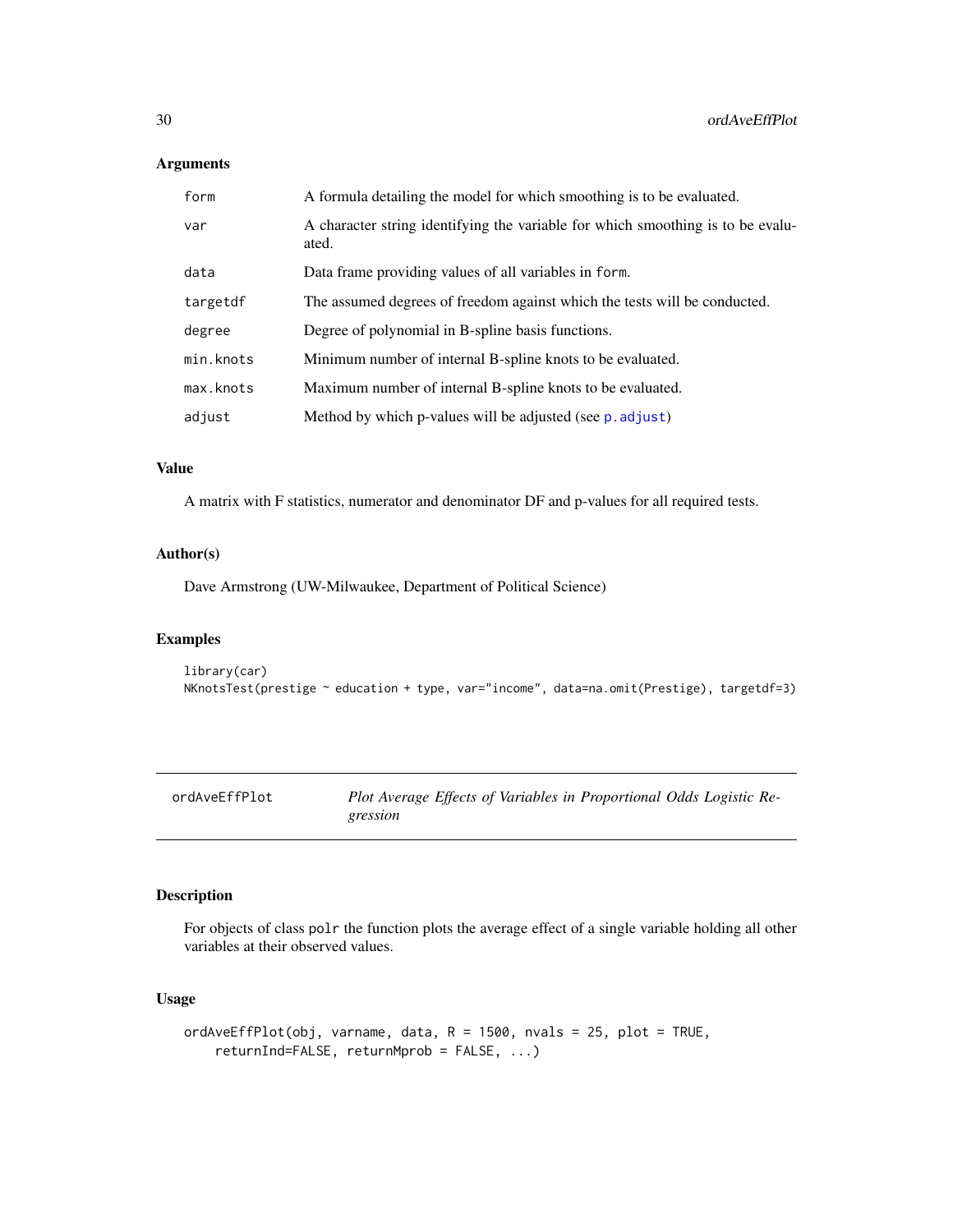# ordAveEffPlot 31

#### Arguments

| obi         | An object of class polr                                                                                              |
|-------------|----------------------------------------------------------------------------------------------------------------------|
| varname     | A string providing the name of the variable for which you want the plot to be<br>drawn.                              |
| data        | Data used to estimate obj.                                                                                           |
| R           | Number of simulations to generate confidence intervals.                                                              |
| nvals       | Number of evaluation points of the function                                                                          |
| plot        | Logical indicating whether or not the result should be plotted (if TRUE) or re-<br>turned to the console (if FALSE). |
| returnInd   | Logical indicating whether average individual probabilities should be returned.                                      |
| returnMprob | Logical indicating whether marginal probabilities, averaged over individuals,<br>should be returned.                 |
| $\cdots$    | Arguments passed down to the call to xyplot                                                                          |

# Details

Following the advice of Hanmer and Kalkan (2013) the function calculates the average effect of a variable holding all other variables at observed values and then plots the result.

# Value

Either a plot or a list with a data frame containing the variables

| mean  | The average effect (i.e., predicted probability)         |  |
|-------|----------------------------------------------------------|--|
| lower | The lower 95% confidence bound                           |  |
| upper | The upper 95% confidence bound                           |  |
| У     | The values of the dependent variable being predicted     |  |
| x     | The values of the independent variable being manipulated |  |
|       |                                                          |  |

and the elements Ind or Mprob, as requested.

# Author(s)

Dave Armstrong (UW-Milwaukee, Department of Political Science)

# References

Hanmer, M.J. and K.O. Kalkan. 2013. 'Behind the Curve: Clarifying the Best Approach to Calculating Predicted Probabilities and Marginal Effects from Limited Dependent Variable Models'. American Journal of Political Science. 57(1): 263-277.

```
library(MASS)
data(france)
polr.mod <- polr(vote ~ age + male + retnat + lrself, data=france)
## Not run: ordAveEffPlot(polr.mod, "lrself", data=france)
```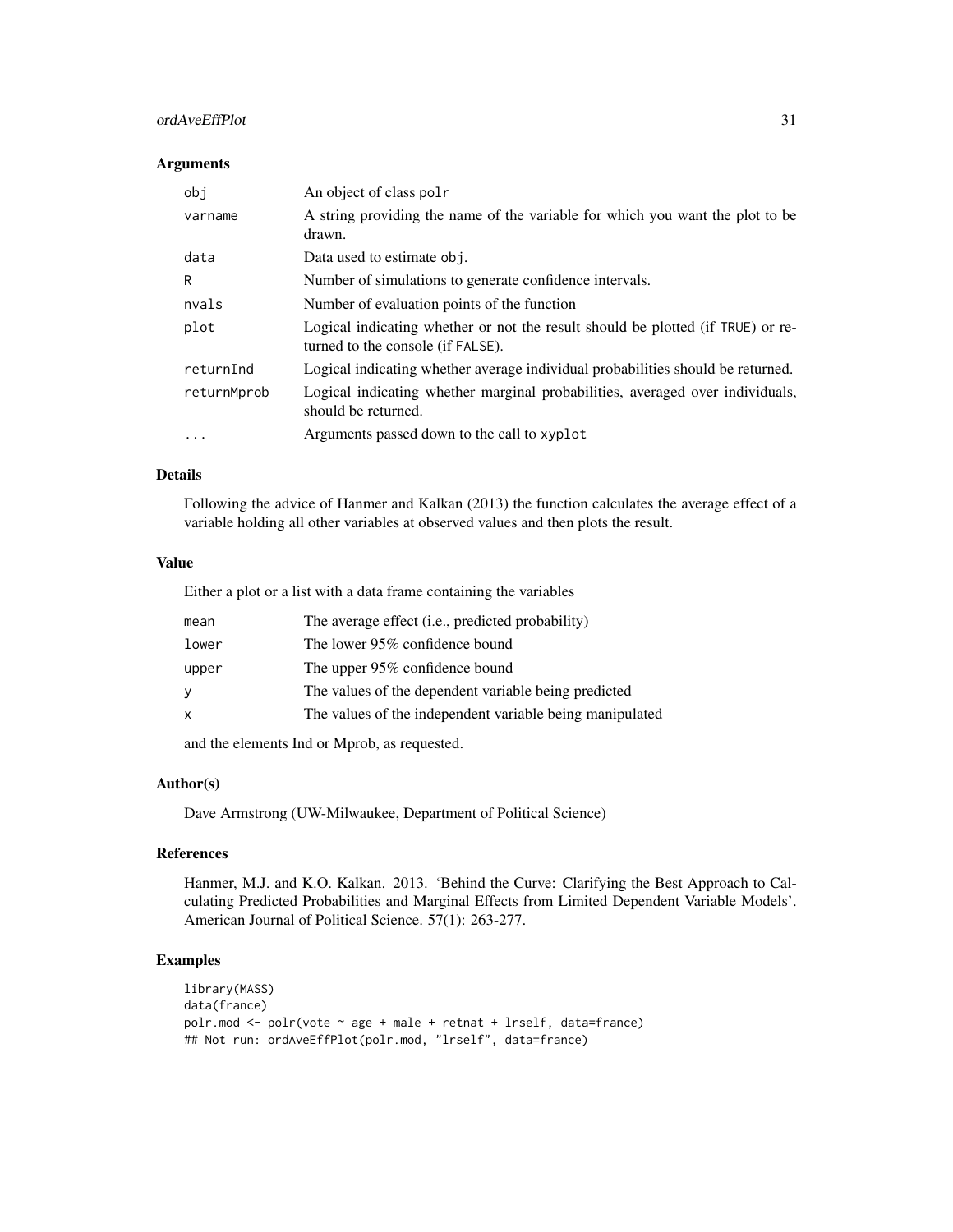<span id="page-31-0"></span>

For objects of class polr, it calculates the change in predicted probabilities, for maximal discrete changes in all covariates holding all other variables constant at typical values.

#### Usage

```
ordChange(obj, data, typical.dat=NULL, diffchange = c("range", "sd", "unit"),
    sim = TRUE, R=1500)
```
# Arguments

| obi         | A model object of class polr.                                                                                                                                                                                                                                                                                      |
|-------------|--------------------------------------------------------------------------------------------------------------------------------------------------------------------------------------------------------------------------------------------------------------------------------------------------------------------|
| data        | Data frame used to fit object.                                                                                                                                                                                                                                                                                     |
| typical.dat | Data frame with a single row containing values at which to hold variables con-<br>stant when calculating first differences. These values will be passed to predict,<br>so factors must take on a single value, but have all possible levels as their levels<br>attribute.                                          |
| diffchange  | A string indicating the difference in predictor values to calculate the discrete<br>change. range gives the difference between the minimum and maximum, sd<br>gives plus and minus one-half standard deviation change around the median and<br>unit gives a plus and minus one-half unit change around the median. |
| sim         | Logical indicating whether or not simulations should be done to generate confi-<br>dence intervals for the difference.                                                                                                                                                                                             |
| R           | Number of simulations.                                                                                                                                                                                                                                                                                             |

# Details

The function calculates the changes in predicted probabilities for maximal discrete changes in the covariates for objects of class polr. This function works with polynomials specified with the poly function. It also works with multiplicative interactions of the covariates by virtue of the fact that it holds all other variables at typical values. By default, typical values are the median for quantitative variables and the mode for factors. The way the function works with factors is a bit different. The function identifies the two most different levels of the factor and calculates the change in predictions for a change from the level with the smallest prediction to the level with the largest prediction.

# Value

A list with the following elements:

| diffs  | A matrix of calculated first differences                             |
|--------|----------------------------------------------------------------------|
| minmax | A matrix of values that were used to calculate the predicted changes |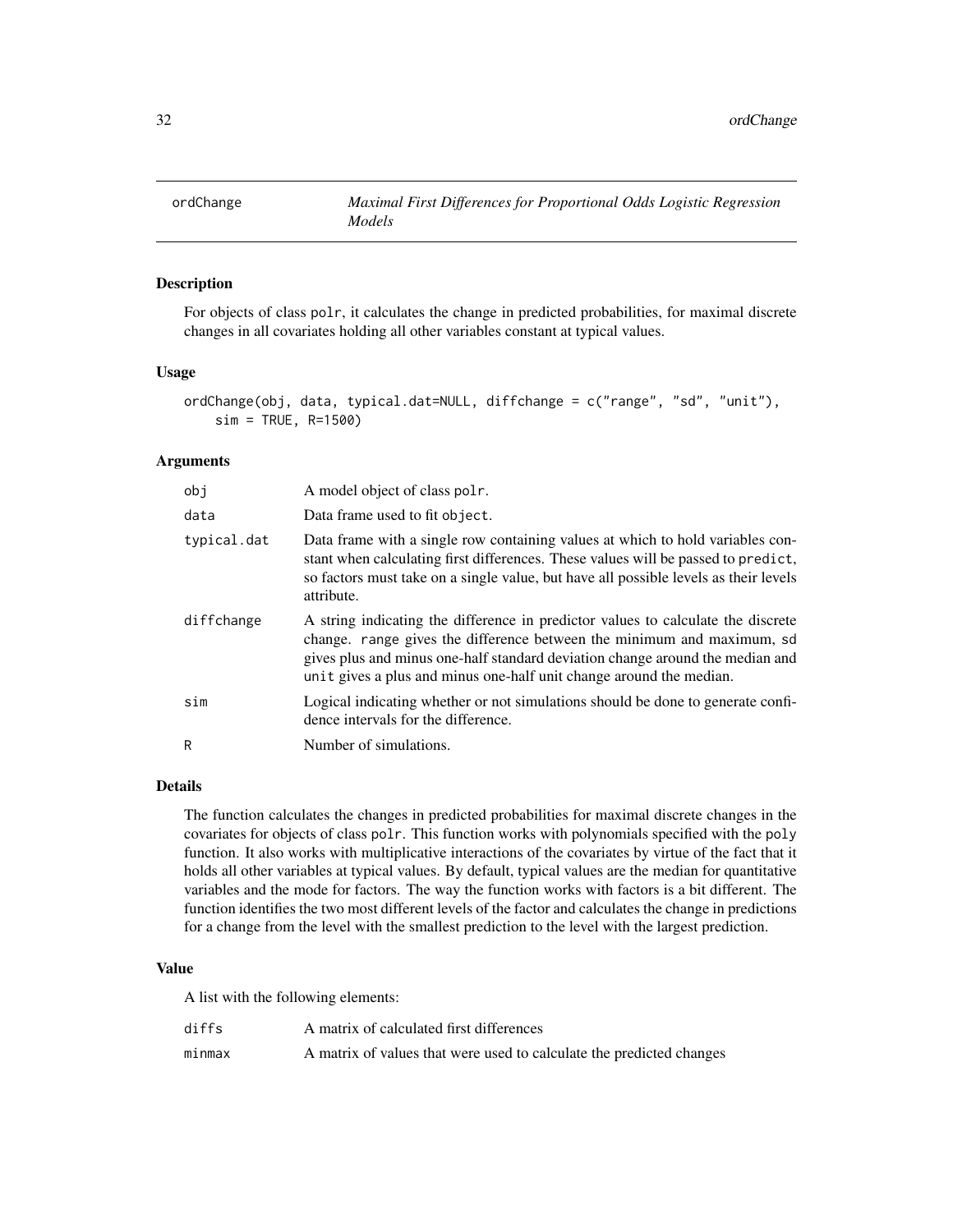# <span id="page-32-0"></span>ordChange2 33

| minPred | A matrix of predicted probabilities when each variable is held at its minimum<br>value, in turn. |
|---------|--------------------------------------------------------------------------------------------------|
| maxPred | A matrix of predicted probabilities when each variable is held at its maximum<br>value, in turn. |

# Author(s)

Dave Armstrong (UW-Milwaukee, Department of Political Science)

# Examples

```
library(MASS)
data(france)
polr.mod <- polr(vote ~ age + male + retnat + lrself, data=france)
typical.france <- data.frame(
age = 35,retnat = factor(1, levels=1:3, labels=levels(france$retnat))
\lambdaordChange(polr.mod, data=france, typical.dat=typical.france, sim=FALSE)
```

| ordChange2 |  |
|------------|--|
|------------|--|

ge2 *Average Effects for Proportional Odds Logistic Regression Models* 

# Description

For objects of class polr, it calculates the average change in predicted probabilities, for discrete changes in a covariate holding all other variables at their observed values.

# Usage

```
ordChange2(obj, varnames, data, diffchange = c("sd", "unit"),
  R=1500)
```
#### Arguments

| obi        | A model object of class pole.                                                                                                                                                                                                                          |
|------------|--------------------------------------------------------------------------------------------------------------------------------------------------------------------------------------------------------------------------------------------------------|
| varnames   | A vector of strings identifying the variable to be manipulated.                                                                                                                                                                                        |
| data       | Data frame used to fit object.                                                                                                                                                                                                                         |
| diffchange | A string indicating the difference in predictor values to calculate the discrete<br>change. sd gives plus and minus one-half standard deviation change around<br>the median and unit gives a plus and minus one-half unit change around the<br>median. |
| R          | Number of simulations.                                                                                                                                                                                                                                 |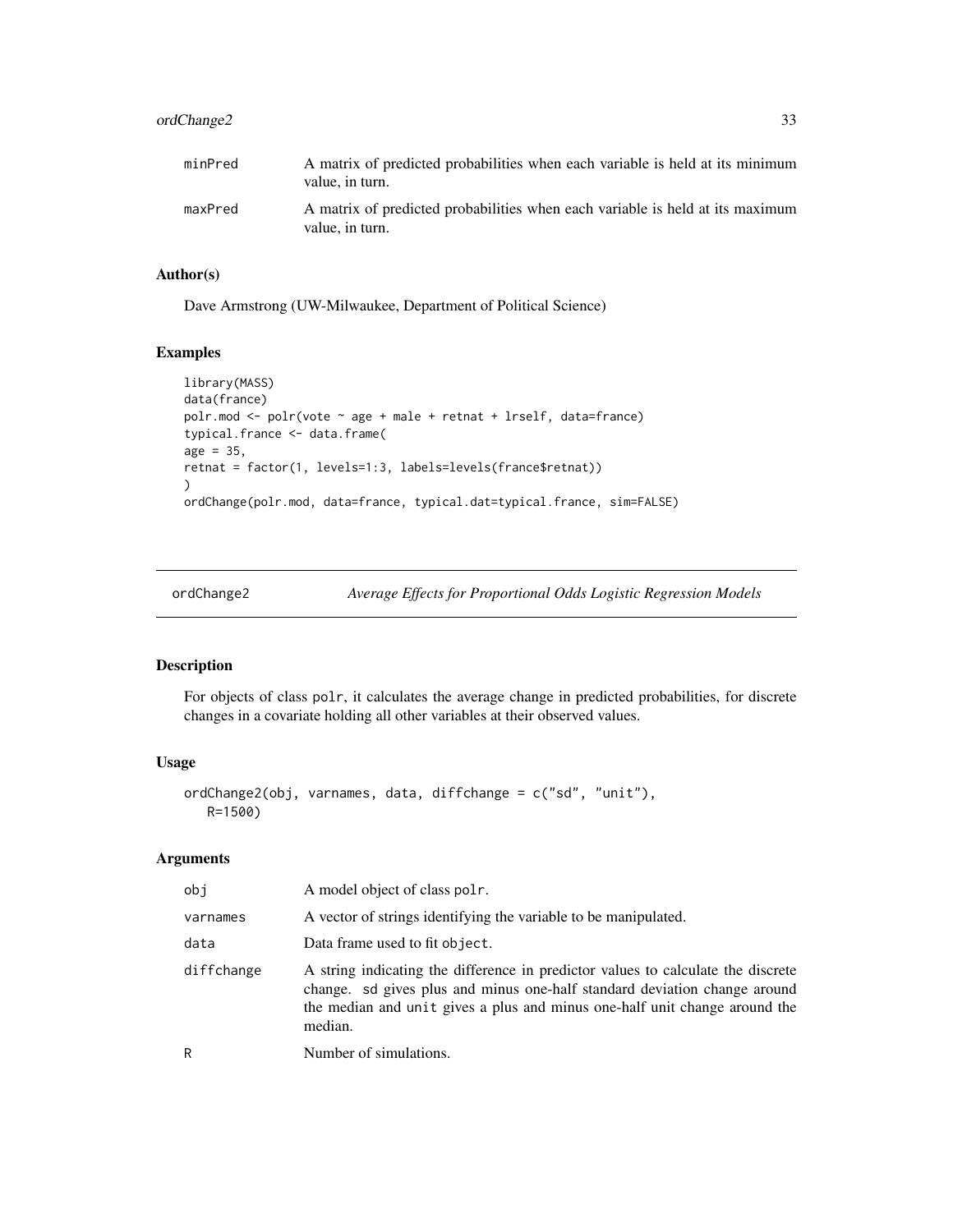# <span id="page-33-0"></span>Details

The function calculates the changes in predicted probabilities for maximal discrete changes in the covariates for objects of class polr. This function works with polynomials specified with the poly function. It also works with multiplicative interactions of the covariates by virtue of the fact that it holds all other variables at typical values. By default, typical values are the median for quantitative variables and the mode for factors. The way the function works with factors is a bit different. The function identifies the two most different levels of the factor and calculates the change in predictions for a change from the level with the smallest prediction to the level with the largest prediction.

# Value

A list with the following elements:

| diffs   | A matrix of calculated first differences                                                         |
|---------|--------------------------------------------------------------------------------------------------|
| minmax  | A matrix of values that were used to calculate the predicted changes                             |
| minPred | A matrix of predicted probabilities when each variable is held at its minimum<br>value, in turn. |
| maxPred | A matrix of predicted probabilities when each variable is held at its maximum<br>value, in turn. |

# Author(s)

Dave Armstrong (UW-Milwaukee, Department of Political Science)

#### Examples

```
library(MASS)
data(france)
polr.mod <- polr(vote ~ age + male + retnat + lrself, data=france)
typical.france <- data.frame(
age = 35,
retnat = factor(1, levels=1:3, labels=levels(france$retnat))
\lambdaordChange2(polr.mod, "age", data=france, diffchange="sd")
```

| )r | dt. |  |
|----|-----|--|
|    |     |  |

**Fit Statistics for Proportional Odds Logistic Regression Models** 

#### Description

For objects of class polr, it calculates a number of fit statistics and specification tests.

#### Usage

ordfit(obj)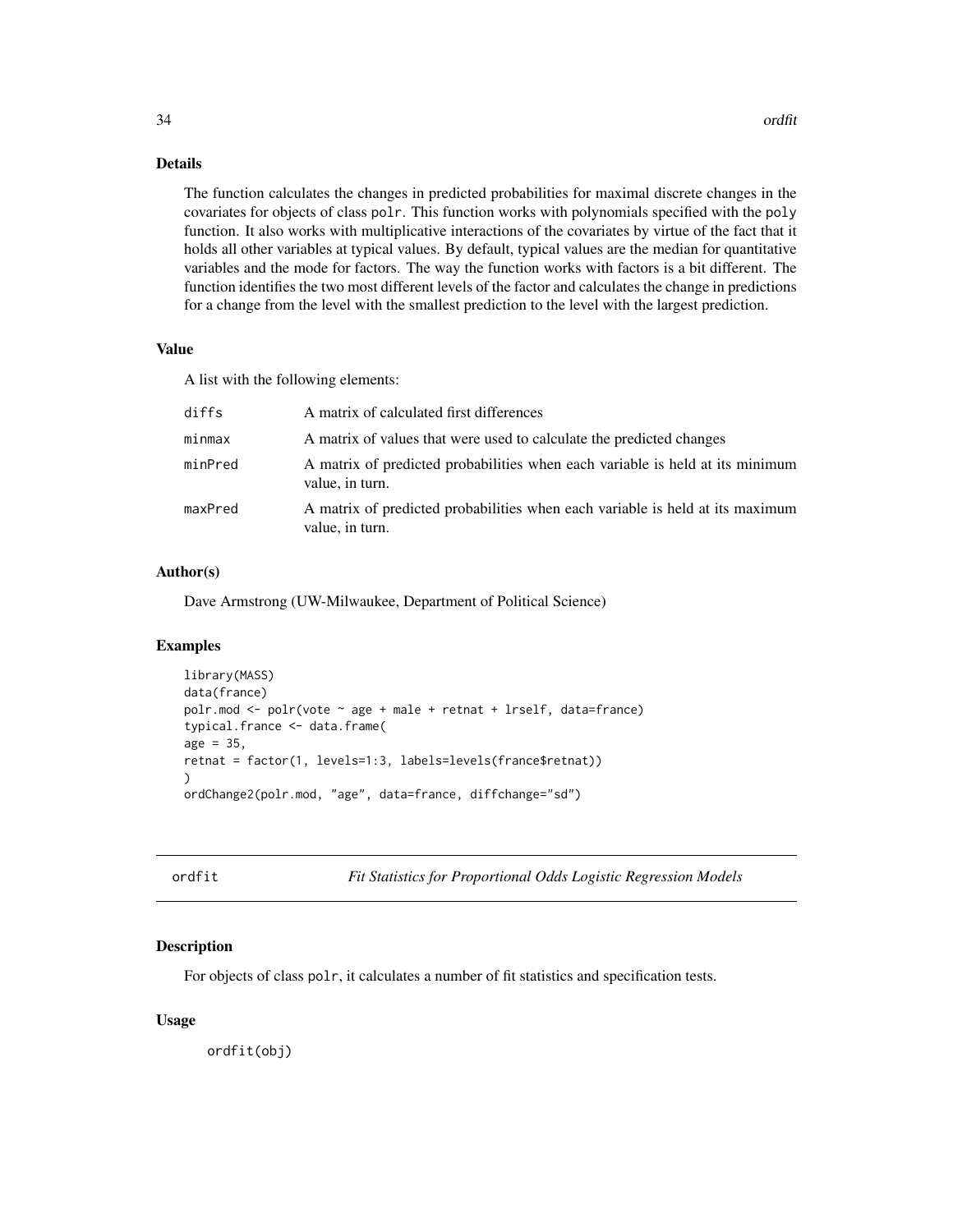#### <span id="page-34-0"></span> $outXT$  35

#### Arguments

obj A model object of class polr.

# Value

An object of class ordfit which is a matrix containing statistics and specification tests.

# Author(s)

Dave Armstrong (UW-Milwaukee, Department of Political Science)

#### References

Lipsitz, S. R., Fitzmaurice, G. M. and Mohlenberghs, G. 1996. Goodness-of-fit Tests for Ordinal Response Regression Models. Applied Statistics, 45: 175-190.

Pulkstenis, E. and Robinson, T. J. 2004. Goodness-of-fit Test for Ordinal Response Regression Models. Statistics in Medicine, 23: 999-1014.

Fagerland, M. W. and Hosmer, D. W. 2013. A Goodness-of-fit Test for the Proportional Odds Regression Model. Statistics in Medicine 32(13): 2235-2249.

# Examples

```
library(MASS)
data(france)
polr.mod \leq polr(vote \sim age + male + retnat + lrself, data=france)
ordfit(polr.mod)
```
outXT *Create LaTeX or CSV versions of an Object Produced by CrossTable*

#### Description

outXT takes the output from CrossTable in the gmodels package and produces either LaTeX code or CSV file that can be imported into word processing software.

# Usage

```
outXT(obj, count=TRUE, prop.r = TRUE, prop.c = TRUE, prop.t = TRUE,
col.marg=TRUE, row.marg=TRUE, digits = 3, type = "word", file=NULL)
```
#### Arguments

| obj    | A list returned by CrossTable from the gmodels package.               |
|--------|-----------------------------------------------------------------------|
| count  | Logical indicating whether the cell frequencies should be returned.   |
| prop.r | Logical indicating whether the row proportions should be returned.    |
| prop.c | Logical indicating whether the column proportions should be returned. |
| prop.t | Logical indicating whether the cell proportions should be returned.   |
|        |                                                                       |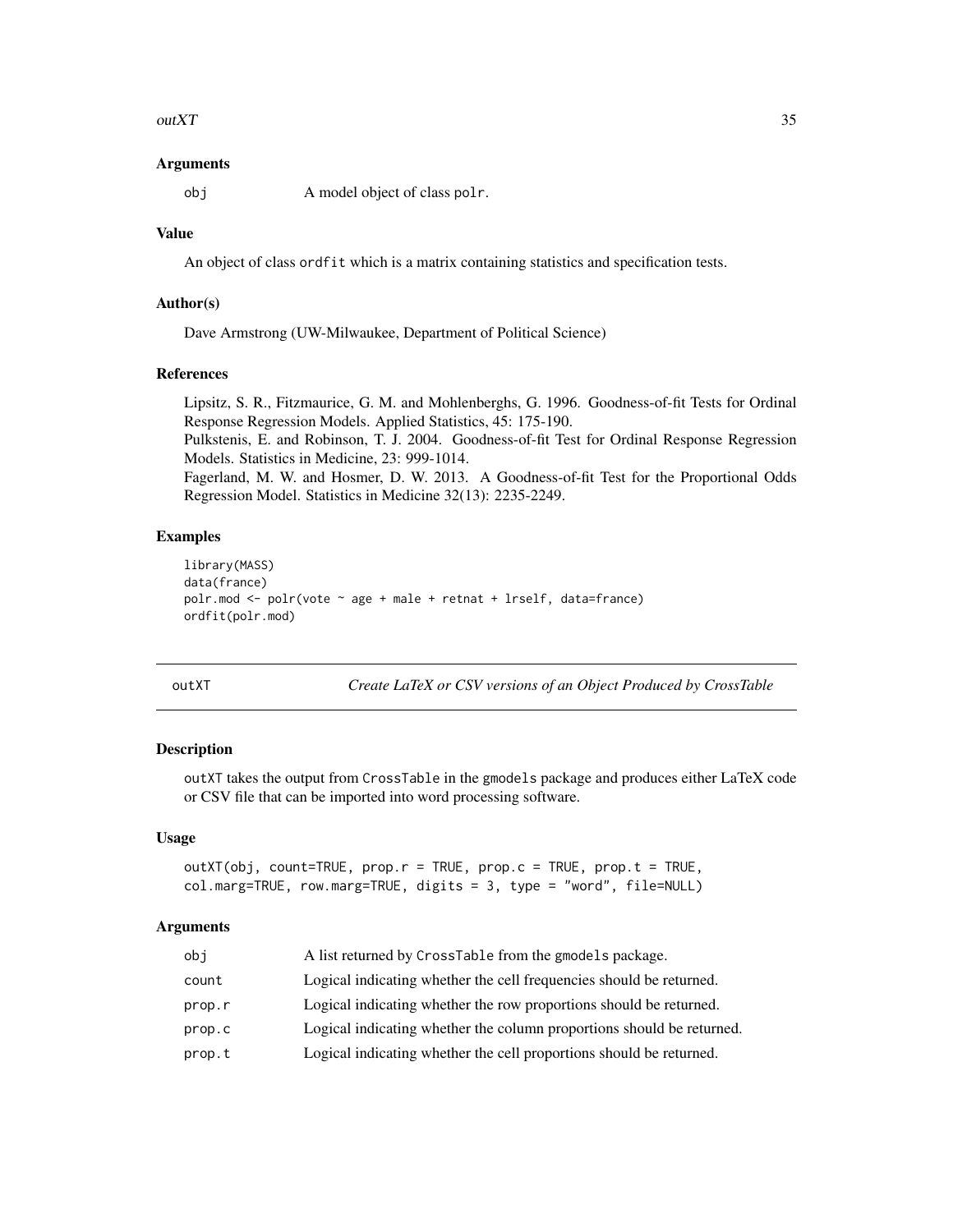<span id="page-35-0"></span>

| col.marg | Logical indicating whether the column marginals should be printed.                                           |
|----------|--------------------------------------------------------------------------------------------------------------|
| row.marg | Logical indicating whether the row marginals should be printed.                                              |
| digits   | Number of digits to use in printing the proportions.                                                         |
| type     | String where word indicates a CSV file will be produced and latex indicates<br>LaTeX code will be generated. |
| file     | Connection where the file will be written, if NULL the output will only be written<br>to the console.        |

# Value

A file containing LaTeX Code or CSV data to make a table

#### Author(s)

Dave Armstrong (UW-Milwaukee, Department of Political Science)

panel.2cat *Lattice panel function for confidence intervals with capped bars*

# Description

This panel function is defined to plot confidence intervals in a multi-panel lattice display where the x-variable is categorical. Note, both lower and upper must be passed directly to xyplot as they will be passed down to the panel function.

#### Usage

panel.2cat(x,y,subscripts, lower,upper, length=.2)

# Arguments

| x, y         | Data from the call to xyplot.                   |
|--------------|-------------------------------------------------|
| subscripts   | Variable used to created the juxtaposed panels. |
| lower, upper | 95% lower and upper bounds of y.                |
| length       | Length of the arrow head lines.                 |

# Author(s)

Dave Armstrong (UW-Milwaukee, Department of Political Science)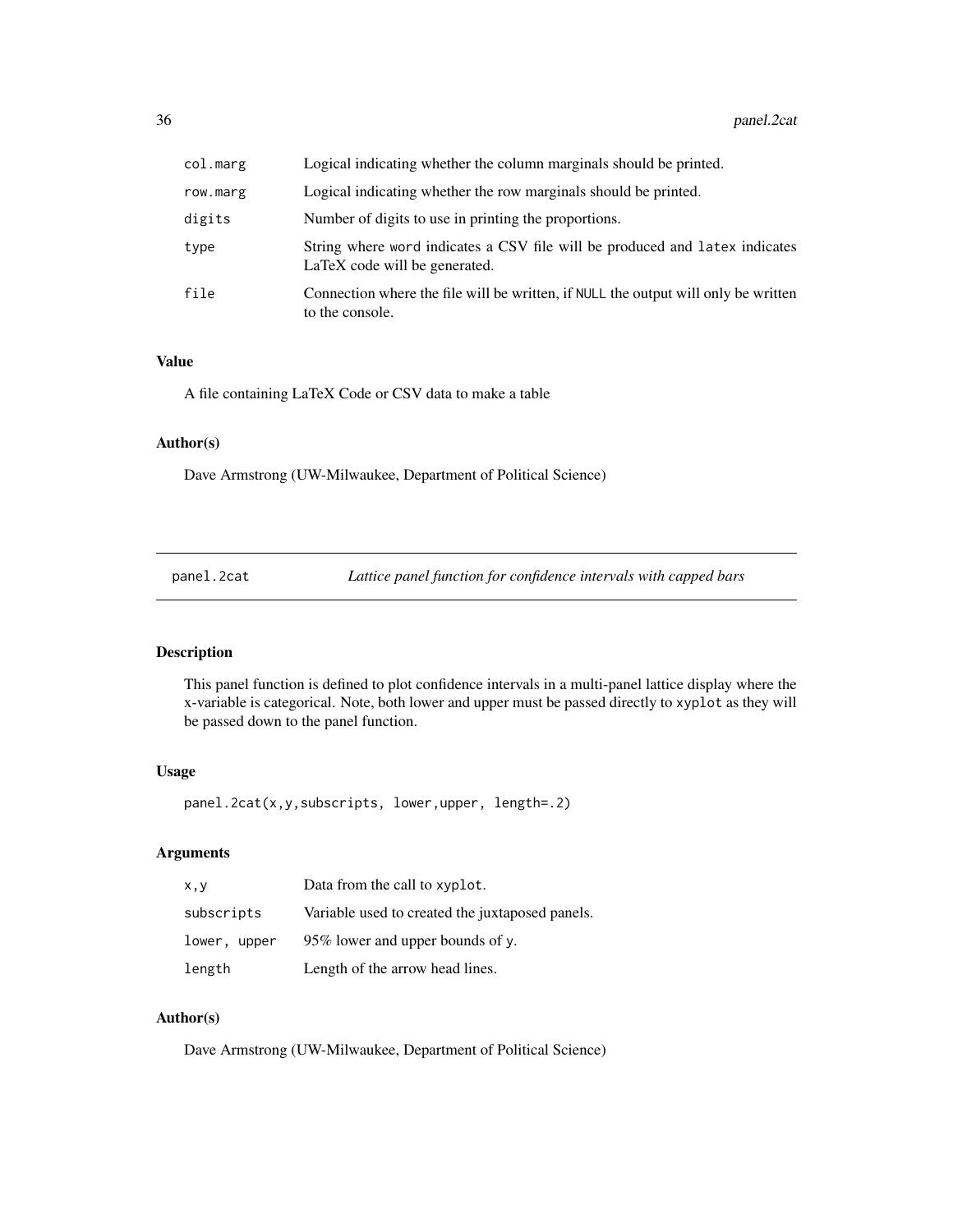#### <span id="page-36-0"></span>panel.ci 37

# Examples

```
library(car)
library(lattice)
library(effects)
data(Duncan)
Duncan$inc.cat <- cut(Duncan$income, 3)
mod <- lm(prestige~ inc.cat * type + education,
  data=Duncan)
e1 <- effect("inc.cat*type", mod)
update(plot(e1), panel=panel.2cat)
```
panel.ci *Lattice panel function for confidence intervals*

#### Description

This panel function is defined to plot confidence intervals in a multi-panel lattice display. Note, both lower and upper must be passed directly to xyplot as they will be passed down to the prepanel function.

#### Usage

panel.ci(x,y,subscripts, lower,upper,zl)

# Arguments

| x,y          | Data from the call to xyplot.                                                  |
|--------------|--------------------------------------------------------------------------------|
| subscripts   | Variable used to created the juxtaposed panels.                                |
| lower, upper | 95% lower and upper bounds of y.                                               |
| zl           | Logical indicating whether or not a horizontal dotted line at zero is desired. |

# Author(s)

Dave Armstrong (UW-Milwaukee, Department of Political Science)

```
library(car)
library(lattice)
data(Ornstein)
mod <- lm(interlocks ~ log(assets)*nation, data=Ornstein)
mod.out <- intQualQuant(mod, c("log(assets)", "nation"),
n=25, plot=FALSE, type="facs")
xyplot(fit ~ x | contrast, data=mod.out,
xlab = "Assets", ylab = "Difference In Fitted Values",
lower=mod.out$lower, upper=mod.out$upper, zl=TRUE,
prepanel=prepanel.ci, panel=panel.ci)
```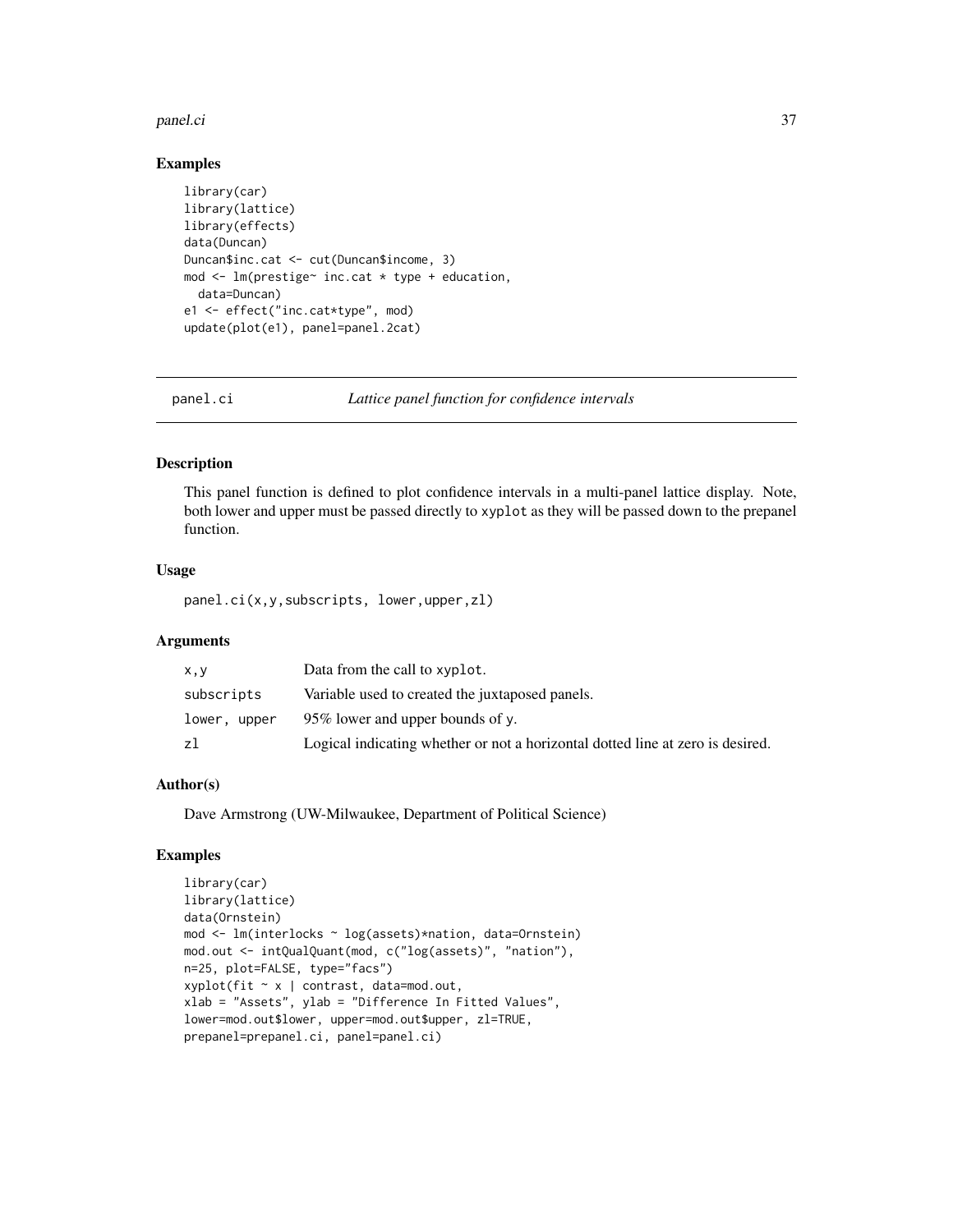<span id="page-37-0"></span>

This panel function is defined to plot two rugs, one on top of the other in a multi-panel lattice display.

#### Usage

```
panel.doublerug(xa = NULL, xb = NULL,
regular = TRUE, start = if (regular) 0 else 0.97,
   end = if (regular) 0.03 else 1, x.units = rep("npc", 2),
   lty = 1, lwd = 1
```
# Arguments

| xa,xb              | Numeric vectors to be plotted.                                                                                                                                                                                                                                                                                      |
|--------------------|---------------------------------------------------------------------------------------------------------------------------------------------------------------------------------------------------------------------------------------------------------------------------------------------------------------------|
| regular            | Logical flag indicating whether rug is to be drawn on the usual side (bottom/left)<br>as opposed to the other side (top/right).                                                                                                                                                                                     |
| start, end         | Start and end points for the rug ticks on the y-axis.                                                                                                                                                                                                                                                               |
| x.units            | Character vectors, replicated to be of length two. Specifies the (grid) units asso-<br>ciated with start and end above. x units are for the rug on the x-axis and y-axis<br>respectively (and thus are associated with start and end values on the y and x<br>scales respectively). See panel rug for more details. |
| ltv.<br><b>Lwd</b> | Line type and width arguments (see par for more details).                                                                                                                                                                                                                                                           |

# Author(s)

Dave Armstrong (UW-Milwaukee, Department of Political Science)

panel.transci *Lattice panel function for translucent confidence intervals*

# Description

This panel function is defined to plot translucent confidence intervals in a single-panel, grouped (i.e., superposed) lattice display. Note, both lower and upper must be passed directly to xyplot as they will be passed down to the panel function.

```
panel.transci(x,y,groups, lower,upper,...)
```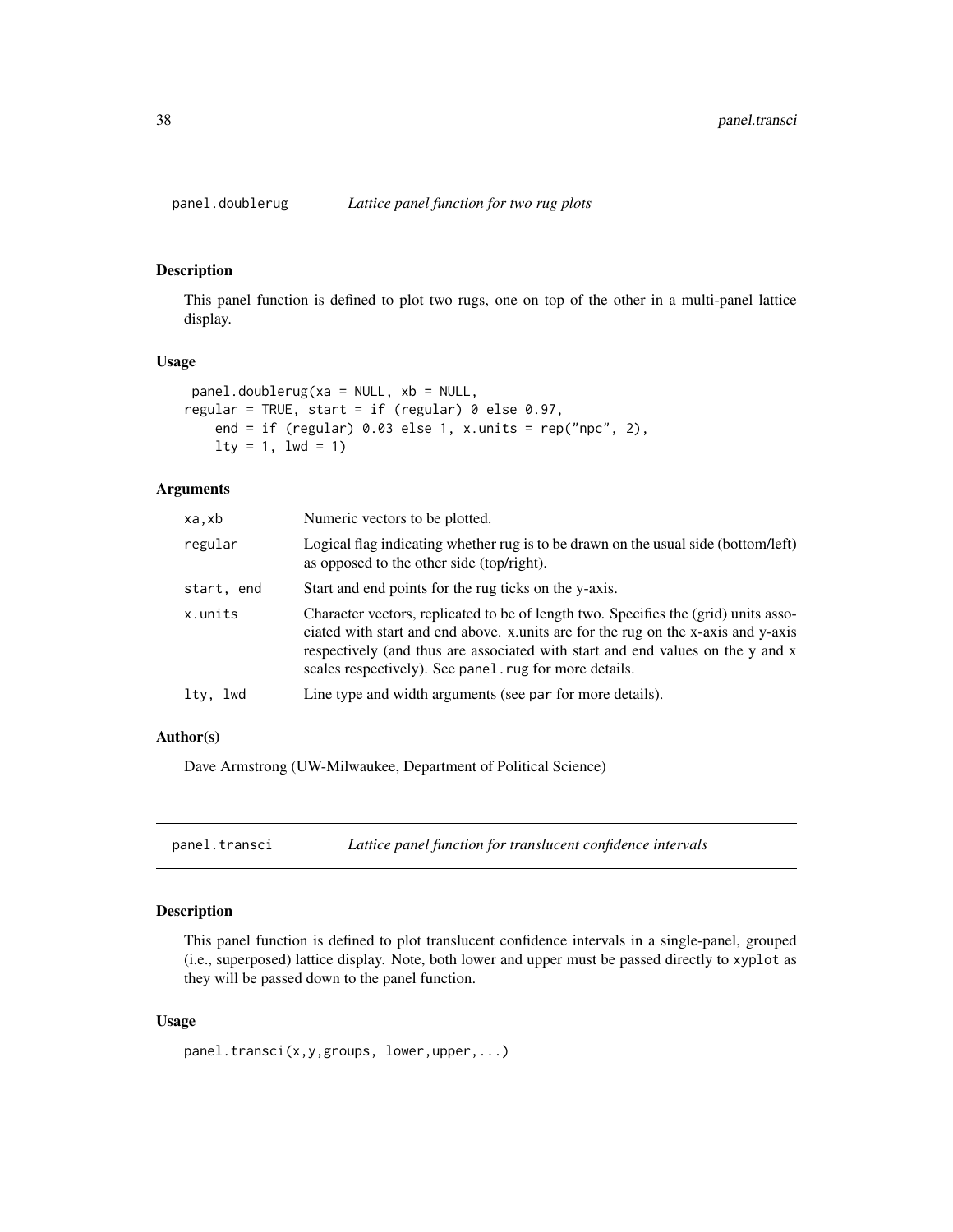#### <span id="page-38-0"></span> $poisGOF$  39

#### Arguments

| X, V                    | Data from the call to xyplot.                                |
|-------------------------|--------------------------------------------------------------|
| groups                  | Variable used to created the superposed panels.              |
| lower, upper            | 95% lower and upper bounds of y.                             |
| $\cdot$ $\cdot$ $\cdot$ | Other arguments to be passed down to the plotting functions. |

# Author(s)

Dave Armstrong (UW-Milwaukee, Department of Political Science)

| Deviance and Chi-squared Goodness-of-Fit Test for Poisson Models<br>poisGOF |
|-----------------------------------------------------------------------------|
|-----------------------------------------------------------------------------|

#### Description

Deviance and Chi-squared goodness-of-fit test of the null hypothesis that poisson variance is appropriate to model the conditional dispersion of the data, given a particular model.

# Usage

poisGOF(obj)

# Arguments

obj A model object of class glm (with family=poisson).

# Value

A 2x2 data frame with rows representing the different types of statistics (Deviance and Chi-squared) and columns representing the test statistic and p-value.

# Author(s)

Dave Armstrong (UW-Milwaukee, Department of Political Science)

#### References

Dobson, A. J. (1990) An Introduction to Generalized Linear Models. London: Chapman and Hall.

```
## Example taken from MASS help file for glm, identified to be
## Dobson (1990) Page 93: Randomized Controlled Trial :
counts <- c(18,17,15,20,10,20,25,13,12)
outcome <- gl(3,1,9)
treatment \leftarrow gl(3,3)
print(d.AD <- data.frame(treatment, outcome, counts))
glm.D93 <- glm(counts ~ outcome + treatment, family=poisson())
poisGOF(glm.D93)
```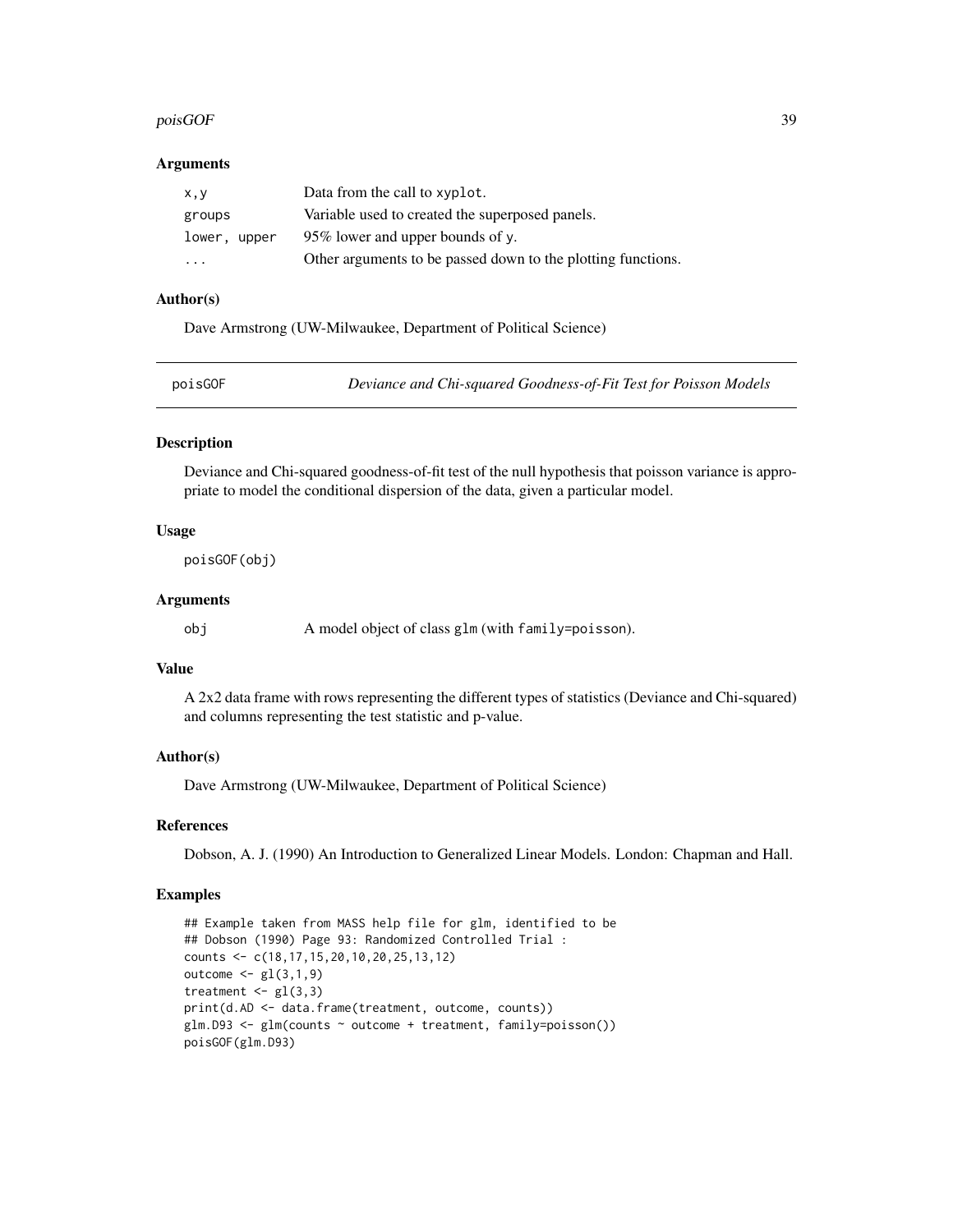<span id="page-39-0"></span>Calculates proportional reduction in error (PRE) and expected proportional reduction in error (epre) from Herron (1999).

#### Usage

pre(mod1, mod2=NULL, sim=FALSE, R=2500)

#### Arguments

| mod <sub>1</sub> | A model of class glm (with family binomial), polr or multinom for which<br>(e) PRE will be calculated.                                                      |
|------------------|-------------------------------------------------------------------------------------------------------------------------------------------------------------|
| mod <sub>2</sub> | A model of the same class as mod against which proportional reduction in error<br>will be measured. If NULL, the null model will be used.                   |
| sim              | A logical argument indicating whether a parametric bootstrap should be used to<br>calculate confidence bounds for (e)PRE. See Details for more information. |
| R                | Number of bootstrap samples to be drawn if sim=TRUE.                                                                                                        |

# Details

Proportional reduction in error is calculated as a function of correct and incorrect predictions (and the probabilities of correct and incorrect predictions for ePRE). When sim=TRUE, a parametric bootstrap will be used that draws from the multivariate normal distribution centered at the coefficient estimates from the model and using the estimated variance-covariance matrix of the estimators as Sigma. This matrix is used to form R versions of XB and predictions are made for each of the R different versions of XB. Confidence intervals can then be created from the bootstrap sampled (e)PRE values.

# Value

An object of class pre, which is a list with the following elements:

| pre      | The proportional reduction in error                 |
|----------|-----------------------------------------------------|
| epre     | The expected proportional reduction in error        |
| m1form   | The formula for model 1                             |
| m2form   | The formula for model 2                             |
| pcp      | The percent correctly predicted by model 1          |
| pmc      | The percent correctly predicted by model 2          |
| epcp     | The expected percent correctly predicted by model 1 |
| epmc     | The expected percent correctly predicted by model 2 |
| pre.sim  | A vector of bootstrapped PRE values if sim=TRUE     |
| epre.sim | A vector of bootstrapped ePRE values if sim=TRUE    |
|          |                                                     |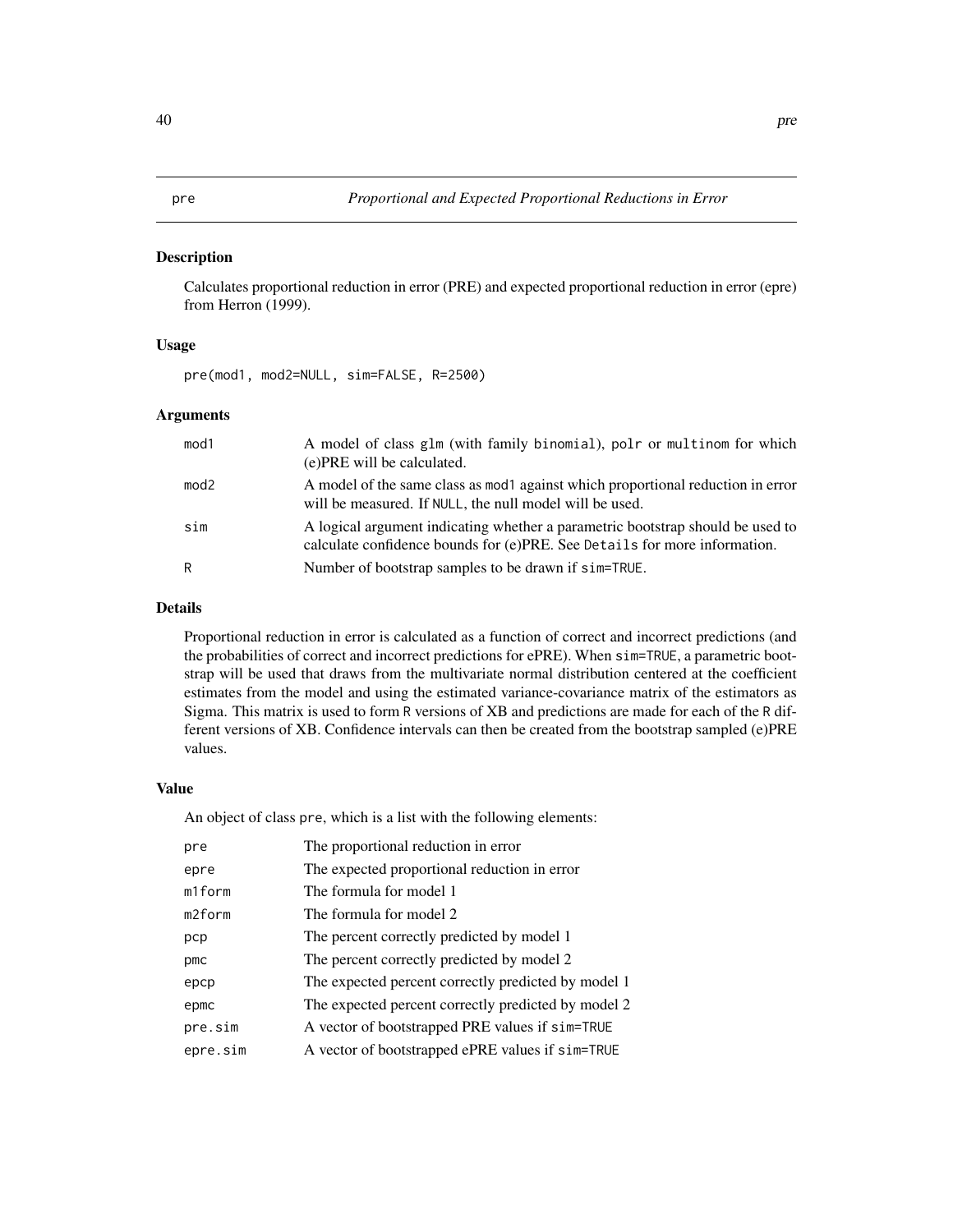# <span id="page-40-0"></span>prepanel.ci 41

# Author(s)

Dave Armstrong (UW-Milwaukee, Department of Political Science)

# References

Herron, M. 1999. Postestimation Uncertainty in Limited Dependent Variable Models. Political Analysis 8(1): 83–98.

#### Examples

```
data(france)
left.mod <- glm(voteleft ~ male + age + retnat +
poly(lrself, 2), data=france, family=binomial)
pre(left.mod)
```
prepanel.ci *Lattice prepanel function for confidence intervals*

# Description

This prepanel function is defined so as to allow room for all confidence intervals plotted in a lattice display. Note, both lower and upper must be passed directly to xyplot as they will be passed down to the prepanel function.

# Usage

prepanel.ci(x,y,subscripts, lower,upper)

#### Arguments

| X, V         | Data from the call to xyplot.                   |
|--------------|-------------------------------------------------|
| subscripts   | Variable used to created the juxtaposed panels. |
| lower, upper | 95% lower and upper bounds of y.                |

#### Value

A list giving the ranges and differences in ranges of x and the lower and upper bounds of y.

# Author(s)

Dave Armstrong (UW-Milwaukee, Department of Political Science)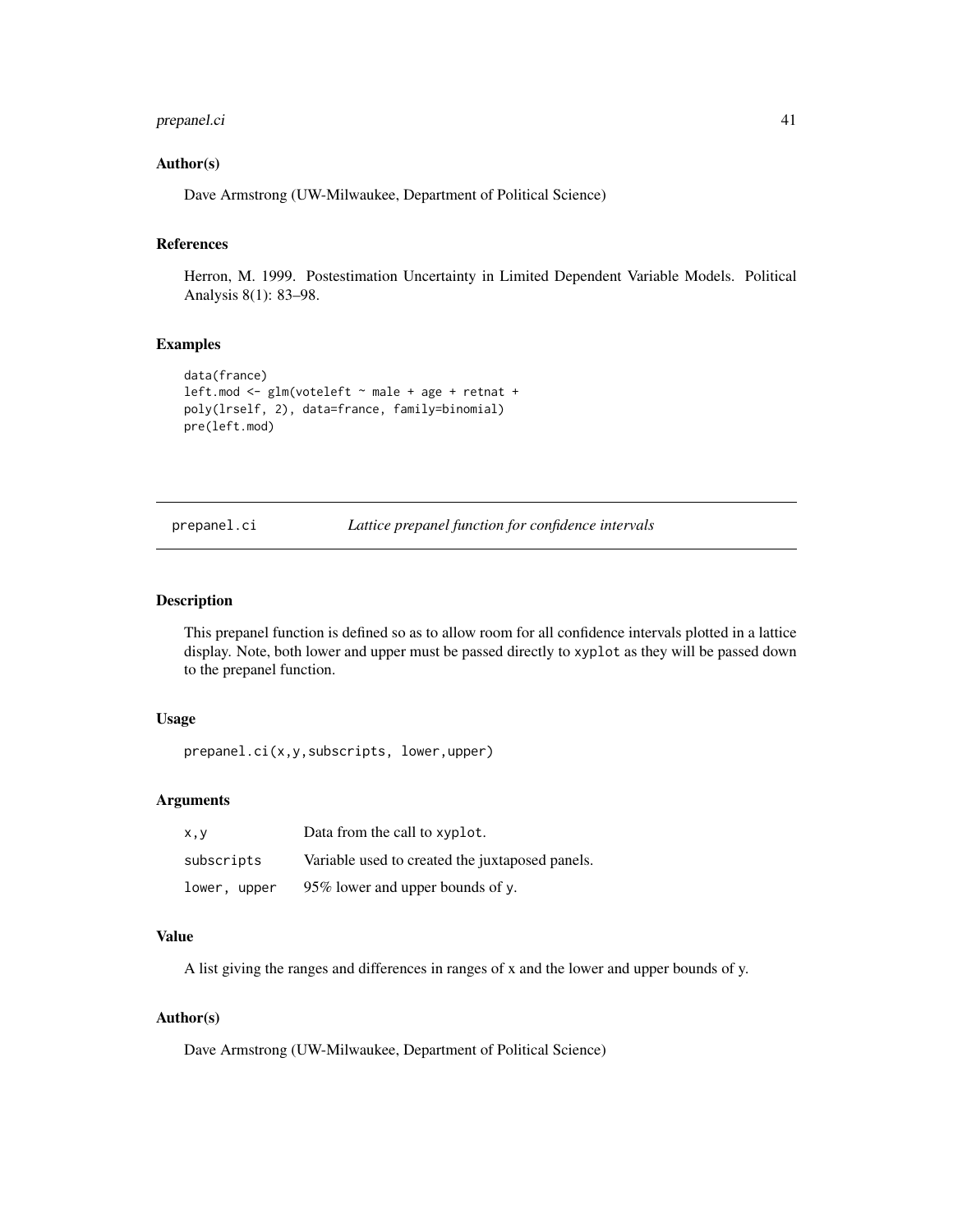#### 42 print.pre

# Examples

```
library(car)
library(lattice)
data(Ornstein)
mod <- lm(interlocks ~ log(assets)*nation, data=Ornstein)
mod.out <- intQualQuant(mod, c("log(assets)", "nation"),
n=25, plot=FALSE, type="facs")
xyplot(fit ~ x | contrast, data=mod.out,
xlab = "Assets", ylab = "Difference In Fitted Values",
lower=mod.out$lower, upper=mod.out$upper, zl=TRUE,
prepanel=prepanel.ci, panel=panel.ci)
```
print.pre *Print method for objects of class pre*

# Description

Prints the output from an object of class pre. The function prints all components of the calculation and optionally simulated confidence bounds.

#### Usage

## S3 method for class 'pre' print(x, ..., sim.ci=.95)

# Arguments

|          | An object of class pre.                                                         |
|----------|---------------------------------------------------------------------------------|
| sim.ci   | Coverage for the simulated confidence interval, if sim=TRUE in the call to pre. |
| $\cdots$ | Other arguments passed to print, currently not implemented                      |

# Author(s)

Dave Armstrong (Department of Political Science, UW-Milwaukee)

# See Also

pre

<span id="page-41-0"></span>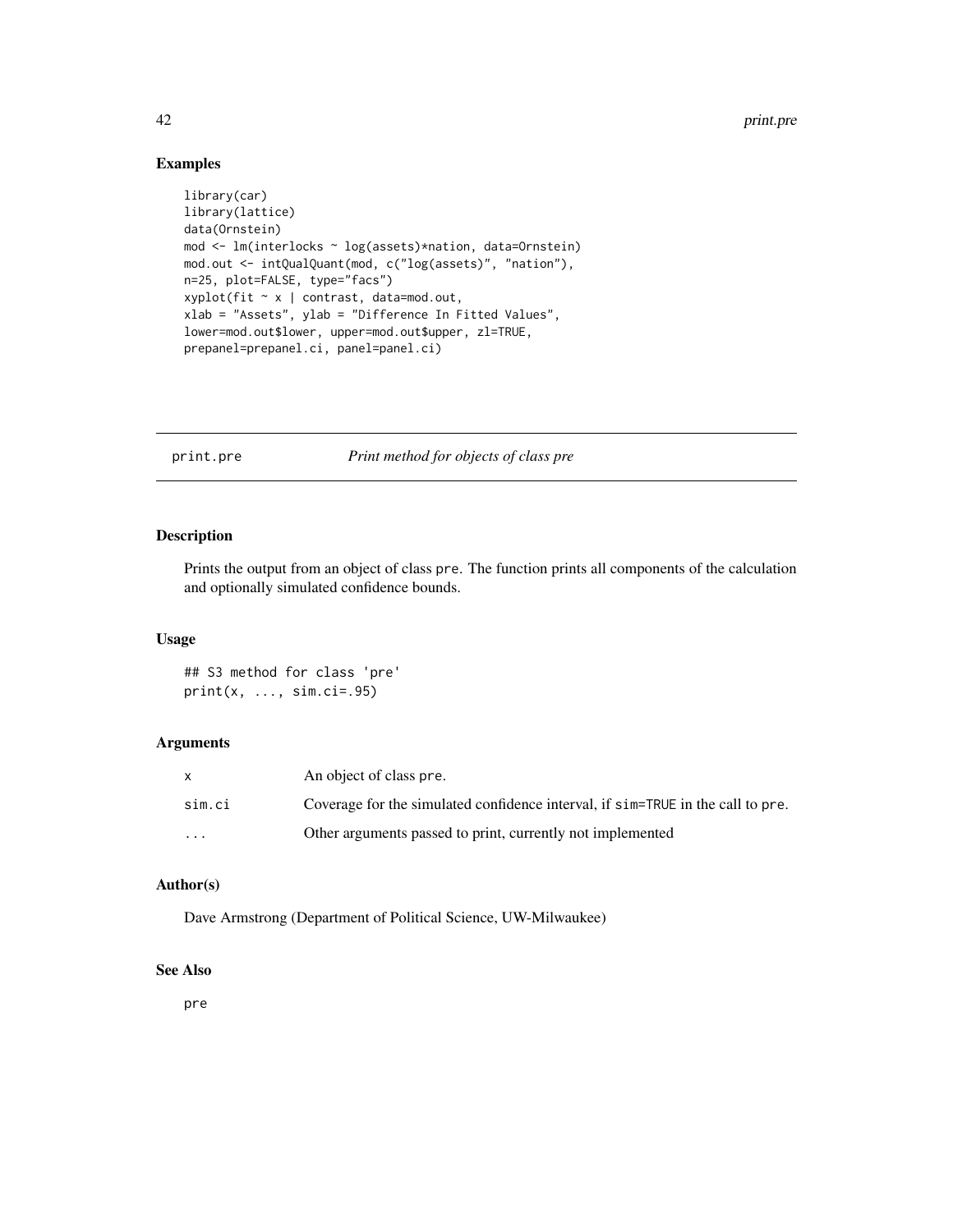<span id="page-42-0"></span>

This function standardizes quantitative variables in a data frame while leaving the others untouched. This leaves not only factors, but also binary variables (those with values 0, 1, or NA).

#### Usage

```
scaleDataFrame(data)
```
#### Arguments

data A data frame.

# Value

A data frame with standardized quantitative variables

#### Author(s)

Dave Armstrong (UW-Milwaukee, Department of Political Science)

searchVarLabels *Search Variable Labels Attribute*

#### Description

Data imported from SPSS or Stata comes with the variable labels set (if they were set in the original dataset) as one of the dataframe's attributes. This allows you to search the variable labels and returns the variable column number, name and label for all variables that have partially match the search term either in their labels or names.

# Usage

searchVarLabels(dat, str)

# Arguments

| dat | a data frame whose variable labels you want to search. |
|-----|--------------------------------------------------------|
| str | string used to search variable labels.                 |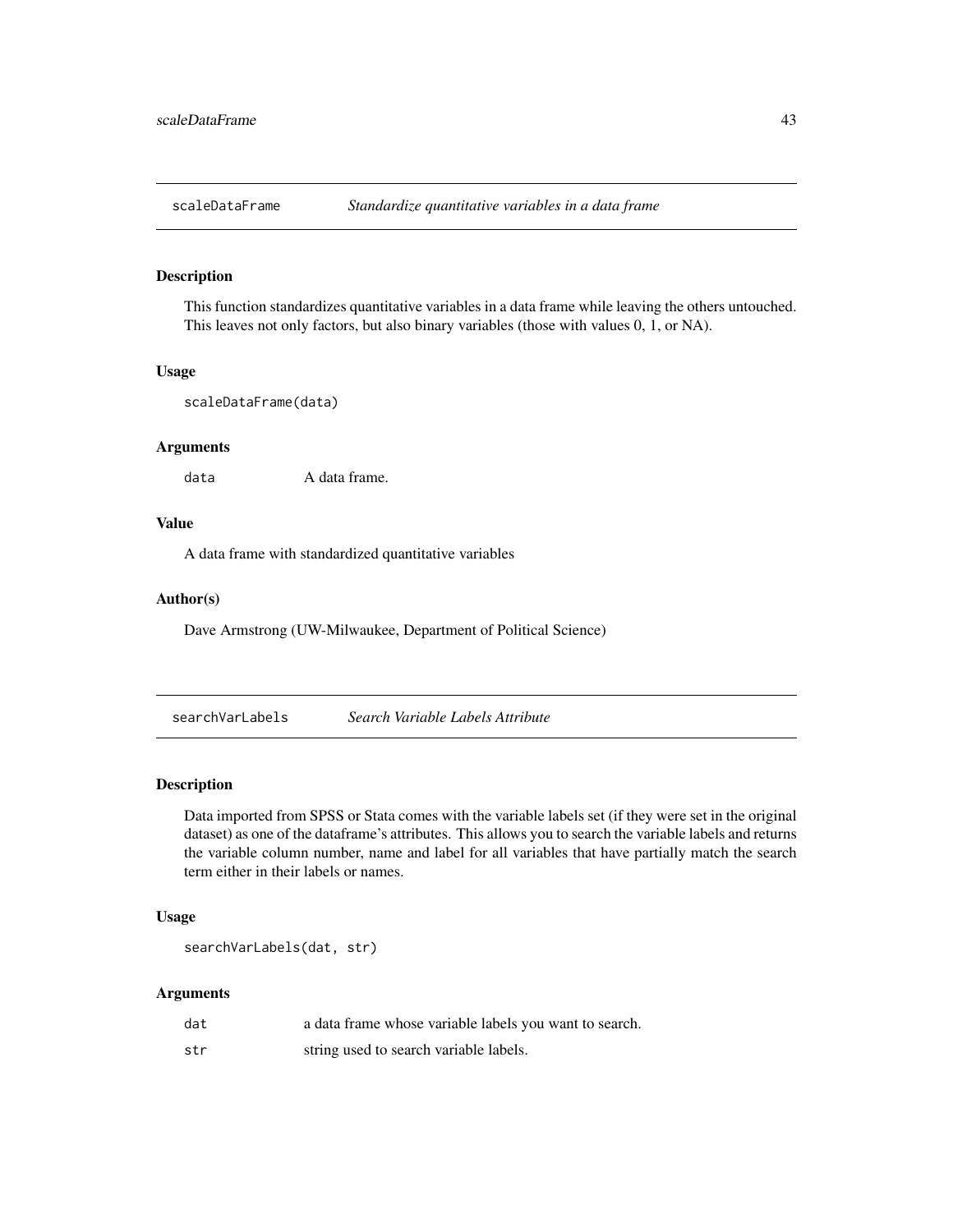# <span id="page-43-0"></span>Details

For an imported Stata dataset, variable labels are in the var.labels attribute of the dataset and in an SPSS dataset, they are in the variable.labels attribute. These are searched, ignoring case, for the desired string

#### Value

matrix A matrix of dimensions n-matches x 2 is returned, where the first column is the column number of the matching variable and the second column is the variable label. The row names of the matrix are the variable names.

# Author(s)

Dave Armstrong (UW-Milwaukee, Department of Political Science)

| simPredpolm |  |
|-------------|--|
|-------------|--|

simPredpolr *Calculate Predictions for Proportional Odds Logistic Regression*

# Description

Calculates predicted probabilities from models of class polr from a model object and a vector of coefficient values. This is an auxiliary function used in pre if sim=TRUE.

#### Usage

```
simPredpolr(object, coefs, n.coef)
```
#### Arguments

| object | An object of class pole.                                                                                                                 |
|--------|------------------------------------------------------------------------------------------------------------------------------------------|
| n.coef | Number of coefficients (minus intercepts) for the pole model.                                                                            |
| coefs  | A vector of coefficients where elements 1 to n. coef give model coefficients and<br>elements n. coef <sup>+1</sup> to k have intercepts. |

#### Value

An n x m-category matrix of predicted probabilities

#### Author(s)

Dave Armstrong (UW-Milwaukee, Department of Political Science)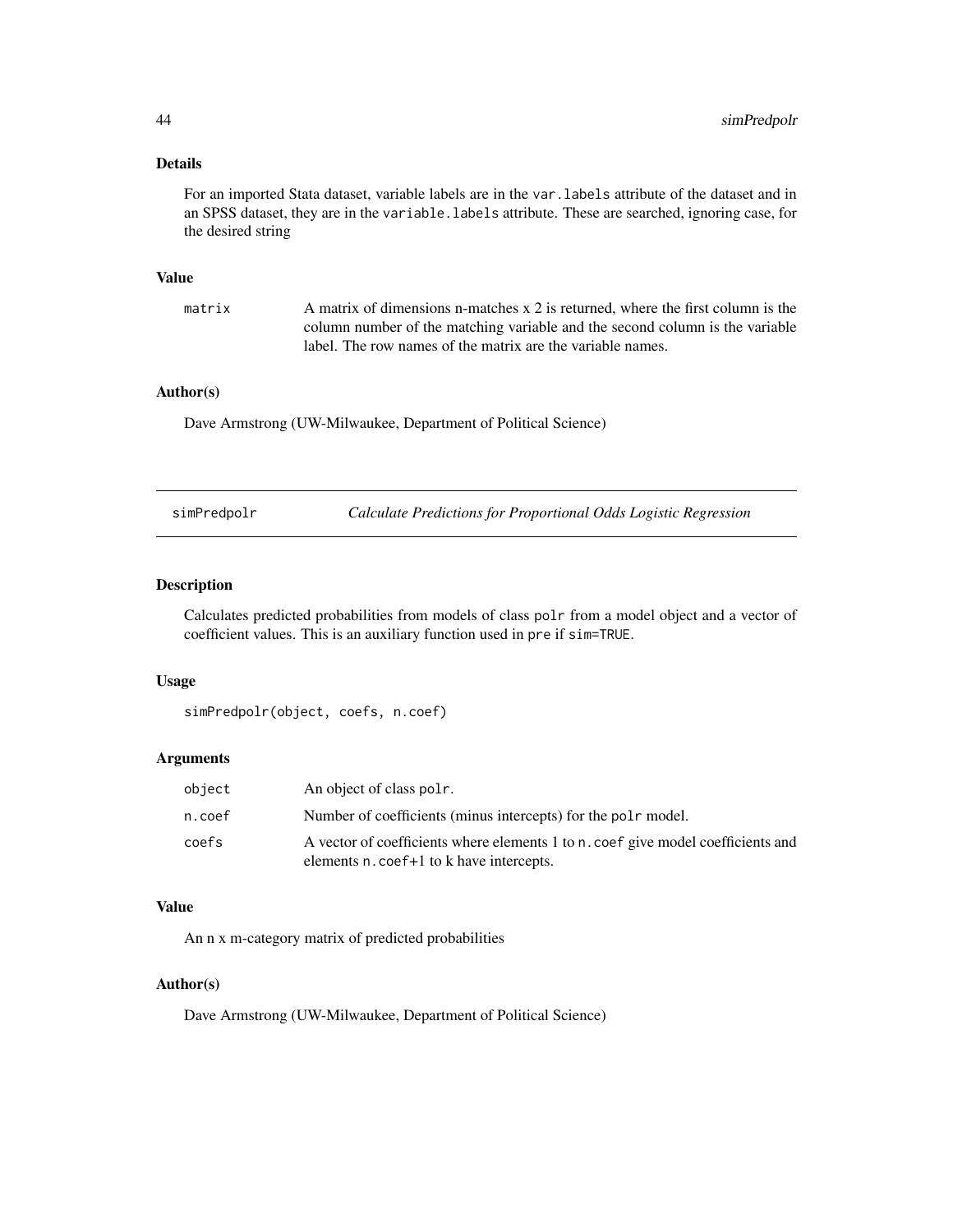<span id="page-44-0"></span>

Calculates an F test to evaluate significant differences between a LOESS model and a parametric alternative estimated with lm

# Usage

testLoess(lmobj, loessobj, alpha=.05)

#### Arguments

| lmobi    | An object of class 1m.             |
|----------|------------------------------------|
| loessobj | An object of class loess.          |
| alpha    | Desired Type I error rate of test. |

#### Value

Printed output describing the results of the test.

#### Author(s)

Dave Armstrong (UW-Milwaukee, Department of Political Science)

# Examples

```
library(car)
linmod <- lm(prestige ~ income, data=Prestige)
lomod <- loess(prestige ~ income, data=Prestige)
testLoess(linmod, lomod)
```
ziChange *Maximal First Differences for Zero-Inflated Models*

#### Description

Calculates the change in predicted counts or optionally the predicted probability of being in the zero-count group, for maximal discrete changes in all covariates holding all other variables constant at typical values.

```
ziChange(obj, data, typical.dat=NULL, type="count")
```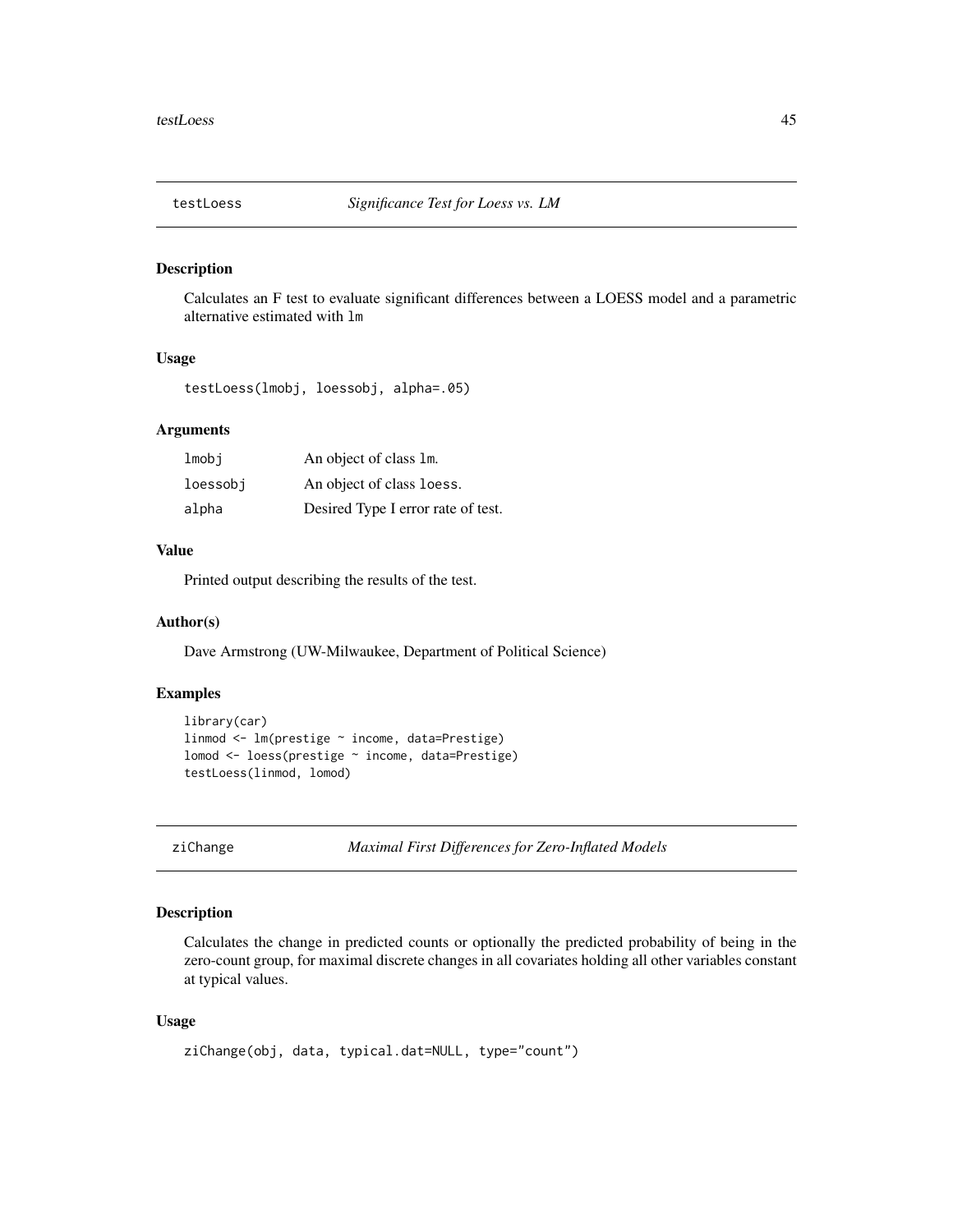#### Arguments

| obj         | A model object of class zeroinfl.                                                                                                                                                                                                                                         |
|-------------|---------------------------------------------------------------------------------------------------------------------------------------------------------------------------------------------------------------------------------------------------------------------------|
| data        | Data frame used to fit object.                                                                                                                                                                                                                                            |
| typical.dat | Data frame with a single row containing values at which to hold variables con-<br>stant when calculating first differences. These values will be passed to predict,<br>so factors must take on a single value, but have all possible levels as their levels<br>attribute. |
| type        | Character string of either 'count' (to obtain changes in predicted counts) or<br>'zero' (to obtain changes in the predicted probability of membership in the zero<br>group).                                                                                              |

# Details

The function calculates the changes in predicted counts, or optionally the predicted probability of being in the zero group, for maximal discrete changes in the covariates. This function works with polynomials specified with the poly function. It also works with multiplicative interactions of the covariates by virtue of the fact that it holds all other variables at typical values. By default, typical values are the median for quantitative variables and the mode for factors. The way the function works with factors is a bit different. The function identifies the two most different levels of the factor and calculates the change in predictions for a change from the level with the smallest prediction to the level with the largest prediction.

# Value

A list with the following elements:

| diffs  | A matrix of calculated first differences                             |
|--------|----------------------------------------------------------------------|
| minmax | A matrix of values that were used to calculate the predicted changes |

# Author(s)

Dave Armstrong (UW-Milwaukee, Department of Political Science)

```
library(pscl)
## Example from the help file for zeroinfl in the pscl package
data("bioChemists", package = "pscl")
fm\_zinb \leq zeroinfl(art \sim fem + mar + kid5 + phd + ment)fem + mar + kid5 + phd + ment, data = bioChemists, dist = "negbin")
typical.bioChem <- data.frame(
kid5 = 2,
mar = factor(1, levels=1:2, labels=levels(bioChemists$mar))
\mathcal{L}ziChange(fm_zinb, data=bioChemists, typical.dat=typical.bioChem, type="zero")
ziChange(fm_zinb, data=bioChemists, typical.dat=typical.bioChem, type="count")
```